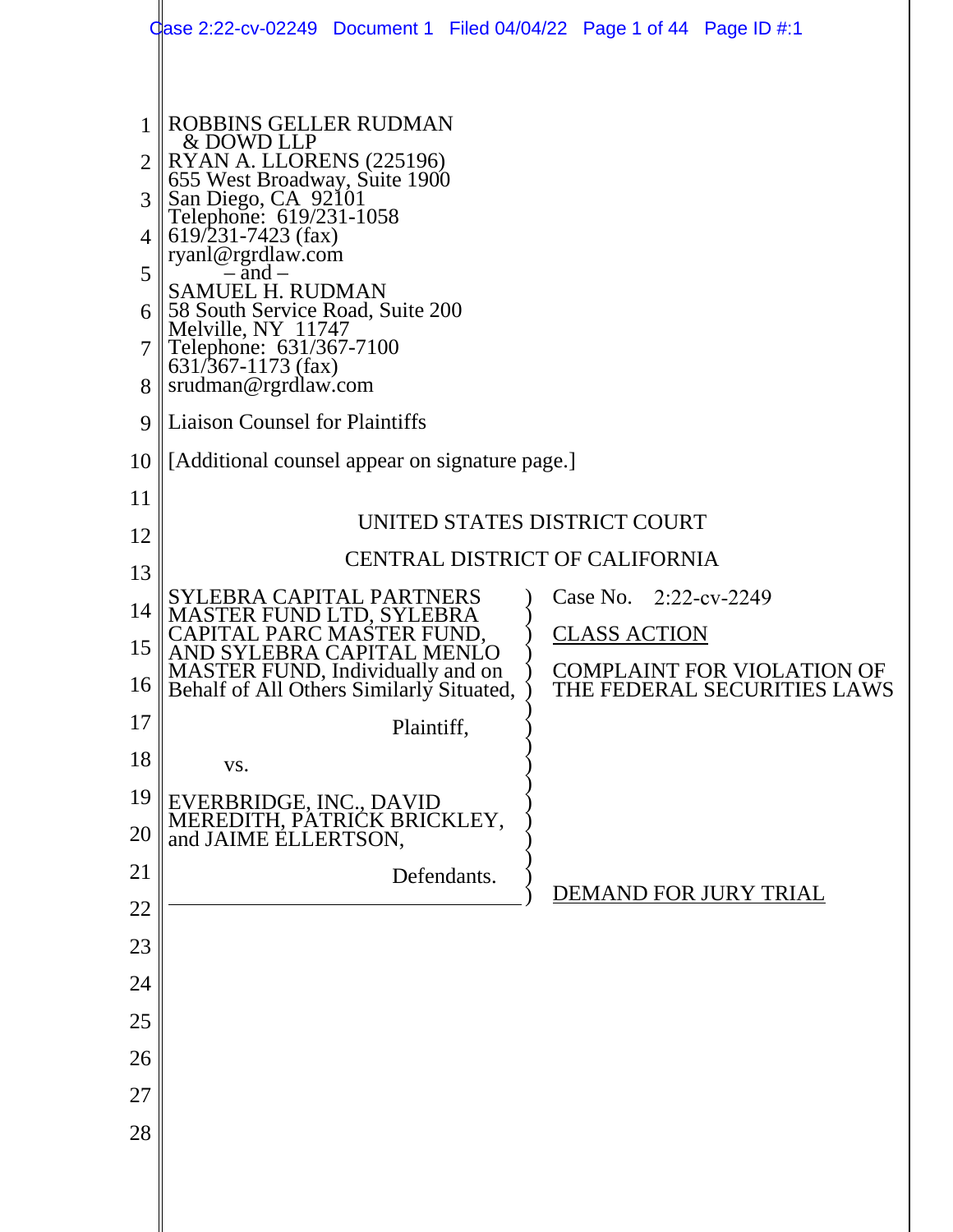1 2 3 4 5 6 7 8 9 10 11 12 13 Plaintiff Sylebra Capital Partners Master Fund Ltd, Sylebra Capital Parc Master Fund, and Sylebra Capital Menlo Master Fund (together, the "Sylebra Funds" or "Plaintiff"), individually and on behalf of all others similarly situated, alleges the following based on personal knowledge as to Plaintiff and Plaintiff's own acts, and upon information and belief as to all other matters based upon the investigation conducted by and through Plaintiff's attorneys, which included, among other things, a review of press releases and other public statements issued by Everbridge, Inc. ("Everbridge" or the "Company"), Everbridge's filings with the U.S. Securities and Exchange Commission ("SEC"), transcripts of Everbridge conference calls with analysts, media and analyst reports about the Company, and discussions with former Everbridge employees. Plaintiff believes that substantial additional evidentiary support will exist for the allegations set forth herein after a reasonable opportunity for discovery.

14

# **JURISDICTION AND VENUE**

15 16 17 18 19 1. The claims asserted herein arise under Sections 10(b) and 20(a) of the Securities Exchange Act of 1934 ("Exchange Act"), 15 U.S.C. §§ 78j(b) and 78t(a), and Rule 10b-5 promulgated thereunder by the SEC, 17 C.F.R. § 240.10b-5. This Court has jurisdiction over the subject matter of this action pursuant to 28 U.S.C. §§ 1331 and 1337, and Section 27 of the Exchange Act, 15 U.S.C. § 78aa.

20 21 22 23 2. Venue is proper in this District pursuant to Section 27 of the Exchange Act, 15 U.S.C. § 78aa, and 28 U.S.C. § 1391(b). Everbridge transacts business in this District, and the Company's West Coast headquarters are located within this District at 155 North Lake Avenue, Suite 900, Pasadena, California 91101.

24 25 26 27 3. In connection with the acts alleged in this complaint, Defendants, directly or indirectly, used the means and instrumentalities of interstate commerce, including, but not limited to, the mails, interstate telephone communications, and the facilities of the national securities markets.

28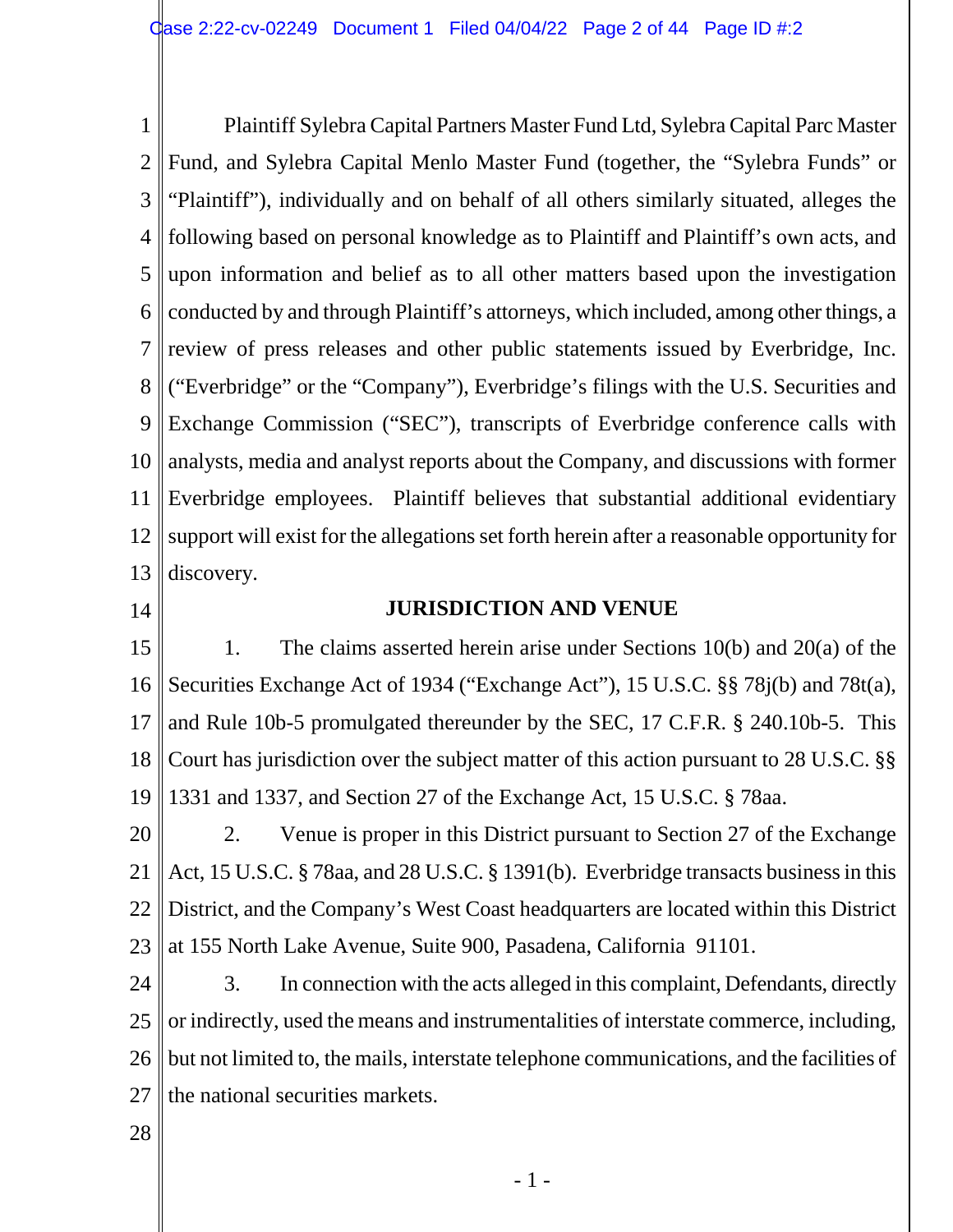1

# **SUMMARY OF THE ACTION**

2 3 4 5 6 4. This is a securities class action on behalf of all persons or entities who purchased or otherwise acquired Everbridge common stock between November 4, 2019 and February 24, 2022, inclusive (the "Class Period"). The action is brought against Everbridge and certain of its officers for violations of the Exchange Act and SEC Rule 10b-5 promulgated thereunder.

7 8 Software applications to automate and accelerate organizations' operational response 9 10 11 12 13 14 15 5. Everbridge is a global software company that provides enterprise to "critical events" in order to keep people safe and organizations running. The events for which the software is designed to operate include public safety threats, Information Technology ("IT") outages, cyber-attacks, product recalls or supply-chain interruptions. As of December 31, 2021, Everbridge had over 6,100 customers, comprising public and private corporations, small businesses, non-profit organizations, educational institutions and governmental agencies based in over 75 countries.

16 17 18 19 20 21 6. Shortly before and throughout the Class Period, Everbridge engaged in an unusual buying spree, purchasing nine separate companies. During that same time, Defendants misled investors regarding both the significant problems Everbridge was encountering by its multiple acquisitions and the extent to which the revenues it obtained from those acquired companies were being used to mask increasingly stagnant organic growth.

22 23 24 25 26 27 28 7. Defendants misled investors when they were specifically asked whether in fact the Company was experiencing any integration problems with respect to its acquisition of numerous other companies during the Class Period, saying, for example, as to one acquired company, xMatters, that "integration is just starting, but it's already going great," and two months later that integration was "probably ahead of schedule." In fact, however, upon information and belief, Everbridge was unable to effect complete integration of these acquired companies as their products required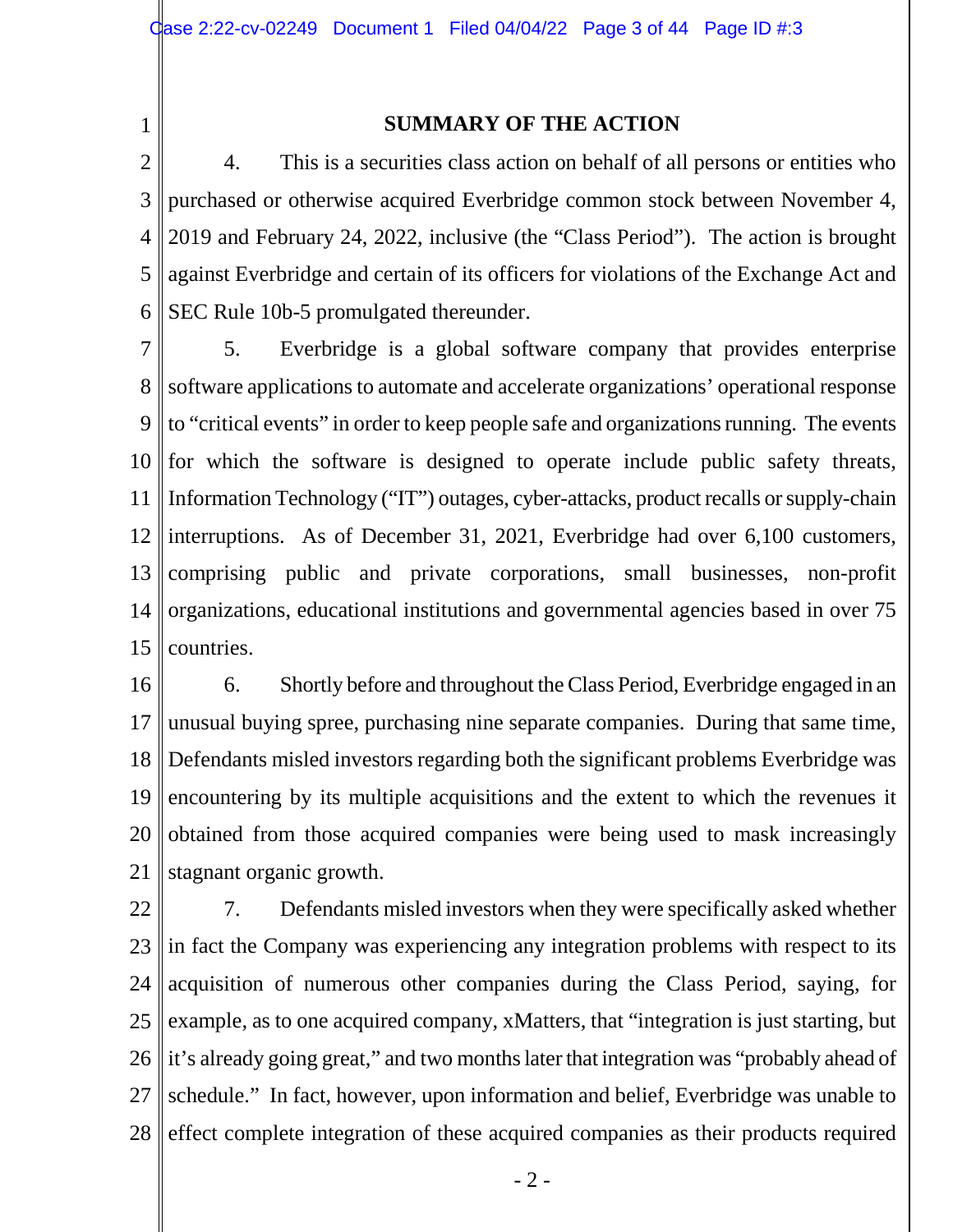1 2 3 multiple, different systems, running on different internal databases, with dedicated legacy sales staffs trained and operating differently than those originally with Everbridge, leading many to leave the Company.

4 5 6 7 8 9 10 11 12 8. As well, during the Class Period, Defendants led investors to expect every quarter and fiscal year that it would achieve revenue growth over and above 30%, with acquisitions making up only about 5% of that aggregate figure, and in each such reporting period they boasted that the Company had exceeded its own guidance. However, Everbridge's publicly available financial statements did not break out aggregate revenue amounts by business segment. The result was a lack of transparency as to the extent to which organic growth was lagging and the Company was only able to continue with this pattern by acquiring other companies and using their legacy revenues to fill in the gaps.

- 13 14 15 16 17 18 19 20 21 22 23 9. Both of these related misleading courses of action, in combination with each other, were unsustainable. The failure to fully integrate the acquired companies with Everbridge, and the increasing complexity its products introduced into the Company's offerings, rendered it increasingly difficult to pitch a single, coherent system to Chief Information Officers of prospective customers. The eventual result was a drop off of organic sales to such an extent that it could no longer be camouflaged with the revenues from additional acquisitions. Combined with this event was the collapse of Defendants' persistent effort to falsely portray the COVID pandemic as a "net-net" positive for Everbridge, including the misrepresentation that the pandemic had not diminished the size of deals that Everbridge was able to secure with customers or, later, that such an effect had been reversed.
- 24 25 26 27 28 10. The truth regarding Everbridge's failed growth strategy was partially revealed through a press release issued after the close of the regular trading session on December 9, 2021. On that date, the Company disclosed that Defendant David Meredith had unexpectedly resigned as Chief Executive Officer ("CEO"), without providing a reason for his decision. The Company also provided 2022 revenue growth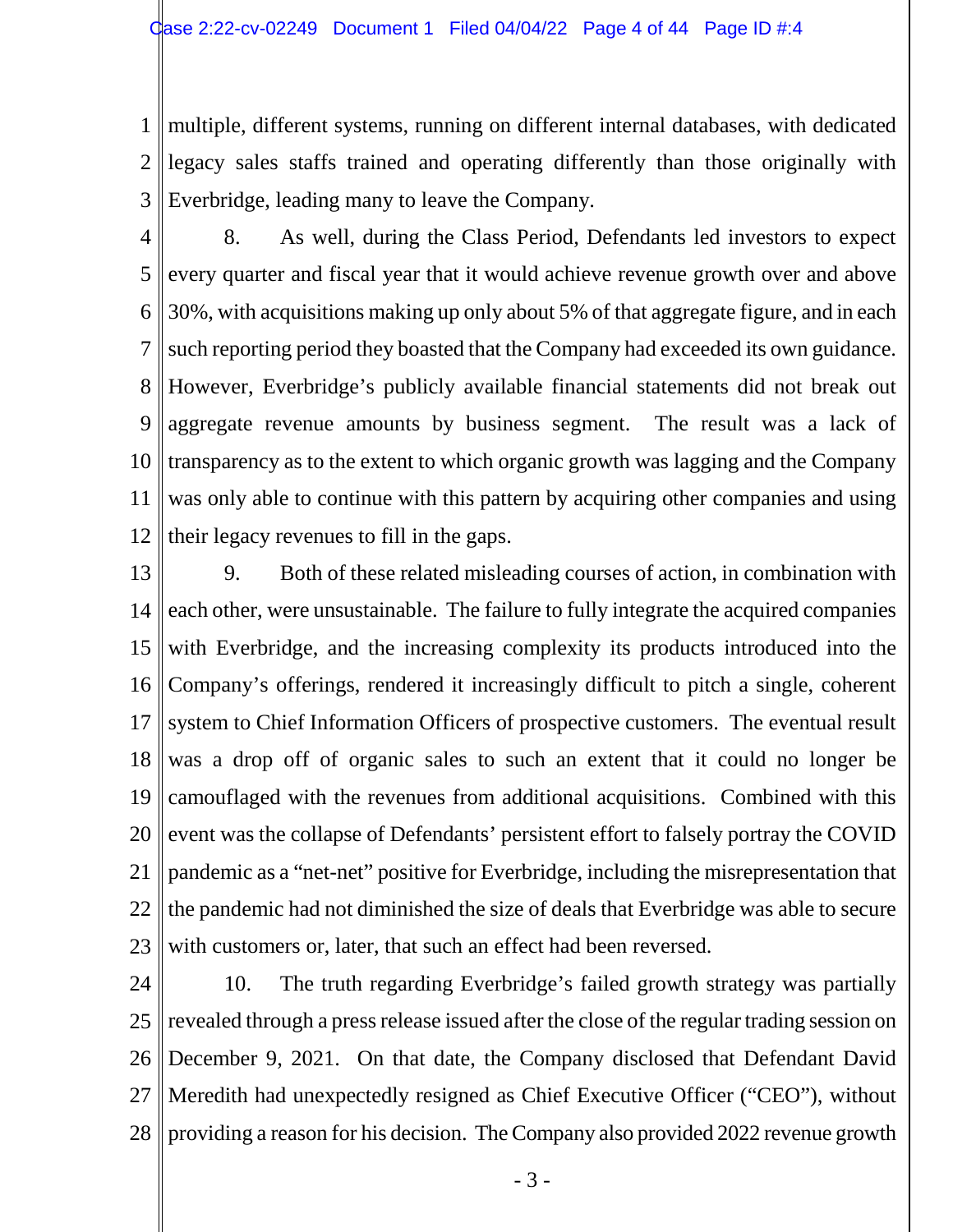1 2 3 4 5 6 7 guidance of between 20%-23%, well below the expected baseline of 30%. One analyst, Raymond James, stated in its December 16, 2021 report that "[w]hile we don't have exact details on the xMatters and Anvil [the two most recent acquisitions] contributions to revenue growth next year, we believe the guidance implies organic revenue growth in the high teens range." On this news, Everbridge's common stock price fell almost by half, a price decline of \$52.37 per share, or 45.4%, to close at \$63.00 per share on December 10, 2021.

8 9 10 11 12 13 14 15 16 17 18 19 20 21 22 23 11. Then, on February 24, 2022, after the close of regular trading, the full truth was revealed. On that date, Everbridge announced its financial results for the fourth quarter and full year 2021, as well as its guidance for the first quarter and full year 2022. As to revenue, the Company guided only 20% growth in the first quarter of 2022 and a scant 15%-17% growth for the full year, even lower than the disappointing guidance previously issued in December 2021. Further, in an earnings call with analysts that same day, the new interim co-CEO, Vernon Irvin, disclosed for the first time, despite prior representations to the contrary, that "these products and businesses" obtained from Everbridge's buying binge "have created incremental product line complexity that produce integration challenges and have complicated our go-to-market efforts." He also stated that Everbridge will pause engaging in any new M&A activity to focus on product integration, as well as significantly "simplify" and reduce its product offerings. Further, Irvin disclosed that in its international public warning business, Everbridge was "seeing meaningful contraction in the size of countrywide deals as compared to the wins that we are seeing over the past couple of years."

24 25 26 27 12. Defendant Patrick Brickley, the other interim co-CEO, stated that the focus on product integration and simplification would alone result in an approximate \$17 million of revenue loss. He also disclosed that the decline in deal sizes "has been exacerbated by lingering effects of COVID," and that it would result in another \$15

28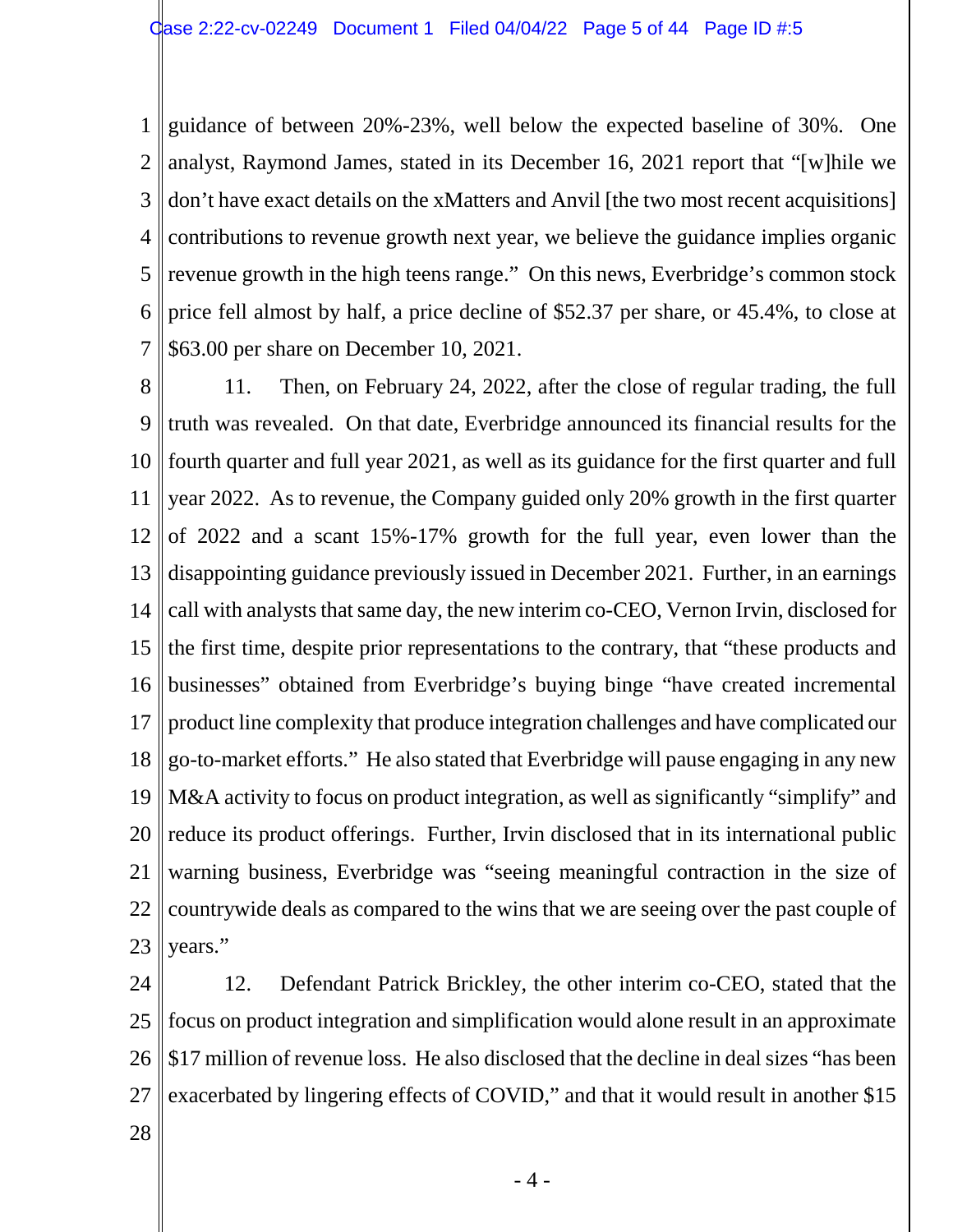1 2 3 4 5 million reduction in revenues. On all this news, Everbridge's common stock price fell another \$15.68 per share, or 33.9%, to close at \$30.61 per share on February 25, 2022. 13. As a result of Defendants' wrongful acts and omissions, and the precipitous decline in the market value of the Company's common stock, Plaintiff and other Class members have suffered significant losses and damages.

# **PARTIES**

6

7 8 9 14. Plaintiff Sylebra Funds purchased Everbridge common stock during the Class Period, as set forth in the certification attached hereto, and was damaged as the result of Defendants' wrongdoing as alleged in this complaint.

10 11 12 13 15. Defendant Everbridge is a Delaware corporation, based in Burlington, Massachusetts with its West Coast headquarters located at 155 North Lake Avenue, Suite 900, Pasadena, California 91101. The Company's common stock is listed on the NASDAQ Global Market ("NASDAQ") under the ticker symbol "EVBG."

14 15 16 16. Defendant David Meredith ("Meredith") served as CEO of Everbridge as of July 15, 2019 and during all relevant times prior to December 9, 2021, on which date he unexpectedly resigned from that post.

17 18 19 20 17. Defendant Patrick Brickley ("Brickley") served as Senior Vice President and Chief Financial Officer ("CFO") of Everbridge as of March 1, 2019, months before the start of the Class Period, including during all relevant times. After December 9, 2021, he also served as interim co-CEO.

21 22 23 18. Defendant Jaime Ellertson ("Ellertson") served as Executive Chairman of the Board of Directors of Everbridge during all relevant times, preceding Meredith as CEO before July 15, 2019.

24 25 26 27 28 19. Defendants Meredith, Brickley and Ellertson are collectively referred to hereinafter as the "Individual Defendants." The Individual Defendants, because of their positions with the Company, possessed the power and authority to control the contents of Everbridge's reports to the SEC, press releases, and presentations to securities analysts, money portfolio managers and institutional investors, *i.e.*, the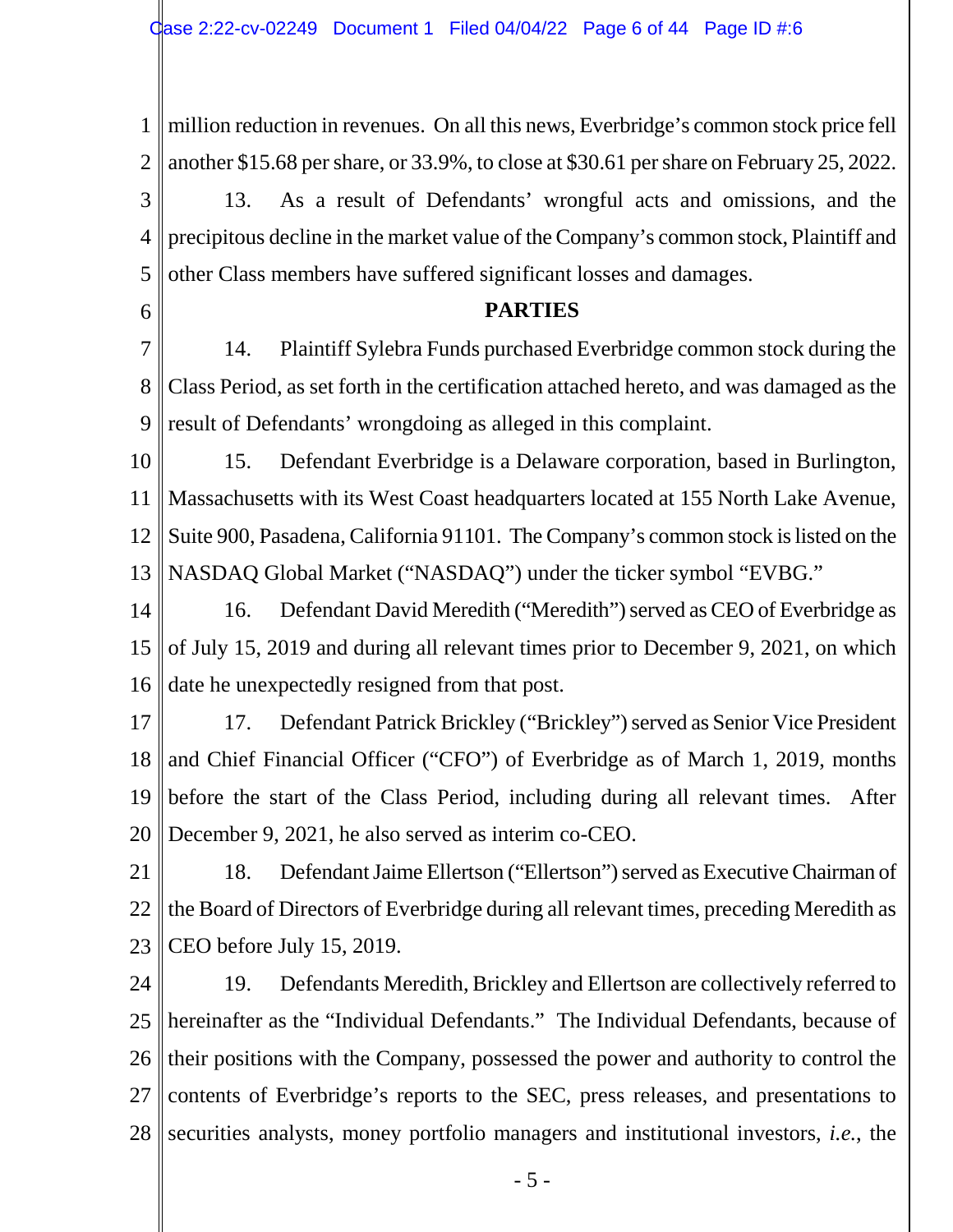1 2 3 4 5 6 7 8 9 10 market. The Individual Defendants were provided with copies of the Company's reports and press releases alleged herein to be misleading prior to, or shortly after, their issuance and had the ability and opportunity to prevent their issuance or cause them to be corrected. Because of their positions and access to material non-public information available to them, the Individual Defendants knew that the adverse facts specified herein had not been disclosed to, and were being concealed from, the public, and that the positive representations that were being made were then materially false and/or misleading. The Individual Defendants are liable for the false statements pleaded herein, as those statements were each "group-published" information, the result of the collective actions of the Individual Defendants.

11 12 20. Everbridge and the Individual Defendants are collectively referred to herein as "Defendants."

13

21

# **SUBSTANTIVE ALLEGATIONS**

#### 14 **Background**

#### 15 16 17 18 19 20 21. Based in Burlington, Massachusetts, while maintaining a West Coast headquarters in Pasadena, California, Everbridge is a software provider using in the vast majority of its transactions with customers a "SaaS," or software as a service, model. As its name implies, SaaS is a way of delivering applications over the Internet that are intended to be used as a service. Instead of installing and maintaining software, a customer accesses it through the Internet, with the provider, in this case

22 23 24 25 26 27 28 22. Everbridge's value proposition to its customers---business as well as nonprofit enterprises, educational institutions, and public agencies of municipal, state, federal and foreign governments---is that its products will improve their operational response to a variety of physical and digital risks and dangers, thereby safeguarding their employees, customers, assets, supply chains and operations. The Company separates its product offerings into three categories. The first is Mass Notification, applications designed to communicate to an entire defined population in the event of a

Everbridge, delivering all software and hardware management.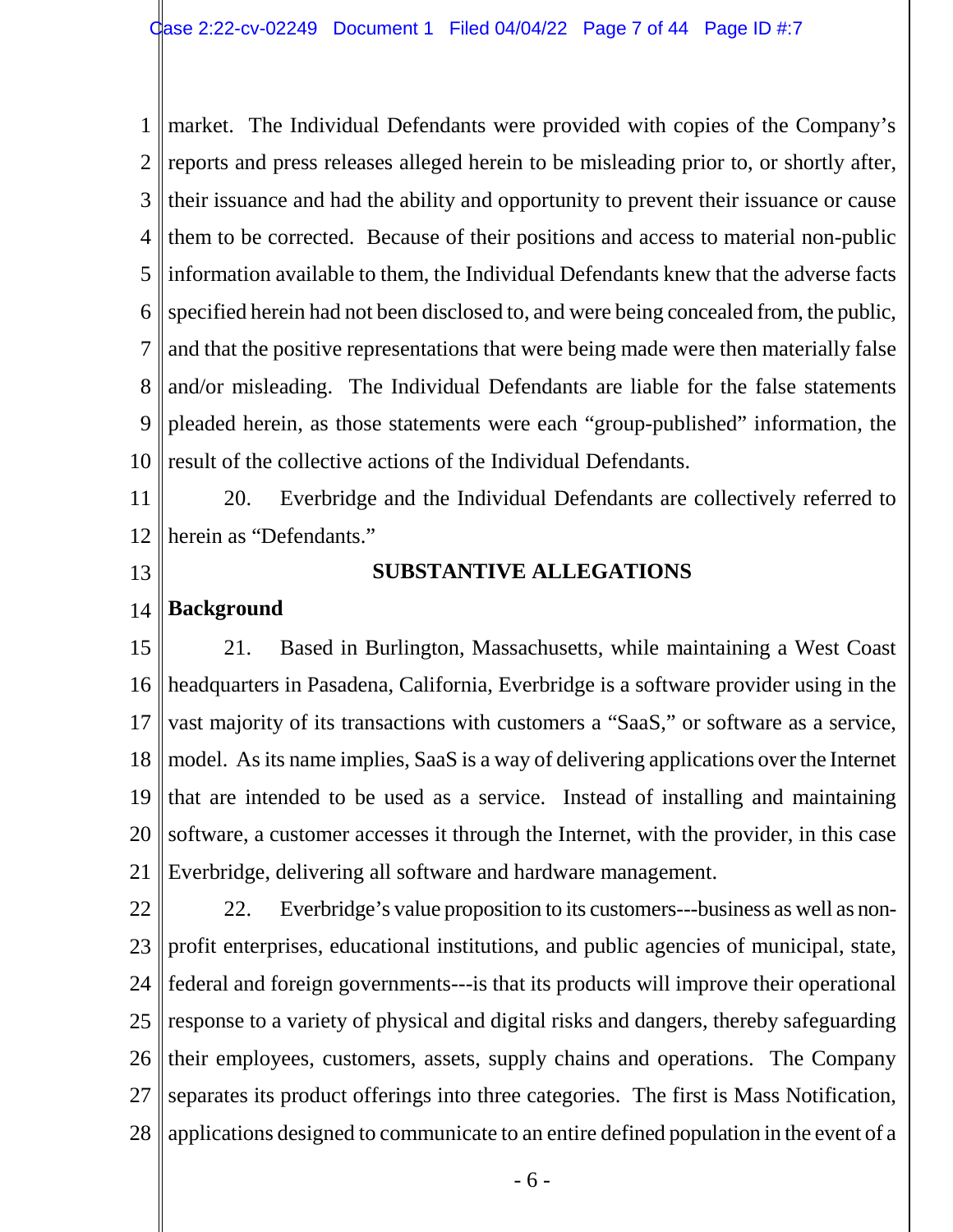1 2 3 4 5 threat or emergency. The second category comprises applications intended to monitor potential threats and/or proactively manage any that are active, including providing an automated response. Finally, Everbridge sells an application, under the name Critical Event Management ("CEM"), that is a suite of various of its products, created to provide a purported integrated response to risks and threats.

- 6 7 8 9 10 11 12 23. Everbridge derived a substantial, even if declining, portion of its revenues during the Class Period from sale of its Mass Notification products – 61%, 50%, and 42% respectively in 2019, 2020, and 2021. Though considered the Company's core service offering, Defendant Brickley stated at a March 5, 2020 Company conference presentation that "we knew pre-IPO, that you can't really go public and sustain on just the mass notification opportunity" as it was "not growing super quickly."
- 13 14 15 16 17 18 19 20 21 22 24. Everbridge sold all of its applications during the Class Period on a subscription basis, pursuant to contracts of 1-3 years, with an average range during each of the years during that period of 1 to 2 years. In turn, it derived most of its revenues from either payments pursuant to new contracts or renewals of existing contracts, with such amounts representing 90%, 89%, and 89% of total revenue in 2019, 2020, and 2021, respectively. Defendant Brickley stated at a June 19, 2019 shareholder/analyst conference that "[a]s a result, we have great visibility and predictability into the future, and we continue to have that." On average throughout the Class Period, the Company represents that its renewals were at 110% of the original contract amount.
- 23 24 25 26 27 25. The remainder of its revenues, needed to show revenue growth, came from new clients and cross-selling and up-selling additional and new products to its existing client base. The guidance that the Company provided, for each fiscal quarter and year, was, as Defendant Ellertson stated at the February 18, 2020 fourth quarter 2019 earnings call, "30% to 35% growth on an annualized basis. And that's
- 28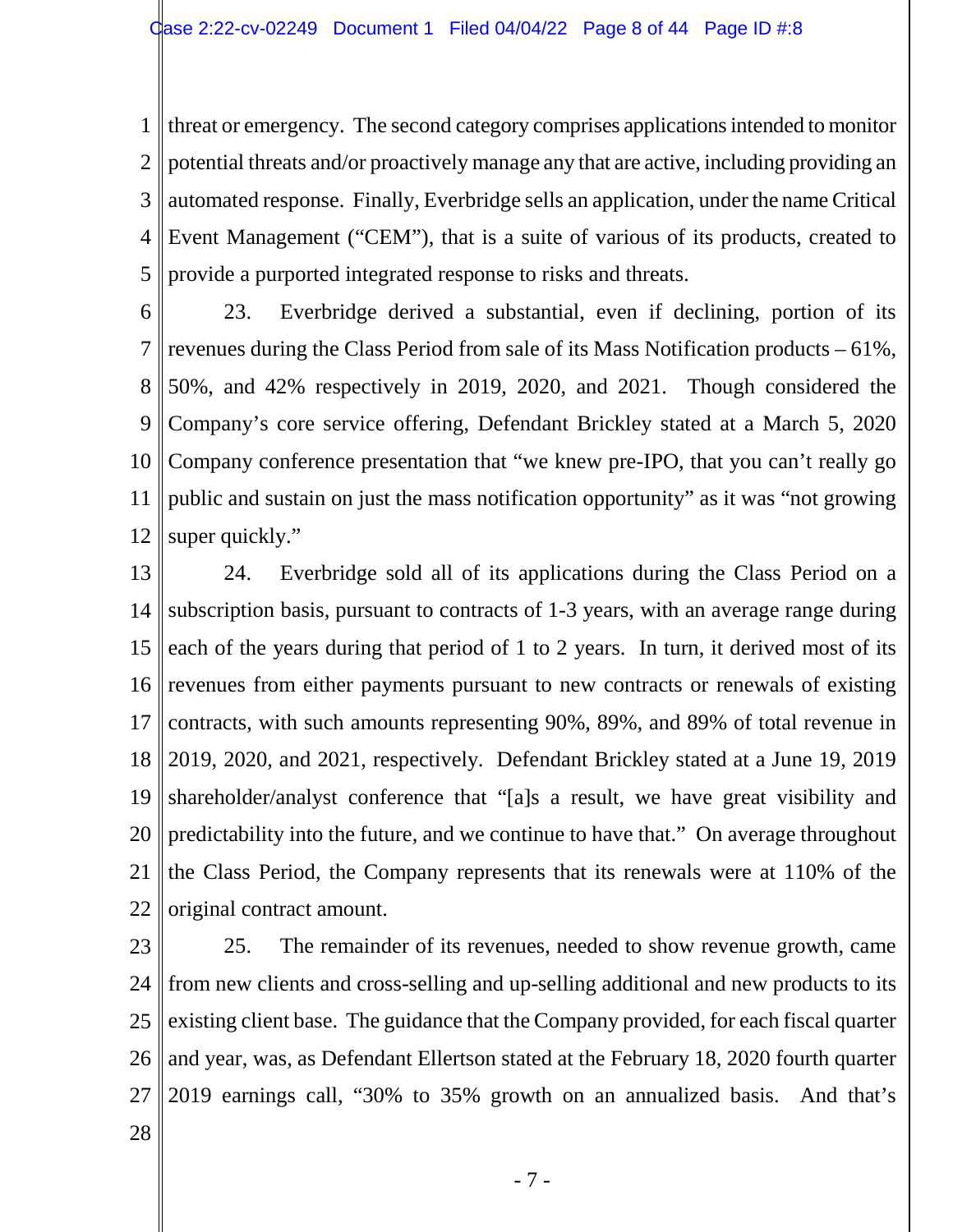1 2 comprised of organic growth plus a couple of percentage points, not much different than what we said historically, 3% to 7% from M&A."

3 4 5 6 7 8 26. With regard to Everbridge's M&A purchases, prior to the Class Period, at a February 28, 2019 Company conference, Defendant Ellertson claimed that "We don't buy revenue typically." The Company's Form 10-K for fiscal year 2019, filed on February 28, 2020, stated that "[w]e plan to continue to selectively pursue acquisitions of complementary businesses, technologies and teams that allow us to penetrate new markets and add features and functionalities to our platform."

9 10 11 12 13 27. Regardless of their respective merits, from near the beginning of the Class Period to its end, Everbridge engaged in a flurry of acquisitions, purchasing nine new companies, all of which, alone or together enabled the Company to beat analyst consensus estimates and its own revenue guidance because of acquired revenue. The acquired companies during the Class Period were:

| 14       |                                          |                                      |                                                                                        |  |  |  |  |  |
|----------|------------------------------------------|--------------------------------------|----------------------------------------------------------------------------------------|--|--|--|--|--|
| 15       | <b>COMPANY NAME</b>                      | <b>DATE OF</b><br><b>ACOUISITION</b> | <b>ASSET ACQUIRED</b>                                                                  |  |  |  |  |  |
| 16       | NC4 Inc. and NC4<br><b>Public Sector</b> | <b>August 1, 2019</b>                | Real time intelligence and<br>analyst team                                             |  |  |  |  |  |
| 17<br>18 | One2Many Group B.V.                      | March 23, 2020                       | Cell broadcast technology to<br>enhance the Company's public<br>warning applications   |  |  |  |  |  |
| 19<br>20 | Connexient, Inc.                         | March 31, 2020                       | Technology assets to broaden<br>support for Internet of Things<br>("IoT") applications |  |  |  |  |  |
| 21<br>22 | <b>CNL Software Limited</b>              | March 31, 2020                       | Technology assets to broaden<br>support for IoT applications                           |  |  |  |  |  |
|          | Techwan SA                               | May 27, 2020                         | Strategic technology assets                                                            |  |  |  |  |  |
| 23<br>24 | <b>SnapComms Limited</b>                 | September 30, 2020                   | Internal communications<br>software                                                    |  |  |  |  |  |
| 25       | Red Sky Technologies Inc.                | January 15, 2021                     | E911 incident response<br>solutions platform                                           |  |  |  |  |  |
| 26       | xMatters Holdings, Inc.                  | May 7, 2021                          | Service reliability platforms                                                          |  |  |  |  |  |
| 27       |                                          |                                      |                                                                                        |  |  |  |  |  |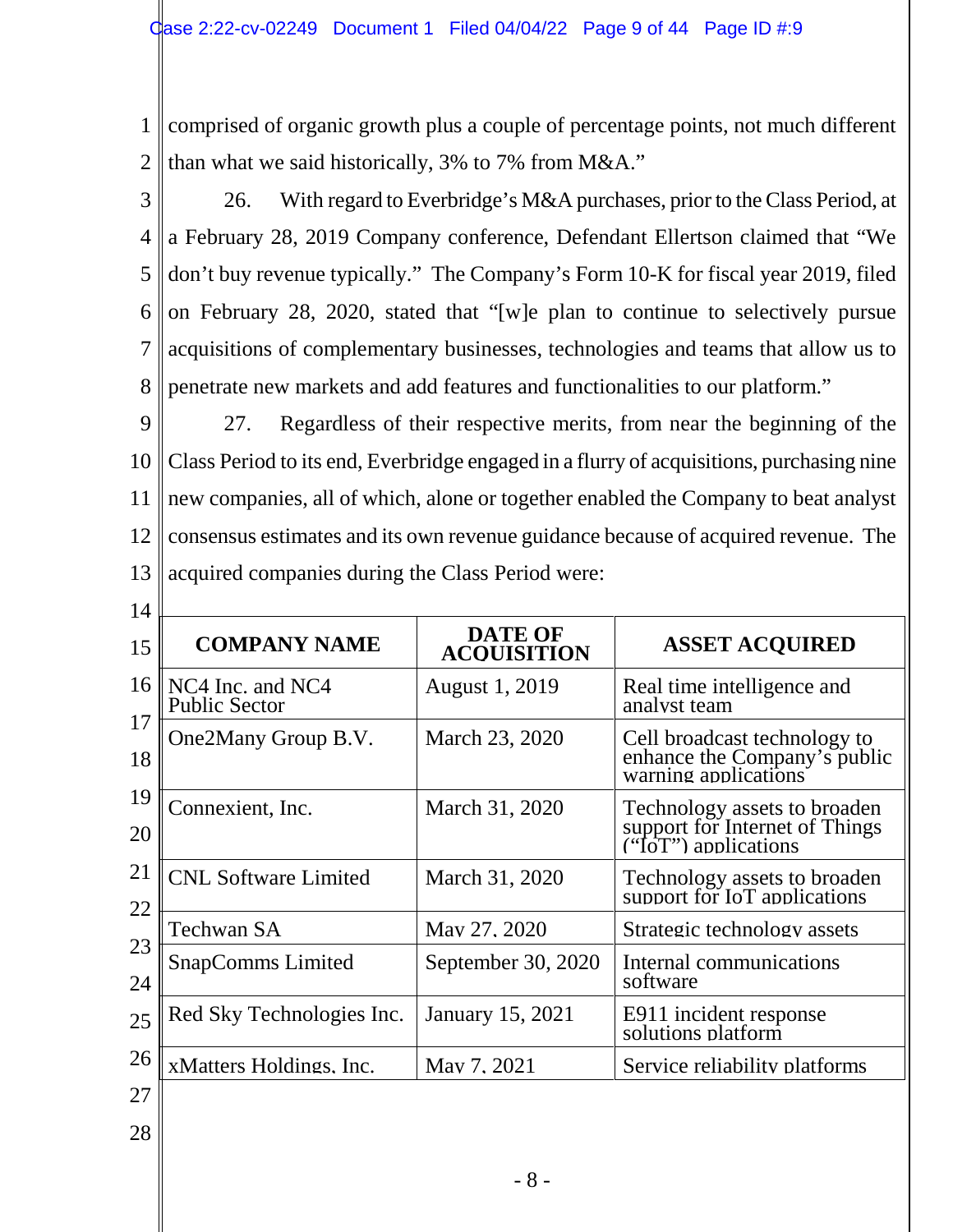|                          | <b>COMPANY NAME</b>     | <b>DATE OF</b><br><b>ACOUISITION</b> | <b>ASSET ACQUIRED</b>                                                                               |
|--------------------------|-------------------------|--------------------------------------|-----------------------------------------------------------------------------------------------------|
| ി<br>2<br>$\overline{4}$ | The Anvil Group Limited | November 16, 2021                    | Travel risk management,<br>operational resiliency and<br>occupational health solutions<br>platforms |

28. Throughout the Class Period, certain analysts expressed skepticism as to the extent to which Everbridge's ever-increasing guidance and results provided an accurate reflection of organic growth. Thus, at the February 18, 2020 fourth quarter 2019 earnings call, one analyst asked the following question:

10 11 12 13 14 15 16 17 18 19 20 But if I look at your revenue guidance, it seems like you're guiding below the 30% mark organically, which will be below the commentary that Jaime spoke about earlier for sustainable 30% growth with M&A in addition to that. Are there any one-timers that we should be thinking about or just timing of revenue recognition that are impacting fiscal '20? Ellertson responded by obscuring the difference between organic growth and contributions from recently acquired companies, saying, "So when you look at the second half of Q4 and what we said to expect from NC4 and you adjust for that, you'll see that we've had strong organic growth. And as I said earlier, as we head into 2020, we've really integrated NC4 and Risk Center into our entire product offering. And so it's difficult to break that out."

21 22 23  $24$ 25 26 27 29. Relatedly, throughout the Class Period, Defendants insisted that Everbridge had been successfully integrating all of its acquisitions, without any hint of any trouble in doing so. At a June 10, 2021 corporate presentation, Meredith made the following claim relating to all of Everbridge's acquisitions: "[a]nd I would say we've been really good about getting the capabilities integrated." Similarly, on the November 9, 2021 third quarter 2021 earnings call, Brickley said as to the xMatters acquisition, "We've integrated the people. We've integrated the sales. We've

28

5

6

7

8

 $\overline{Q}$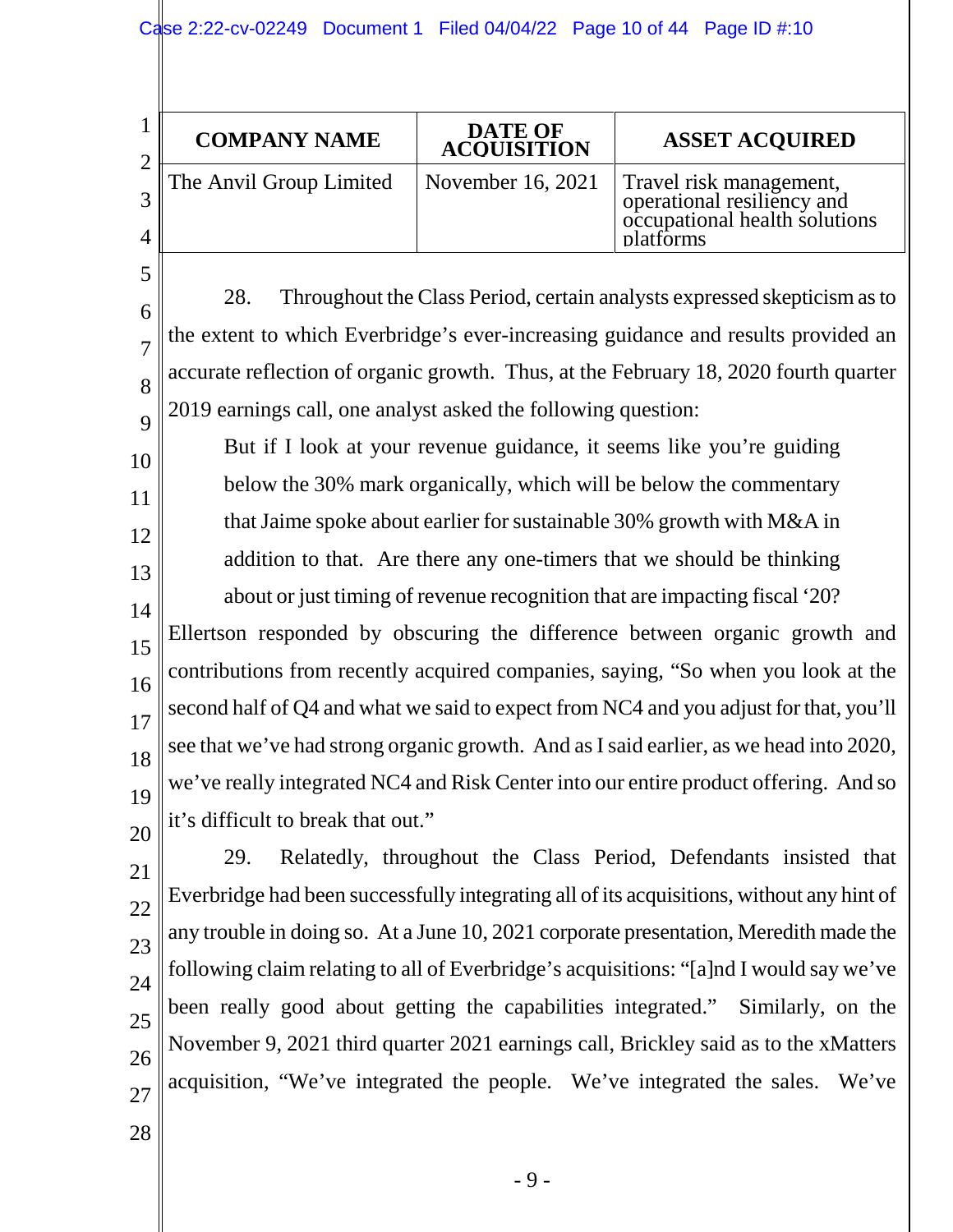1 2 integrated the funnels. We're integrating the technology. So we don't break it out. But so far, so good."

3 4 5 6 7 8 9 10 11 12 30. Defendants further made representations to the investing public during the Class Period as to the extent to which its sales were being adversely affected by disruptions caused by the COVID pandemic. While adverting vaguely as to certain customers who were delaying purchases or payments, Defendants consistently used the term "net-net" to misleadingly suggest that the pandemic was on the whole a positive for the Company. That is, Everbridge developed and offered to customers a COVID Shield solution, providing, among other things contact tracing capabilities, as well as a return-to-work solution. Through most of the Class Period, Defendants claimed that both the revenue and additional clients it obtained by these offerings outweighed any negative drag on its business.

13 14 15 16 17 18 19 20 21 22 23 24 31. At a March 23, 2020 shareholder/analyst call, when asked if the pandemic was making it "more difficult to sell," Meredith said "net-net, I think we're just getting – we're very busy. We're getting a lot of engagement, and we're working harder than we've ever worked. And the system is producing at volumes that are much higher than we've ever had to produce at." On the August 6, 2020 second quarter 2020 earnings call, Brickley said that while Everbridge had received some requests from customers for changes in payment terms, "I don't anticipate that it's adding anything materially new to our billings dynamic." Meredith further asserted that "I don't think it impacts deal sizes" and that "I would say the net-net of it is, overall, the sales funnel pipeline is stronger overall." At another corporate presentation on May 12, 2020, Brickley similarly said "net-net, it should be a positive."

25 26 27 28 32. Based on the material misrepresentations and omissions that Defendants made throughout the Class Period, investors in Everbridge were led to believe that the Company was experiencing healthy organic growth, that it was successfully and seamlessly integrating the unusually high number of companies it had acquired during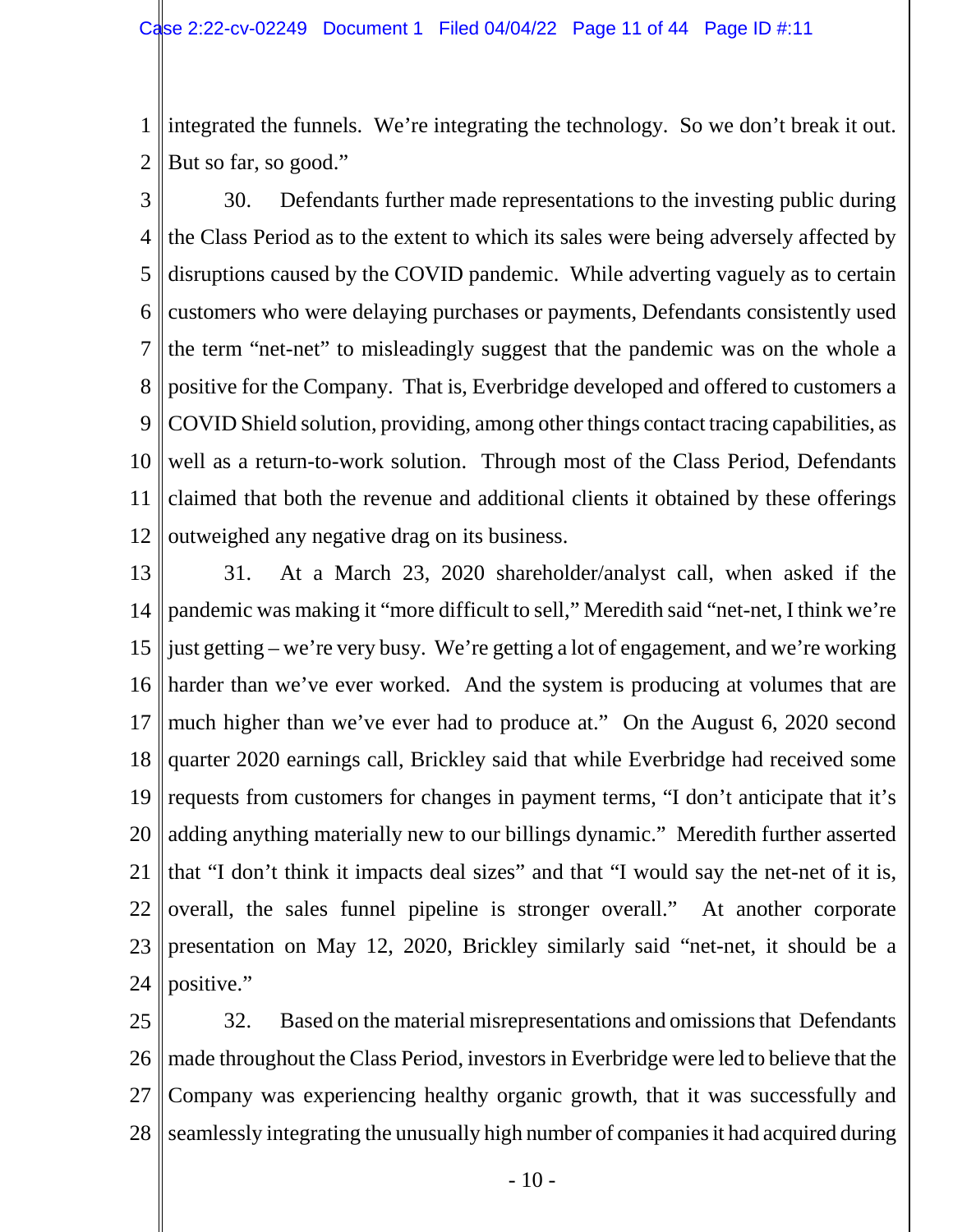1  $\mathcal{L}$ 3 4 this time into its business, that the multiple new offerings obtained from these acquisitions were enhancing its ability to make new sales to customers, rather than hindering such efforts, and that Everbridge was experiencing a net positive affect on its revenues during the COVID pandemic.

5

# **MISLEADING STATEMENTS ABOUT EVERBRIDGE'S ABILITY TO EXCEED ITS GUIDANCE**

6 7 8  $\overline{Q}$ 10 33. The Class Period begins on November 4, 2019, the day Everbridge issued a press release announcing financial results for the third quarter ended September 30, 2019. In the press release, Defendant Meredith was quoted saying "We exceeded our guidance ranges for revenue and profitability in the third quarter, with continued demand for our Critical Event Management Suite and Public Warning solutions."

11 12 13 14 15 16 17 18 19 20 34. During the related earnings call on the same day, Defendant Ellertson stated, "Our Q3 results exceeded the high end of our guidance ranges." Following up on that statement, Meredith emphasized the point, saying "As Jaime indicated, **we beat our financial guidance** for the third quarter, **continuing the track record we've achieved every quarter** since our IPO over 3 years ago. Revenue was \$52.5 million, representing growth of 35%, including contribution from our NC4 acquisition." Defendant Brickley also claimed that "we are pleased to again deliver a financial performance that exceeded our guidance ranges, and we believe we are entering the fourth quarter with strong business momentum across the board."

21 22 23  $24$ 25 35. While Defendants acknowledged that revenues from the NC4 contributed to the third quarter results, the statements contained in ¶¶ 33-34 above as to the continuation of a track record of beating the Company's own financial guidance, and therefore evidence of the growing attraction of Everbridge's CEM suite and its other products, are materially misleading, reflecting a manipulation of that guidance.

26 27 28 36. At the August 5, 2019 earnings call for its second quarter ended June 30, 2019, Defendant Brickley provided third quarter guidance for revenue of between \$51.3 million to \$51.6 million, which was the basis for the consensus analyst estimate

- 11 -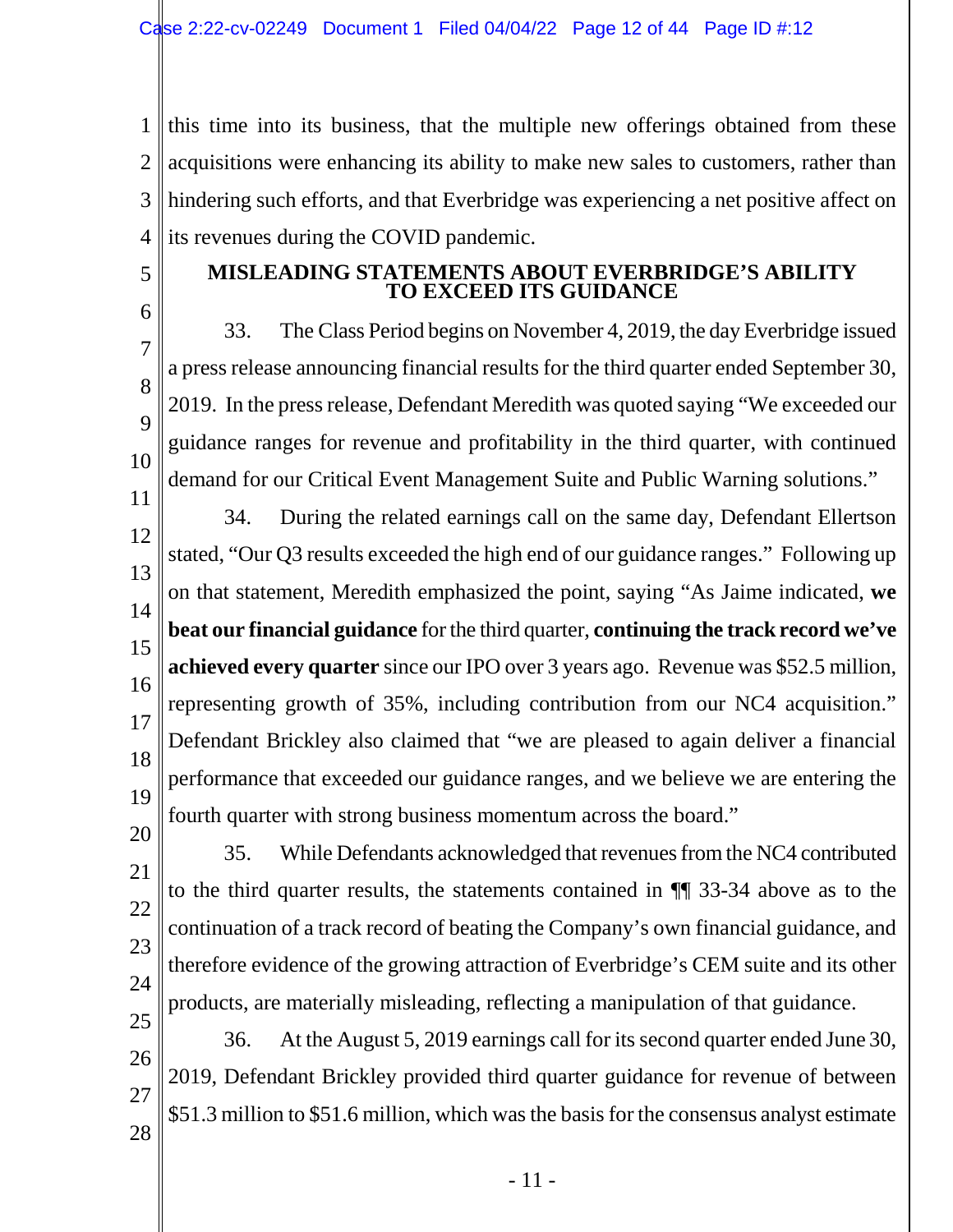1 2 3 4 5 6 7 8 9 10 11 12 13 14 15 16 17 18 19 20 21 of \$51.4 million. On the same call, Brickley said that "[g]iven that certain components of the transaction will not be finalized until the end of the third quarter, and that purchase accounting cannot be completed until then, we will not be updating our guidance for the acquisition until our third quarter call." At the same time, however, he also said that "[o]ur outlook for the rest of the year includes a minimal contribution to revenue for **known NC4 contracts**, most of which will be recognized in Q4." In other words, while as yet to be completed purchase accounting could affect part of the financial results for the rest of the year, the Company was nonetheless aware of the legacy revenue the deal would bring in from "known contracts," some of which would be included in Everbridge's third quarter results, and that the guidance Brickley provided accounted for that revenue. However, on the third quarter call on November 4, 2019, at the beginning of the Class Period, Brickley revealed that the third quarter results "included a better-than-expected contribution of approximately \$2 million from our acquisition of NC4." Notably, no explanation was provided for that purportedly surprise additional revenue from NC4, including whether additional contracts beyond those that had been "known" were discovered. Also notable was that, given that third quarter 2019 revenue exceeded guidance by only slightly more than \$1 million, absent that surprise \$2 million of another company's sales results (or any amount over what had purportedly been expected), Everbridge would have come in only at or *below* both its own guidance and possibly that of the Wall Street consensus estimate.

- 22
- 23

### **FALSE AND MISLEADING STATEMENTS ABOUT INTEGRATION OF ACQUISITIONS**

24 25 26 27 28 37. On Everbridge's third quarter 2019 earnings call on September 4, 2019, an analyst sought to get information as to what financial contribution NC4 provided beyond its legacy revenues, only to be met with evasion. He asked "[i]n terms of contributions from NC4 in the quarter, I believe you said it was roughly \$2 million of revenue. But any color on the impact to billings at all in the quarter?" Brickley's

- 12 -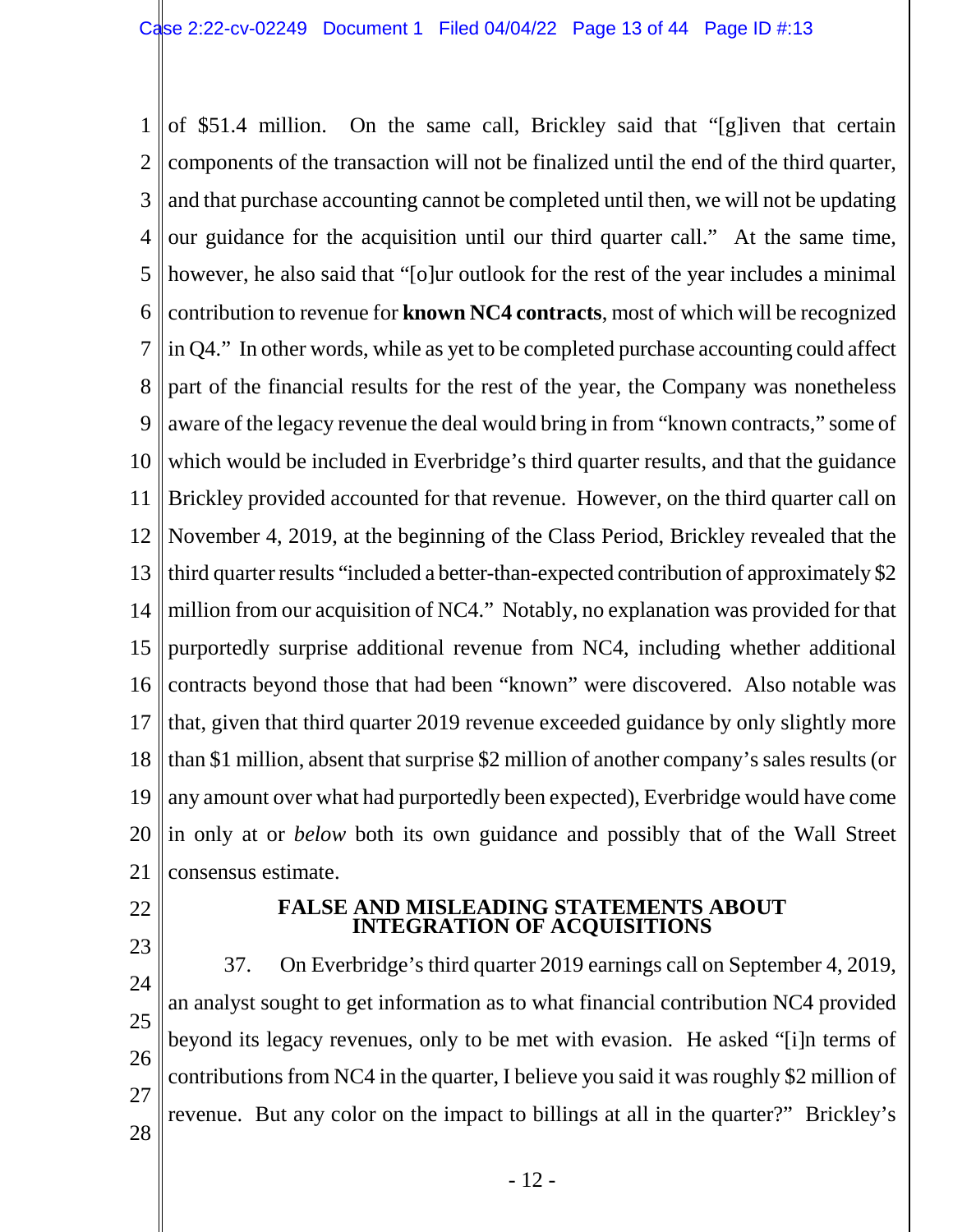1  $\mathcal{L}$ 3 4 5 6 7 response was "No, as we said, there's the revenue contribution with the upcoming 10- Q, there'll be more detail in terms of deferred, but you also would have seen some of that in a recently filed 8-K for the legacy business. So we would just say that we're really thrilled with the acquisition. It's meeting our strategic objectives. And **as we integrate and rightsize that business**, which will continue to happen through Q4 and as we head into next year, we're very excited about the contribution that it has, not just financially, but more importantly, strategically."

8 9 10 11 38. Also during the November 4, 2019 earnings call, Brickley stated that "[n]ow that we've closed the acquisition of NC4 and are **well down the path of** rightsizing and **integrating that business**, we are updating our expectations for the revenue contribution from NC4 this year to be approximately \$4.5 million."

12 13 14 15 16 17 39. During the February 18, 2020 fourth quarter 2019 earnings call, Brickley went further, claiming "[a]nd because **NC4 is now fully integrated** into Risk Center and it's not sold separately, it's impossible to attribute a revenue contribution from it alone." Ellertson repeated this representation, saying "we've **really integrated NC4** and Risk Center into our entire product offering. And so it's difficult to break that out."

18 19 20 21 22 40. On the March 23, 2020 shareholder/analyst call, Meredith claimed that "if you look at the **acquisitions that we have done with Connexient, one2many and others**, we now have over 225 out-of-the-box **integrations**. So we now truly can be that **unified enterprise-wide operating system** to allow you to operate across your business, your organization globally, and that's very powerful and that's very sticky."

23 24 25 26 27 41. During the first quarter 2021 earnings call on May 10, 2021, Meredith further stated that, "**[n]ew CEM product features** and capabilities announced in the first quarter, combined with our recently closed **acquisition of xMatters** further support this approach. In our first quarter, this strategy **continued to drive greater market acceptance of our CEM platform** as illustrated by larger wins."

28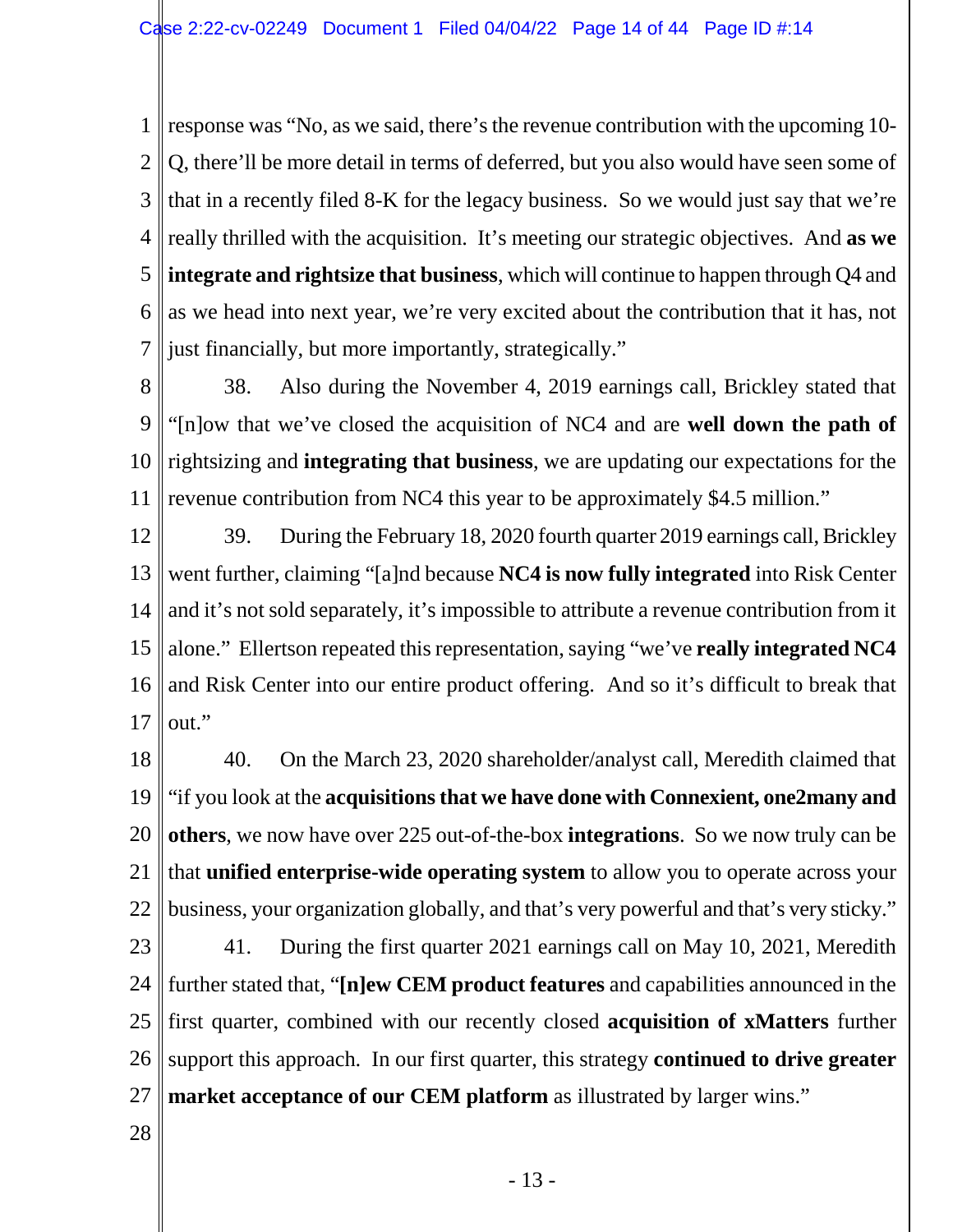1 2 3 4 really want a common operating system in a single pane of glass across all digital and 5 6 7 8 42. At a June 10, 2021 Company conference, Meredith exclaimed "So we're really excited. **The integration is just starting, but it's already going great**. We've been getting pulled in more and more from our customers. And they're saying, we physical." Going further, he said generally as to Everbridge's ability to seamlessly integrate new acquisitions that "[h]istorically, we've, I think, been pretty prudent about what we paid. And I would say **we've been really good about getting the capabilities integrated.**"

9 10 43. During the August 9, 2021 second quarter 2021 earnings call, Meredith further represented that:

11 12 13 14 15 16 17 And speaking of cybersecurity, with cyber and ransomware attacks regularly making news headlines, our timing for executing the acquisition of xMatters could not have been better. **Our integration plans are on schedule** and the combination of Everbridge and xMatters solutions to deliver the leading digital and physical critical event management platform is already performing ahead of our initial expectations, and we expect this trend to continue.

18 Indeed, on the same call, Meredith went even further, stating that:

19 20 21 22 23 24 25 26 They understand our space and the strategic fit of digital plus physical is resonating well with customers. And so based on our internal expectations, what we thought we'd do on sales, like we're doing better. And so we certainly are going to try to continue that. **We are**  integrating. We did have an ITA business previously. So we're integrating those teams. **They've already been integrated.** Brickley added at the same conference that "[p]ipeline as it relates to xMatters, well, we've been integrating the businesses practically since before the acquisition began."

27 28 44. At the November 9, 2021 third quarter 2021 earnings call, Meredith represented that "[t]here's an increased awareness of the importance of CEM. And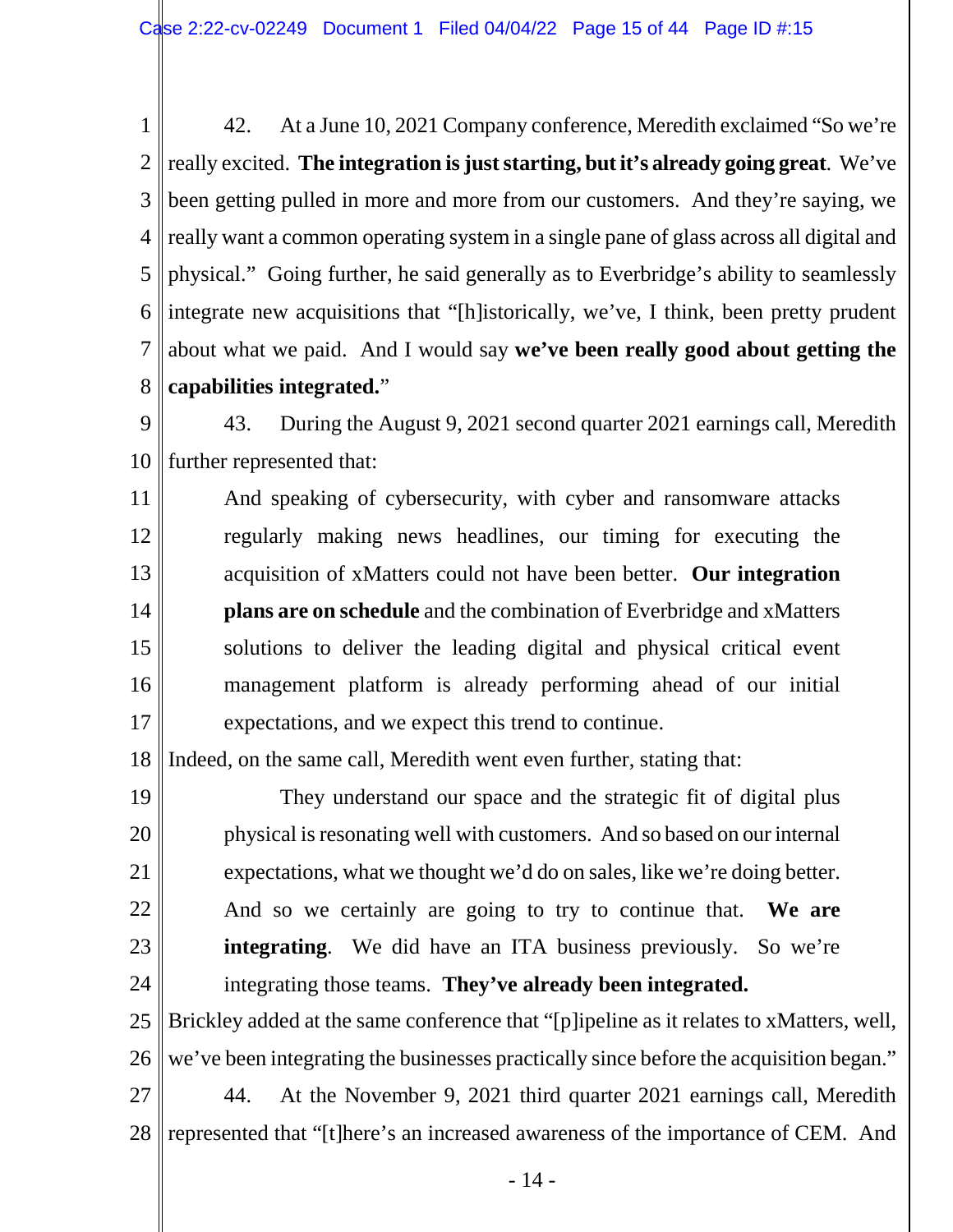1 2 3 4 5 6 7 8 9 10 11 12 we're **doing a better job of bundling together our different CEM capabilities**into deals, and that's manifesting itself in the ASPs [average selling prices] and the large deals." Specifically addressing the xMatters acquisition, he further stated: Obviously with the xMatters platform. It was many years of development, really nice system interface functionality use cases digital operations. It's – it really adds a lot of capability to what we were doing with our IT Alerting. And we're already doing integrations, right? **So we've got that integrated now with our crisis management module, we've got [it] integrated with our employee communications module, integrated with our Visual Command Center**. So people are seeing the value of it coming together over time and giving us really positive feedback.

13 14 15 Brickley added that "it's performing as expected. We've integrated the people. We've integrated the sales. We've integrated the funnels. We're integrating the technology. So we don't break it out. But so far, so good."

16 17 18 19 20 45. During a November 30, 2021 Company conference, Brickley responded to a question as to the status of the xMatters acquisition using similar language to what he had said during the earnings call, claiming that "[w]e've begun that technological integration. We've locked up key hires, and we're retaining them. And so, so far, so good."

21 22 23 24 25 26 27 28 46. The statements contained in ¶¶ 36-45 were materially false and/or misleading when made because Defendants failed to disclose that Everbridge struggled to integrate the new businesses it acquired as, upon information and belief, the products of the acquired companies required multiple, different systems to operate, running on different internal databases, with dedicated sales staff who operated with different procedures and different sales software, some located in different time zones. The inability to integrate the sales staff of the acquired companies led to most of them leaving the Company, taking with them crucial knowledge relating to the acquired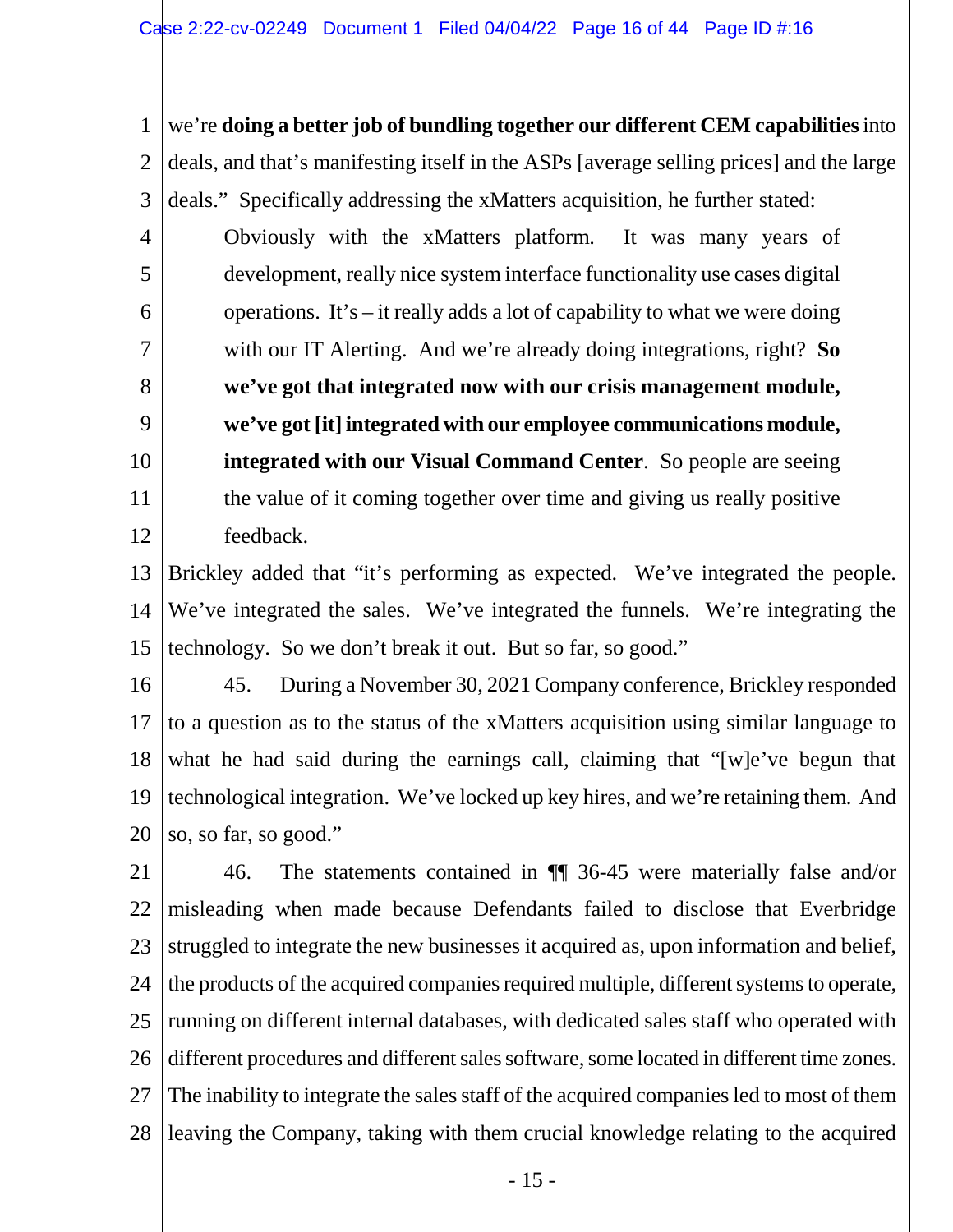1  $\mathcal{L}$ 3 4 5 6 products and prior successful efforts to sell them. With each new company that was acquired, these problems multiplied, and Everbridge's focus was taken off particular difficult integration issues pertinent to prior acquisitions. These problems, and the increasing complexity of Everbridge's product line, created increasing difficulty in the Company's ability to pitch a single, coherent system and sell its products to new and existing customers.

7

26

27

28

#### **FALSE AND MISLEADING STATEMENTS ABOUT IMPACTS FROM COVID**

8 9 10 11 12 13 14 15 16 17 18 47. During the Company's first quarter 2020 earnings call on May 5, 2020, Meredith was asked, "So just on individual Mass Notification sales, has there been any impact to go-to-market as a result of the shift to remote work, like are customers holding off until they're back in the office? Or is it more difficult selling without being on site? Or on the other hand, have you seen this increase due to COVID?" Meredith responded by saying, "So I think – net-net, I think we're just getting – we're very busy. We're getting a lot of engagement, and we're working harder than we've ever worked. And the system is producing at volumes that are much higher than we've ever had to produce at. But this is why we built a scalable cloud-based system, and it's working the way it's supposed to."

19 20 21 22 23 24 25 48. Also, on the May 5, 2020 earnings call, an analyst asked Brickley if Everbridge was experiencing "actually a pull forward in demand? And could that actually create some tougher compares or growth headwinds in either the back half of the year or beginning the next year?" Brickley acknowledged that COVID had "impacted our business in the last few weeks of the quarter," but also stated that there were "cross-currents" and on balance saw the pandemic having a positive impact on the Company:

And I think . . . Some deals were very clearly pulled forward from future quarters, where it was very vivid of the urgency to upsell to CEM, get it turned on and help customers, even some of those in the hardest-hit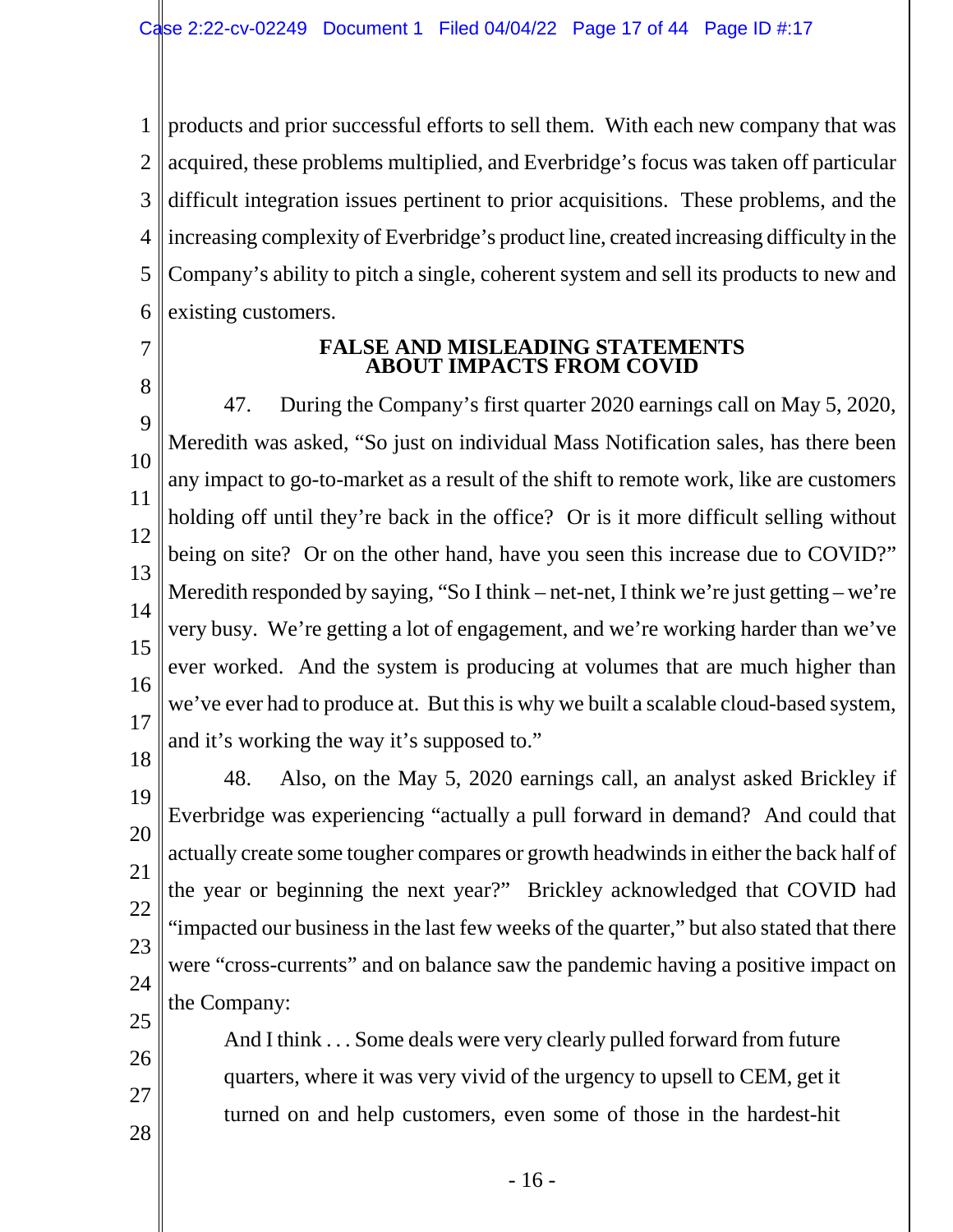1

2

3

4

5

6

7

8

9

10

11

12

13

14

15

16

17

18

19

20

verticals, to manage through the impact of COVID to spin down their operations quickly and effectively, and further to be able to spin them back up as quickly and effectively as possible when that – when the time is right.

So we saw that. We also saw a couple of examples of folks who said they're a little too busy dealing with COVID to implement a solution that helps them deal with COVID. And so that's part of what I think as –so we got the kind of the upfront, and there's a whole lot of increased awareness and interests and a lot of inbound interests. And then I think for a number of those folks, who were too overwhelmed in those last couple of weeks of March, they'll – eventually, things will come down for them, and they'll be able to come back around.

So **we think, net-net, it's an acceleration of our -- when we came in, so 2020 thinking was an opportunity for us, a strategic opportunity**, create this category, increase awareness of CEM, increase awareness of Everbridge. **We think this has just accelerated that. Everything that's relevant to COVID, it's a critical event**. Everything that our software does to help customers through COVID, helps them through other critical situations as well. **So net-net, it should be positive**.

21 22 23 24 25 26 27 28 49. During Everbridge's second quarter 2020 earnings call on August 6, 2020, Brickley was asked if because of COVID and other "macro" events the Company was seeing any changes in its billing. Brickley stated that "[w]e're continuing to see that we are high up on the totem pole when it comes to the organizations that are in distressed verticals or the most distressed verticals, reaching out to their vendors and their partners for payment term requests because **while we've certainly received some of such requests, it seems like we're receiving far less than a number of my peers are**. So I think that bodes well, and it's never a question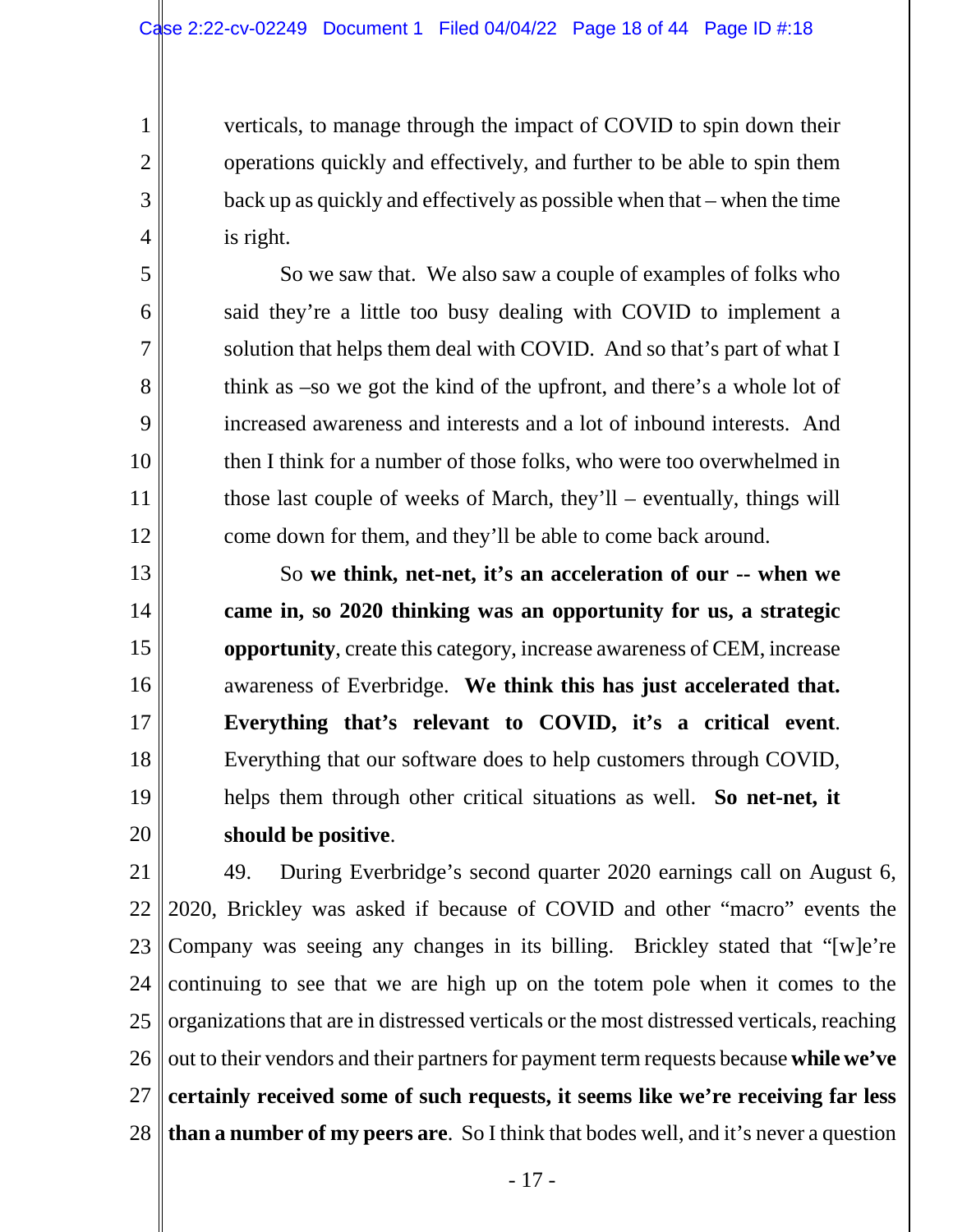1 2 of whether [they] can pay. So there's some of that out there, bu**t I don't anticipate that it's adding anything materially new to our billings dynamic**."

3 4 5 6 7 8 9 10 50. When asked on the same call if the COVID pandemic was affecting deal sizes, Meredith claimed it was not, saying, "**I don't think it impacts deal sizes**. I do – I think that emphasis placed on certain use cases that are more relevant now than other use cases. So there are some use cases that in normal times, they would be more focused on. And – but I would say **the net-net of it is, overall, the sales funnel pipeline is stronger overall**. And where – the sales cycles are getting shorter, but we  $\arctan x$  are – it's a different set of use cases that are of primary interest at this time versus something that would have been 9 months ago."

11 12 13 14 15 16 17 51. Similarly, during an August 12, 2020 Company conference presentation, Meredith said, "[a]nd there's some things that help us with COVID, there's some things that make it very difficult with COVID, depends on the use case. **But the overall trend continues to be up and to the right** and we think people will be more aware in time that, wow, this is a big category, and we understand what Everbridge has been aiming for all along. So I think people are coming around, and I think that will become more evident."

18 19 20 21 22 23 24 52. The statements contained in ¶¶ 47-51 were materially false and/or misleading when made because Defendants failed to disclose that the COVID pandemic did in fact have, and continued to have throughout that part of the Class Period starting when the pandemic began, a material impact on the size of the deals that Everbridge was able to obtain, with a negative effect on revenue growth. Indeed, Brickley admitted as much at a December 2, 2021 Company conference presentation, saying:

So when COVID really started to kick in, in March of 2020, I think there was a great expectation that we were going to be like Zoom, like everyone is going to need the alerting and I think our stock ran really far really fast. And what happened was – I had mentioned that the **majority** 

25

26

27

28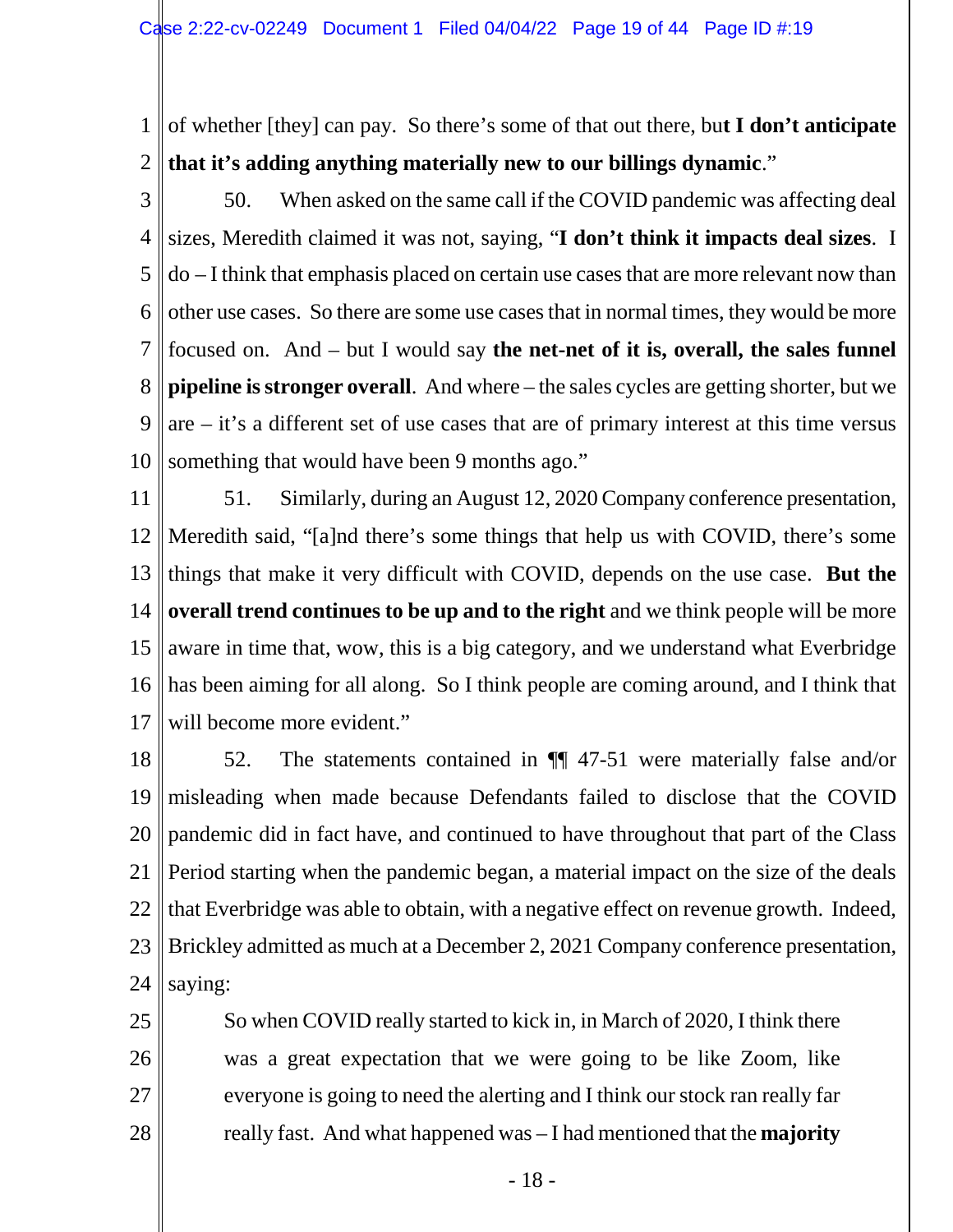**of our revenues from corporate – well, corporate's starting to pump the brakes**, and we had a lot of large deals in the pipeline where they said, "I no longer want the full platform right now, just give me a component of the platform that I can take and use specifically during COVID, and then we'll grow from there." And so what the impact of that, **as COVID kicked in, was our ASPs dropped**.

We have been optimizing our go-to-market – since we've been building out this platform, we've been to optimize our go-to-market to sell at higher prices to sell multiple products.

And we had gotten our ASP up from what used to be \$25,000, \$30,000. We've gotten up to \$80,000, \$90,000, and then COVID hit, and it dropped back down closer to 60%. **And so that bled into revenue**, it's ratable recurring revenue. **So there's only so much you can do if your initial sale is a lot lower priced than it used to be**.

15 16 17 18 19 20 21 22 23 53. Nonetheless, Brickley wholly mitigated the effect of these admissions. First, he ended with yet another discussion as to the purported "tailwind" effect of greater awareness of Everbridge's value to a wider audience that COVID brought. More importantly, for investors concerned about Everbridge's share price, Brickley claimed that "we're seeing ASPs return," that "deals were coming back," in both the corporate space and, even if "a bit more slowly," with regard to deals with governments and health care entities. Further, even more significantly, while estimating 2021 revenue growth at "35%, 36%," Brickley relieved any anxiety that shareholders may have had by saying "[n]ext year, we're going to do better."

24

1

2

3

4

5

6

7

8

9

10

11

12

13

14

# **THE TRUTH IS REVEALED**

25 26 27 28 54. On December 9, 2021, just one week later, Defendants partially revealed the true state of its business through a press release that contained two shocking announcements. First, Everbridge announced that Meredith had resigned from his post as CEO, providing no explanation for this decision. Brickley and Vernon Irvin,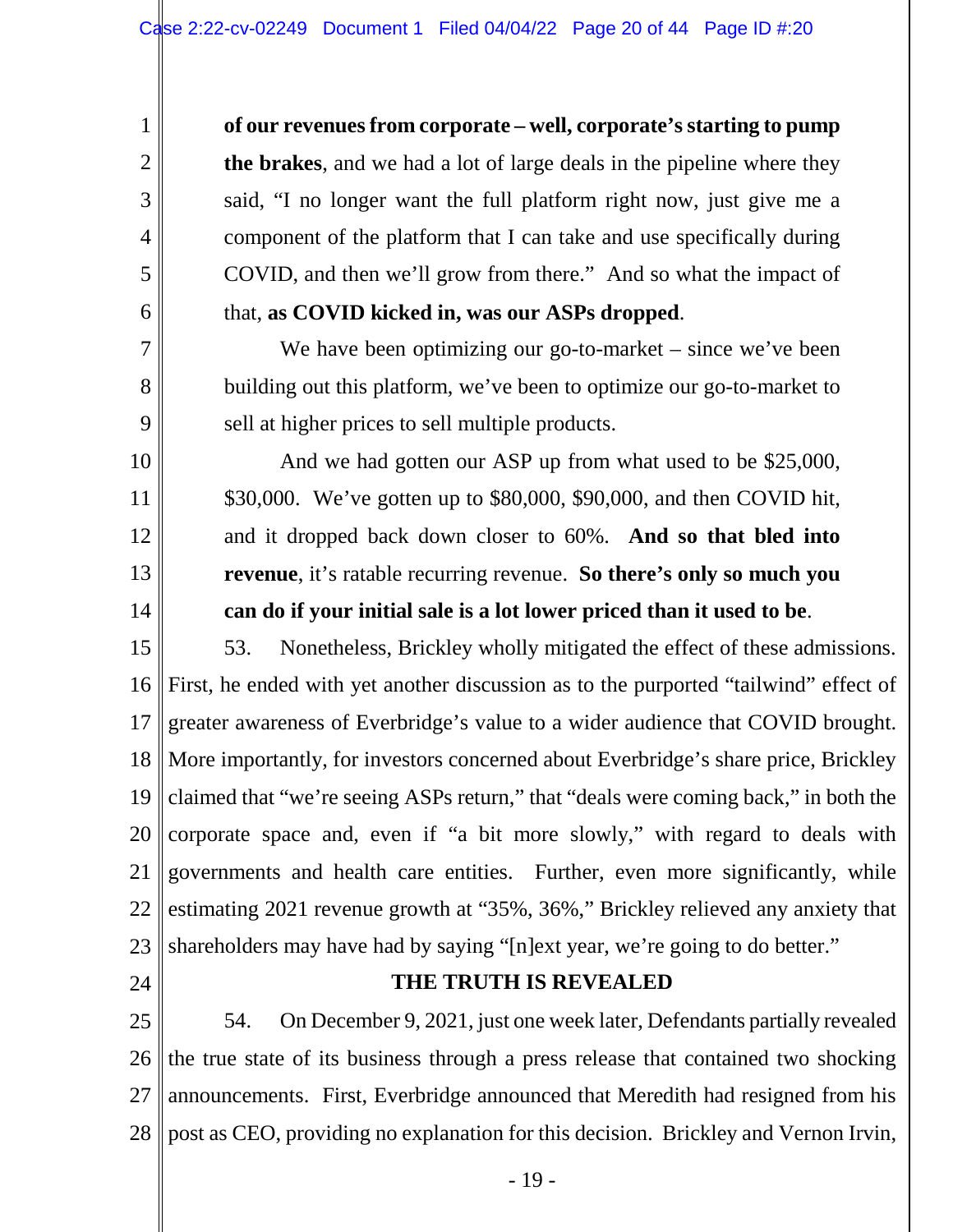1  $\mathcal{L}$ 3 4 5 6 Everbridge's Chief Revenue Officer, were appointed as interim co-CEOs pending the appointment of someone to permanently fill that spot. Second, Everbridge reduced revenue guidance for 2022 to 20%-23% growth, well below its historic forecasts of 30% plus revenue growth. On this news, Everbridge's common stock price fell \$52.37 per share, or almost by half, 45.4%, to close at \$63 per share on December 10, 2021.

7 8  $\mathbf Q$ 10 11 12 13 14 15 16 17 18 55. Truist Securities wrote in its December 23, 2021 report that "The company's 20%-23% initial growth outlook is certainly disappointing and is counter to at least a mid-20% organic growth narrative with acquisitions that drive total growth of 30%-plus." Indeed, Raymond James stated in its December 16, 2021 report that, "[w]hile we don't have exact details on the xMatters and Anvil contributions to revenue growth next year, we believe the guidance implies organic revenue growth in the high teens range." Indeed, Northland Capital Markets stated in its December 10, 2021 report that the lowered guidance was also "a little at odds with macro trends" which would be expected to benefit a threat mitigation company, "such as a continued barrage of critical events, the uncertainty remaining around Covid, strong public safety investments in other areas, digital transformation plans, and the rise of the CSO within companies."

19 20 21 22 23 24 25 26 27 28 56. Finally, J.P.Morgan noted in its report dated December 13, 2021 that Meredith's sudden departure was at odds with the continued positive gloss that he and the other Defendants had put on Everbridge's growth potential throughout the Class Period. By resigning as CEO, Meredith left on the table approximately 34% of the restricted stock units that were awarded to him that remained unvested, and approximately 55% of the remaining unvested performance-based compensation. The latter depended on the Company's compounded annual growth rate over the 12 quarters ended September 30, 2022. Accordingly, JP Morgan made the cogent observation that, "[w]hat we found is that [Meredith] is leaving a decent amount on the table with his departure. If the decision was solely his to make, it does raise the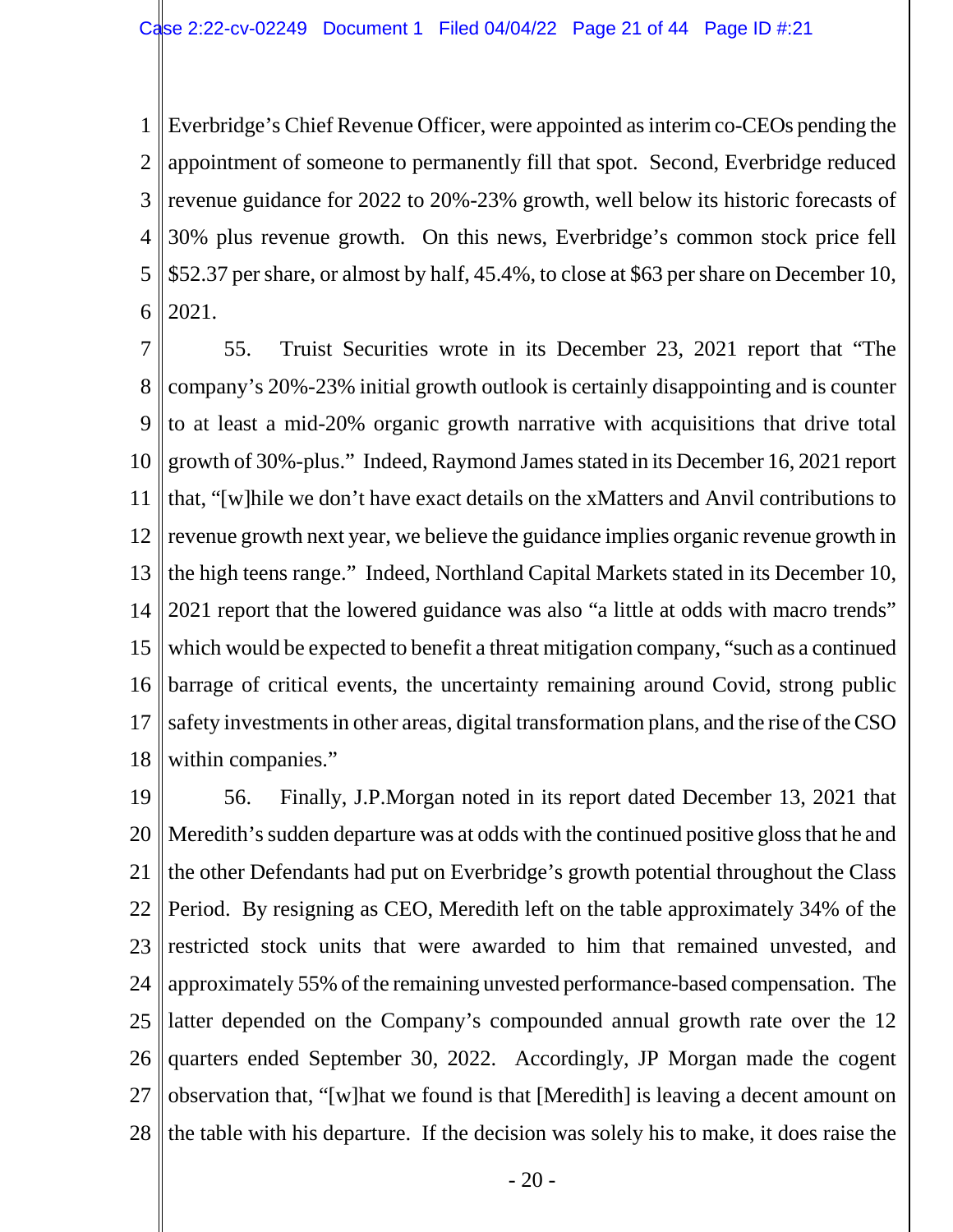1  $\mathcal{L}$ 3 4 question on whether he was lacking confidence in earning the remaining performancebased incentive." That Meredith later took the position of CEO of privately held Boomi, an intelligent connectivity and automation company, does not lessen the saliency of that question.

5 6 7 8 || and guidance for the 2022 first quarter and full year. First quarter revenue growth was 9 10 11 12 13 14 15 57. On February 24, 2022, Everbridge revealed the full truth to investors about its failed acquisition strategy and slowing organic growth to investors. On that date, the Company issued a press release announcing both fourth quarter 2021 results forecasted as only 20% and full year growth was again substantially reduced, this time to 15% to 17%. Co-CEO Irvin was quoted as saying "We are taking decisive actions to streamline, integrate and reduce complexity in our key offerings, which we expect to drive sustainable growth in the years ahead." Everbridge officers further explained during the related earnings call why these measures were being taken, including disclosing for the first time material facts that were wholly at variance with Defendants' representations throughout the Class Period.

16 17 18 19 20 21 58. Irvin began by saying that "our management team, together with the Board, conducted a comprehensive review of our strategy and operations." The review, however, was apparently focused on matters that during the Class Period the Defendants had discussed extensively with investors and analysts, independently and in answer to questions posed to them, and as to which they presumably were intimately familiar.

22 23 24 25 26 27 28 59. Irvin stated that this review resulted in the conclusion that "certain acquired technologies" had created a "**barrier to upsell and cross-sell from increased complexity**, and **incomplete integrations** and pushed out demand for travel-related solutions, as well as smaller deal size for international public warning wins that are having **adverse impacts** on business, our go-to-market strategy and sales organization," He further stated that "the number of acquisitions completed in 2020 and 2021," along with their products and businesses "have created **incremental**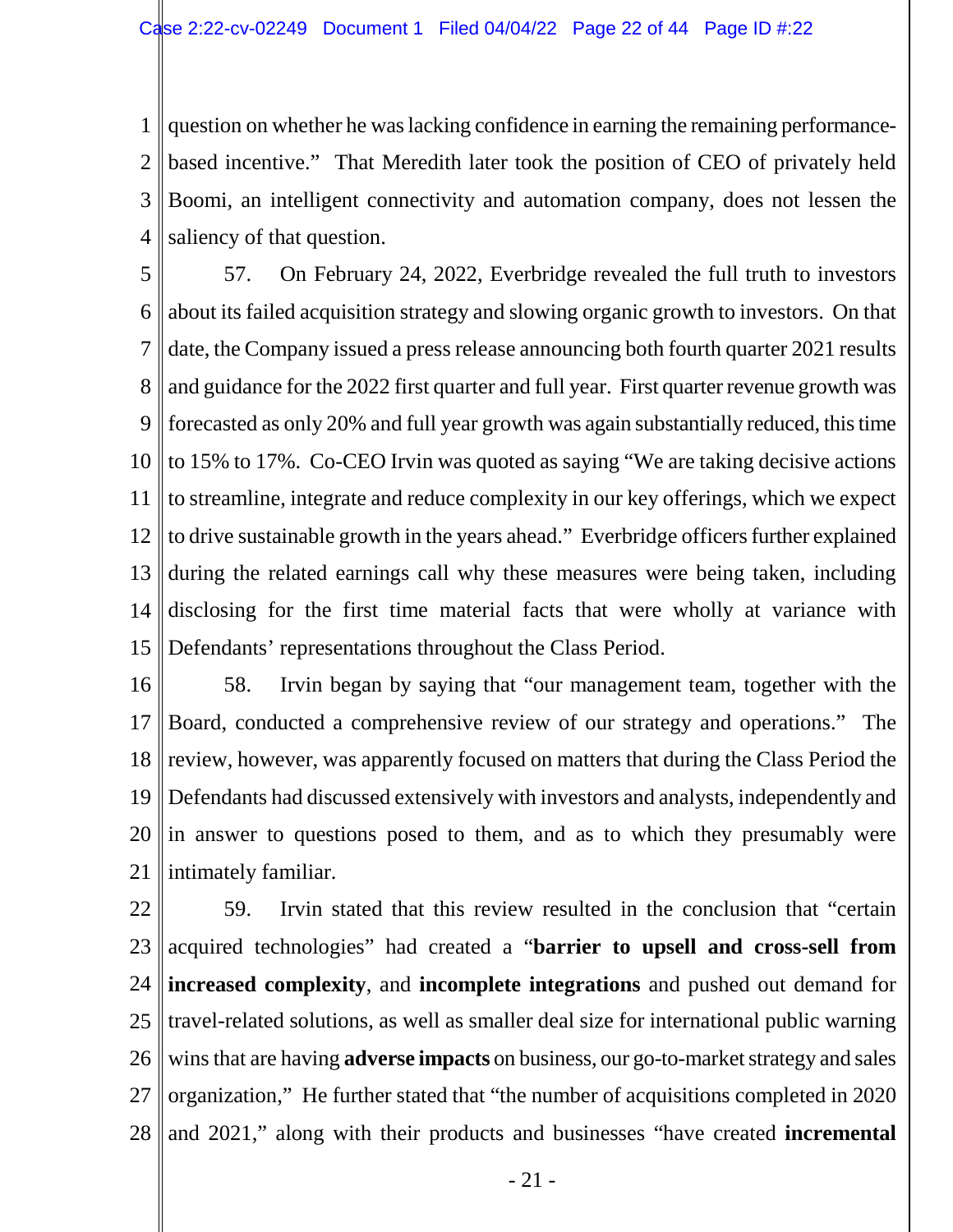1 2 **product line complexity that produce integration challenges** and have complicated our go-to-market efforts."

3 4 5 6 7 8 9 10 11 12 60. Irvin further stated that as to Everbridge's international public warning business, "is seeing **meaningful contraction in the size of countrywide deals** as compared to the wins that we are seeing over the past couple of years. These deals saw contractions, coupled with long-dated public warning implementation timelines, suggest to us that our near-term wins for large- and medium-sized countrywide public warning deals will be smaller than previously estimated." Indeed, contrary to what had just been stated at the December 2, 2021 corporate conference, that "we're seeing ASPs return," and that "deals were coming back," and that 2022 revenue growth would be better than 2021, Irvin stated that the Company's "current revenue outlook for 2022" was influenced by "lowering ASPs, and longer implementation time."

- 13 14 15 16 17 18 19 20 21 61. Brickley expanded upon these revelations, acknowledging that "we were well down a path of selling dozens of solutions that were **not always tightly integrated.** We were selling them to multiple buyers. And as Vernon said, that was **confusing to customers and to our sellers**." As to the decline in the Company's international deal sizes, contrary to what he had said at the December 2, 2021 corporate conference presentation, Brickley made no mention of ASPs and deal sizes "coming back," or that COVID was "net-net" a positive for the Company. He did, however, acknowledge, also contrary to his prior statements and that of Meredith, that "contraction in deal sizes has been exacerbated by lingering effects of COVID."
- 22 23 24 25 26 27 28 62. The action plan from this review was to "paus[e] material new M&A and instead prioritiz[e] development efforts to focus on accelerating product integrations across our existing acquired assets." In addition, Everbridge intends to "simplif[y] our product offerings, moving from several dozen individual product – point products to focus on 4 strategic CEM solutions." In particular, the Company will "deemphasize certain smaller, nonstrategic products that don't fit cleanly into our CEM and public warning focus areas. While these products do deliver some stand-alone revenue, they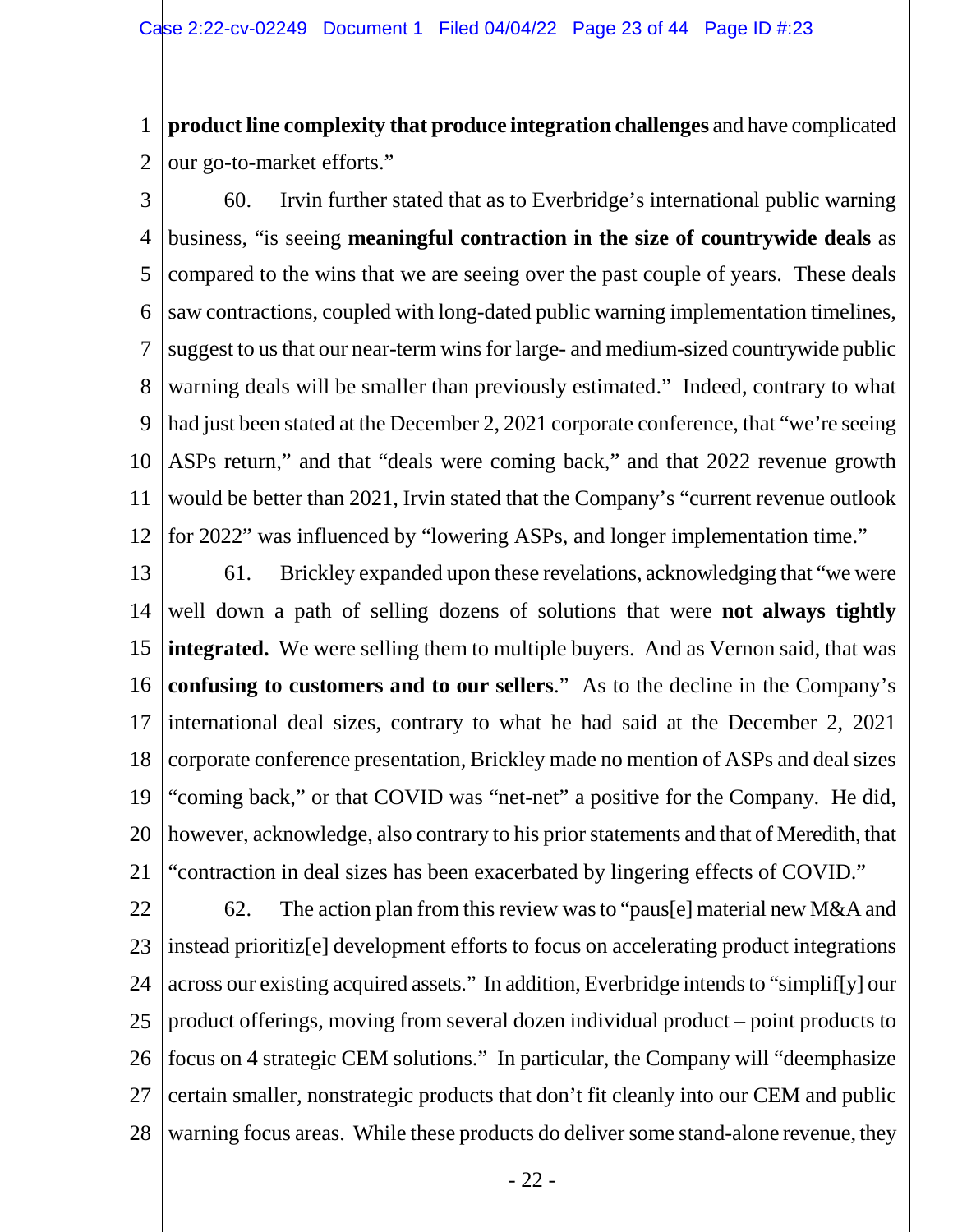1 2 are a distraction to our primary focus and **negatively impact our sellers' overall productivity**."

3 4 5 6 7 63. Brickley estimated that there would be a total \$32 million hit to revenues. First, he estimated that the renewed focus on integration and simplification would create a \$17 million "headwind" to revenue. Second, "countrywide pricing trends in certain markets and elongated implementation time lines" would result in a second \$15 million headwind.

8 9 64. On this news, Everbridge's common stock price fell an additional \$15.68 per share, to close at \$30.61 per share on February 25, 2022.

10 11 12 65. As a result of Defendants' wrongful acts and omissions, and the precipitous decline in the market value of the Company's common stock, Plaintiff and other Class members have suffered significant losses and damages.

13

# **ADDITIONAL SCIENTER ALLEGATIONS**

14 15 16 17 18 19 20 21 66. During the Class Period, as alleged herein, the Individual Defendants acted with scienter in that the Individual Defendants knew or were reckless as to whether the public documents and statements issued or disseminated in the name of the Company during the Class Period were materially false and misleading; knew or were reckless as to whether such statements or documents would be issued or disseminated to the investing public; and knowingly and substantially participated or acquiesced in the issuance or dissemination of such statements or documents as primary violations of the federal securities laws.

- 22 23 24 67. The Individual Defendants permitted Everbridge to release these false and misleading statements and failed to file the necessary corrective disclosures, which artificially inflated the value of the Company's common stock.
	- 25 26 27 28 68. As set forth herein, the Individual Defendants, by virtue of their receipt of information reflecting the true facts regarding Everbridge, their control over, receipt, and/or modification of Everbridge's allegedly materially misleading statements and omissions, and/or their positions with the Company that made them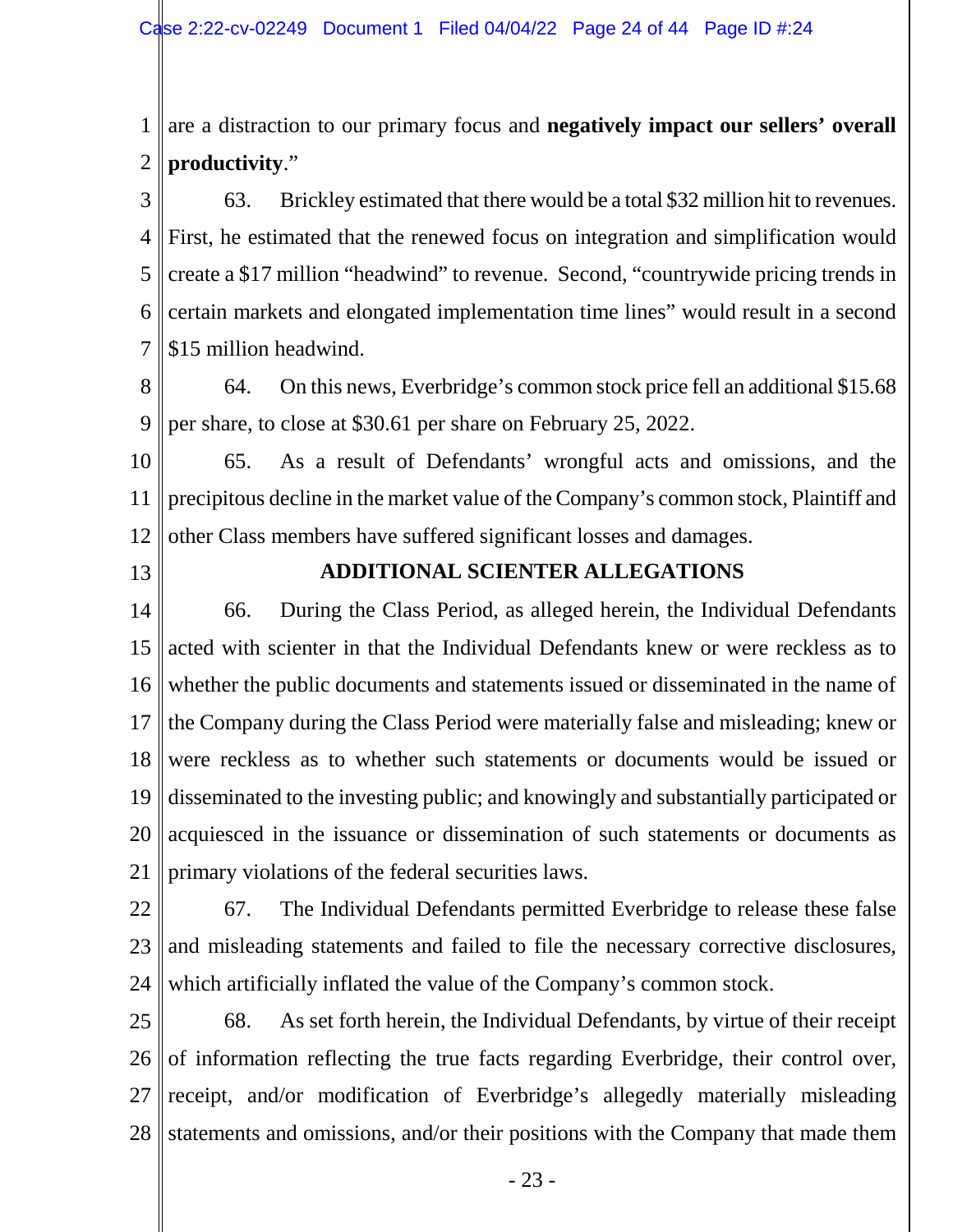1 2 privy to confidential information concerning Everbridge, participated in the fraudulent scheme alleged herein.

3 4 5 6 7 8 9 69. The Individual Defendants are liable as participants in a fraudulent scheme and course of conduct that operated as a fraud or deceit on purchasers of Everbridge common stock by disseminating materially false and misleading statements and/or concealing material adverse facts. The scheme deceived the investing public regarding Everbridge's business, operations, and management and the intrinsic value of Everbridge common stock and caused Plaintiff and members of the Class to purchase Everbridge common stock at artificially inflated prices.

10

# **LOSS CAUSATION/ECONOMIC LOSS**

11 12 13 14 15 16 17 18 19 20 70. During the Class Period, as detailed herein, Everbridge and Individual Defendants made false and misleading statements and engaged in a scheme to deceive the market and a course of conduct that artificially inflated the prices of Everbridge common stock, and operated as a fraud or deceit on Class Period purchasers of Everbridge common stock by misrepresenting the Company's business and prospects. Later, when Defendants' prior misrepresentations and fraudulent conduct became known to the market, the price of Everbridge common stock declined as the prior artificial inflation came out of the price over time. As a result of their purchases of Everbridge common stock during the Class Period, Plaintiff and other members of the Class suffered economic loss, *i.e.*, damages, under the federal securities laws.

21

22

### **APPLICABILITY OF PRESUMPTION OF RELIANCE: FRAUD ON THE MARKET**

23 24 71. Plaintiff will rely upon the presumption of reliance established by the fraud-on-the-market doctrine in that, among other things:

25 26 (a) Defendants made public misrepresentations or failed to disclose material facts during the Class Period;

27

28

(b) the omissions and misrepresentations were material;

(c) the Company's common stock traded in an efficient market;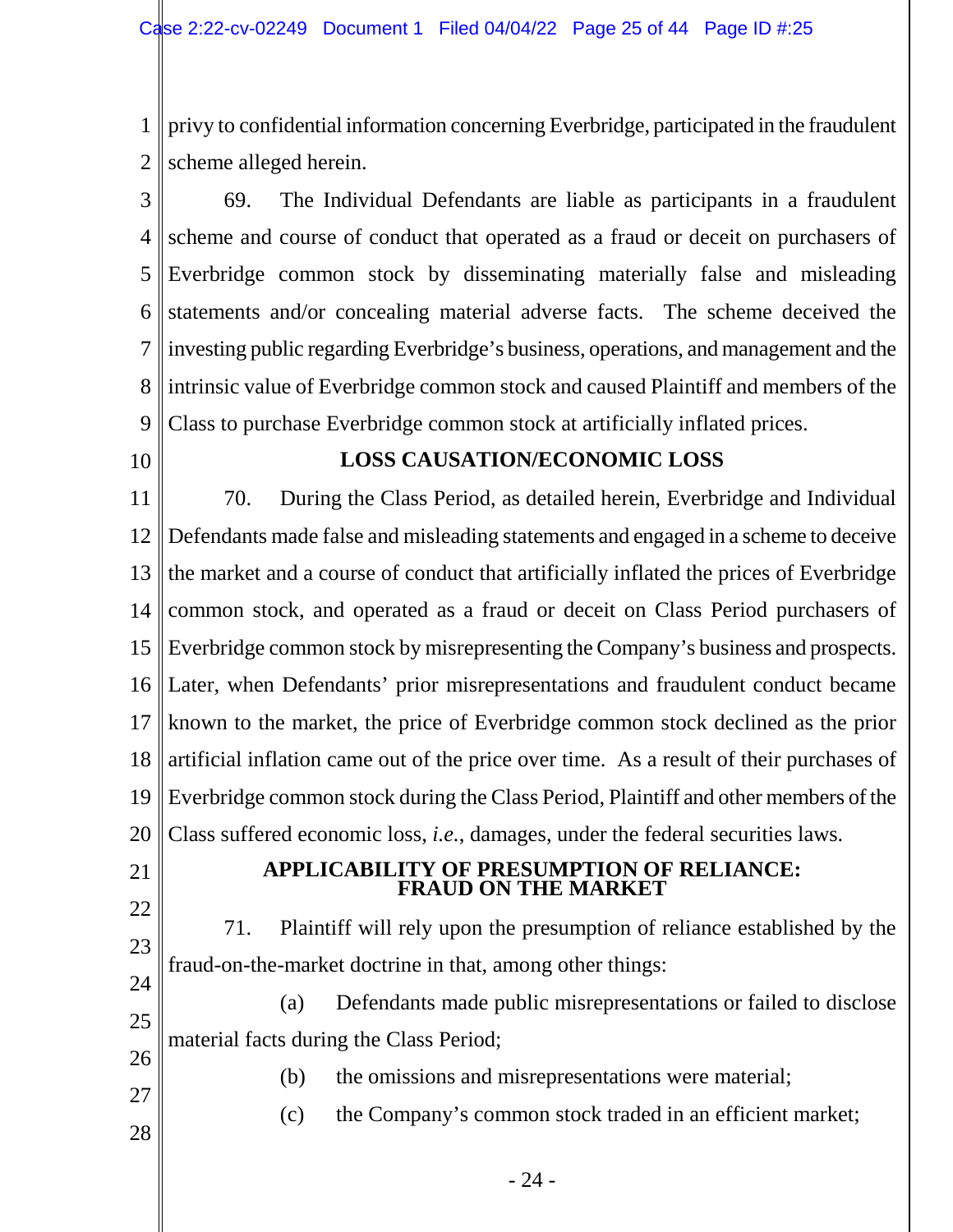1 2 (d) the misrepresentations alleged would tend to induce a reasonable investor to misjudge the value of the Company's common stock; and

3 4 5 6 (e) Plaintiff and other members of the Class purchased Everbridge common stock between the time Defendants misrepresented or failed to disclose material facts and the time the true facts were disclosed, without knowledge of the misrepresented or omitted facts.

- 7 8 72. At all relevant times, the markets for Everbridge common stock were efficient for the following reasons, among others:
- 10 11 (a) as a regulated issuer, Everbridge filed periodic public reports with the SEC;

12 13 14 15 16 (b) Everbridge regularly communicated with public investors via established market communication mechanisms, including through regular disseminations of press releases on the major news wire services and through other wide-ranging public disclosures, such as communications with the financial press, securities analysts, and other similar reporting services;

- 17 18 19  $2<sub>0</sub>$ (c) Everbridge was followed by several securities analysts employed by major brokerage firm(s) who wrote reports that were distributed to the sales force and certain customers of their respective brokerage firm(s) and that were publicly available and entered the public marketplace; and
- 21  $22$ 23 (d) Everbridge common stock was actively traded in an efficient market, and Everbridge common stock was traded on the NASDAQ Global Market under the ticker symbol "EVBG."
- 24 25 26 27 73. As a result of the foregoing, the market for Everbridge common stock promptly digested current information regarding Everbridge from publicly available sources and reflected such information in Everbridge's common stock price(s). Under these circumstances, all purchasers of Everbridge common stock during the Class
- 28

9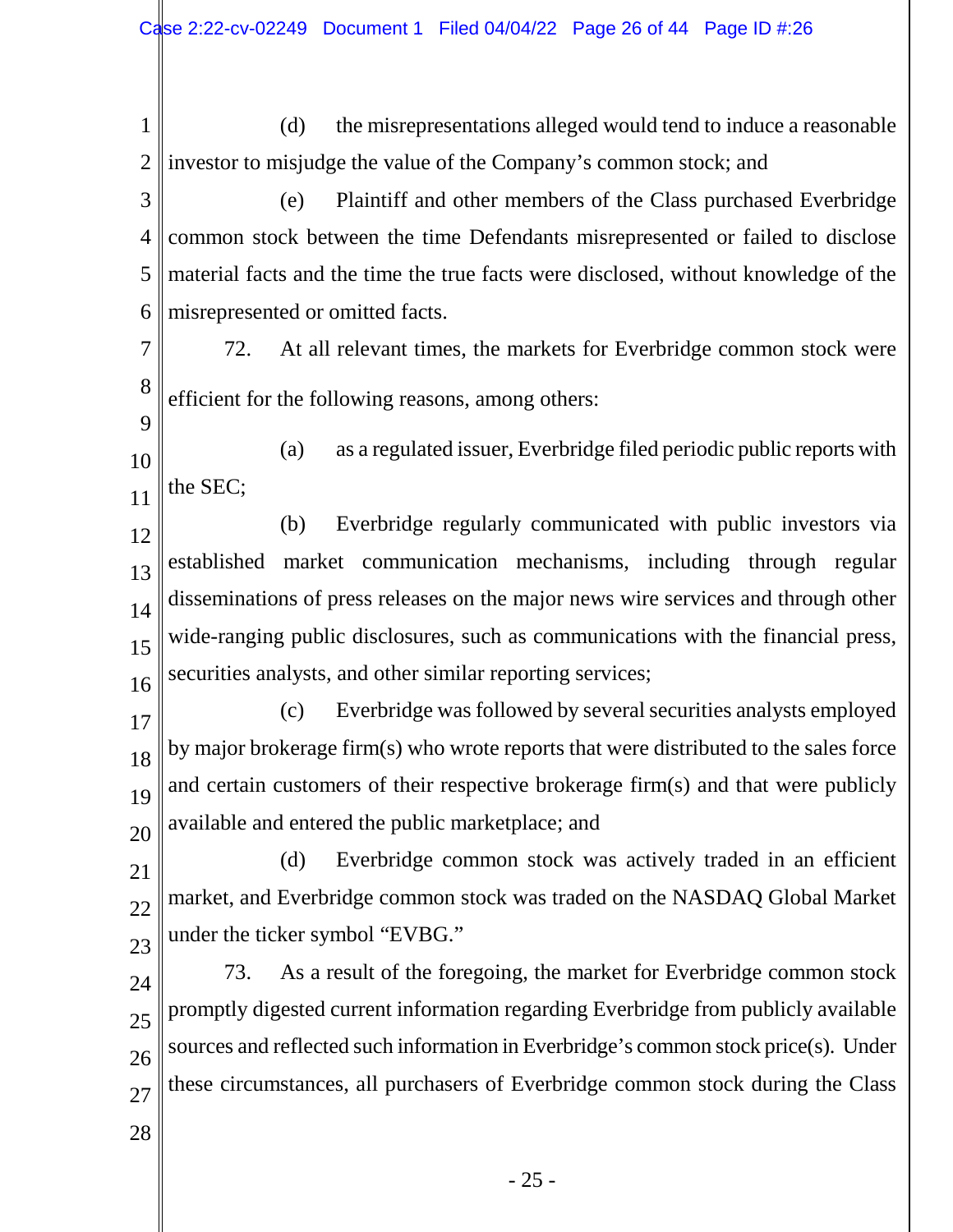1 2 Period suffered similar injury through their purchase of Everbridge common stock at artificially inflated prices and the presumption of reliance applies.

3 4 5 6 74. Further, to the extent that the Defendants concealed or improperly failed to disclose material facts with regard to the Company, Plaintiff is entitled to a presumption of reliance in accordance with *Affiliated Ute Citizens of Utah v. United States*, 406 U.S. 128, 153 (1972).

7

#### **NO SAFE HARBOR**

8 9 10 11 12 13 14 15 16 17 18 19 20 21 22 75. The statutory safe harbor provided for forward-looking statements under certain circumstances does not apply to any of the allegedly false statements pleaded in this Complaint. The statements alleged to be false and misleading herein all relate to then-existing facts and conditions. In addition, to the extent certain of the statements alleged to be false may be characterized as forward looking, they were not identified as "forward-looking statements" when made and there were no meaningful cautionary statements identifying important factors that could cause actual results to differ materially from those in the purportedly forward-looking statements. In the alternative, to the extent that the statutory safe harbor is determined to apply to any forward-looking statements pleaded herein, Defendants are liable for those false forward-looking statements because at the time each of those forward-looking statements were made, the speaker had actual knowledge that the forward-looking statement was materially false or misleading, and/or the forward-looking statement was authorized or approved by an executive officer of Everbridge who knew that the statement was false when made.

23

#### **CLASS ACTION ALLEGATIONS**

24 25 26 27 28 76. Plaintiff brings this action as a class action pursuant to Rule 23 of the Federal Rules of Civil Procedure on behalf of all persons or entities who purchased or otherwise acquired Everbridge common stock between November 4, 2019 and February 24, 2022, inclusive (the "Class"). Excluded from the Class are Defendants, members of the immediate family of each of the Individual Defendants, any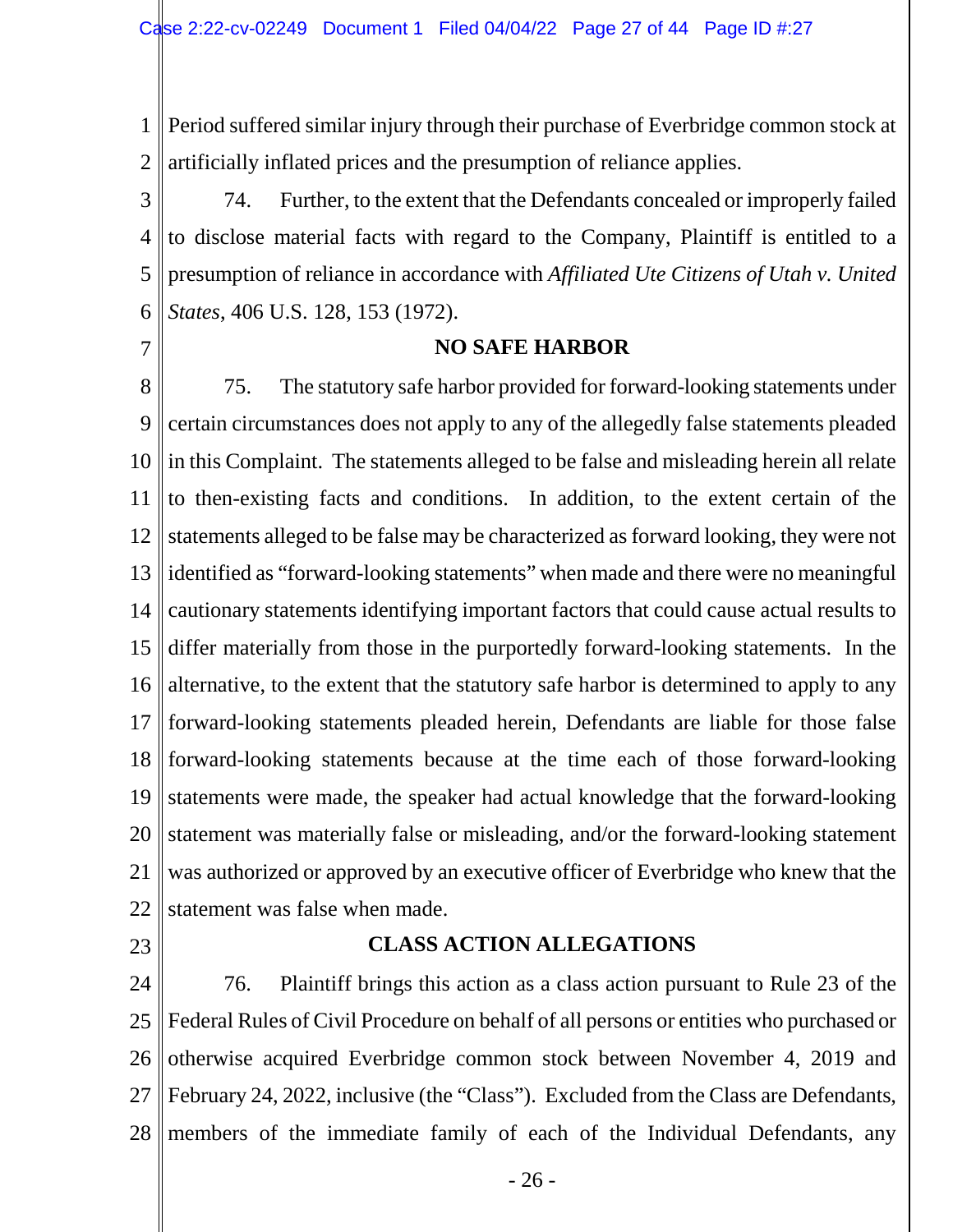1 2 3 4 5 6 7 8 fact involved in this case. Questions of law and fact common to the members of the 9 10 11 12 13 14 15 16 17 18 19 20 subsidiary or affiliate of Everbridge, and the directors and officers of Everbridge and their families and affiliates at all relevant times. 77. The members of the Class are so numerous that joinder of all members is impracticable. The disposition of their claims in a class action will provide substantial benefits to the parties and the Court. As of February 22, 2022, Everbridge had 39,428,257 shares of common stock outstanding. 78. There is a well-defined community of interest in the questions of law and Class which predominate over questions which may affect individual Class members include: (a) Whether the Exchange Act was violated by Defendants; (b) Whether Defendants omitted and/or misrepresented material facts; (c) Whether Defendants' statements omitted material facts necessary in order to make the statements made, in light of the circumstances under which they were made, not misleading; (d) Whether Defendants knew or recklessly disregarded that their statements were false and misleading; (e) Whether the price of Everbridge common stock was artificially inflated; and (f) The extent of damage sustained by Class members and the

21 22 23 appropriate measure of damages. 79. Plaintiff's claims are typical of those of the Class because Plaintiff and the Class sustained damages from Defendants' wrongful conduct.

24 25 26 80. Plaintiff will adequately protect the interests of the Class and has retained counsel experienced in securities class action litigation. Plaintiff has no interests that conflict with those of the Class.

27 28 81. A class action is superior to other available methods for the fair and efficient adjudication of this controversy.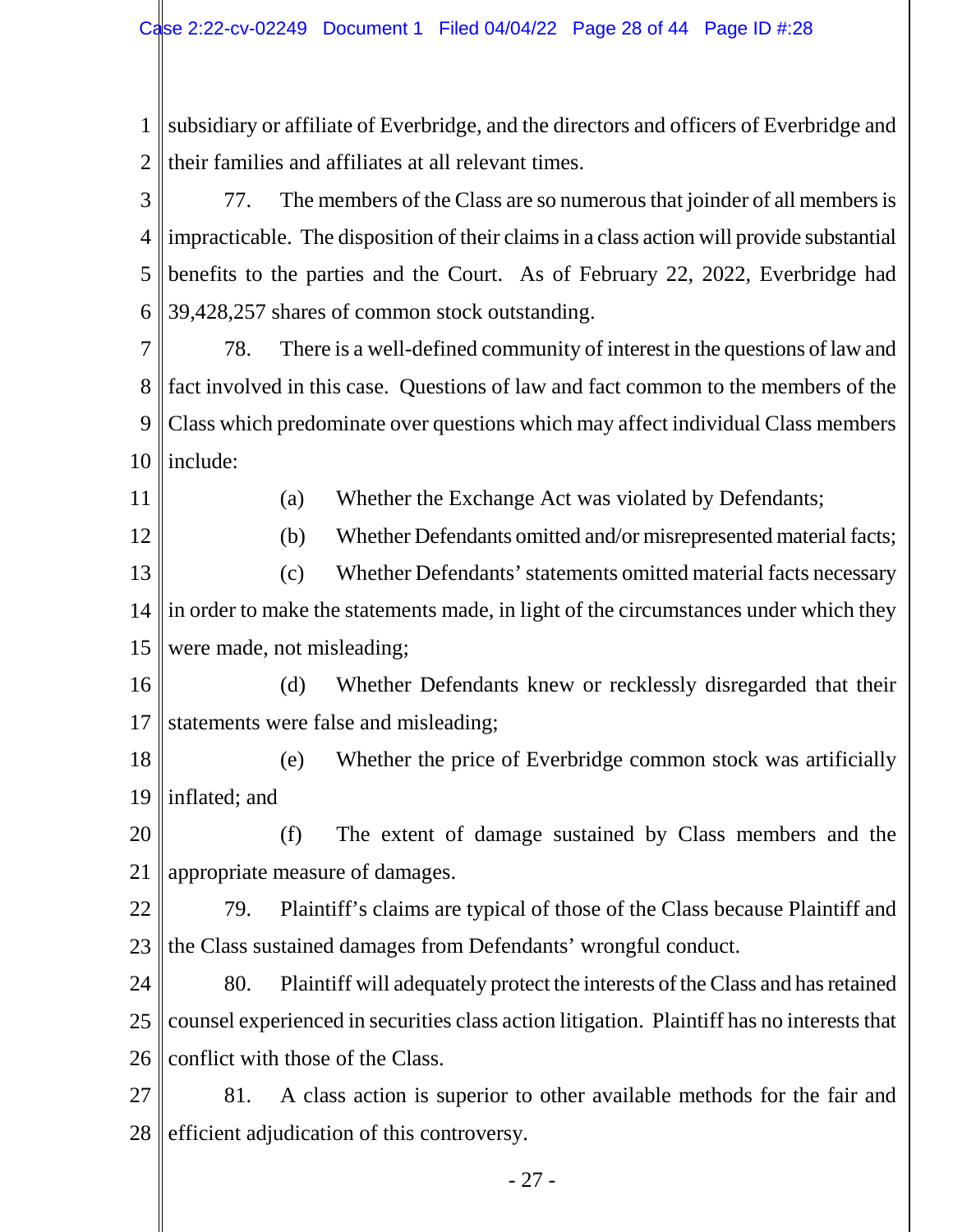1 2 3 4 5 6 7 8 9 10 11 12 13 14 15 16 17 18 19 20 21 22 23 24 25 26 27 28 **COUNT I For Violation of Section 10(b) of the Exchange Act and Rule 10b-5 Against All Defendants** 82. Plaintiff repeats and realleges each and every allegation contained in the foregoing paragraphs as if fully set forth herein. 83. During the Class Period, Defendants disseminated or approved the false statements specified above, which they knew or recklessly disregarded were misleading in that they contained misrepresentations and failed to disclose material facts necessary in order to make the statements made, in light of the circumstances under which they were made, not misleading. 84. Defendants violated Section 10(b) of the Exchange Act and Rule 10b-5 in that they: (a) Employed devices, schemes, and artifices to defraud; (b) Made untrue statements of material facts or omitted to state material facts necessary in order to make the statements made, in light of the circumstances under which they were made, not misleading; or (c) Engaged in acts, practices, and a course of business that operated as a fraud or deceit upon Plaintiff and others similarly situated in connection with their purchases of Everbridge common stock during the Class Period. 85. Plaintiff and the Class have suffered damages in that, in reliance on the integrity of the market, they paid artificially inflated prices for Everbridge common stock. Plaintiff and the Class would not have purchased Everbridge common stock at the prices they paid, or at all, if they had been aware that the market prices had been artificially and falsely inflated by Defendants' misleading statements. 86. As a direct and proximate result of these Defendants' wrongful conduct, Plaintiff and the other members of the Class suffered damages in connection with their purchases of Everbridge common stock during the Class Period.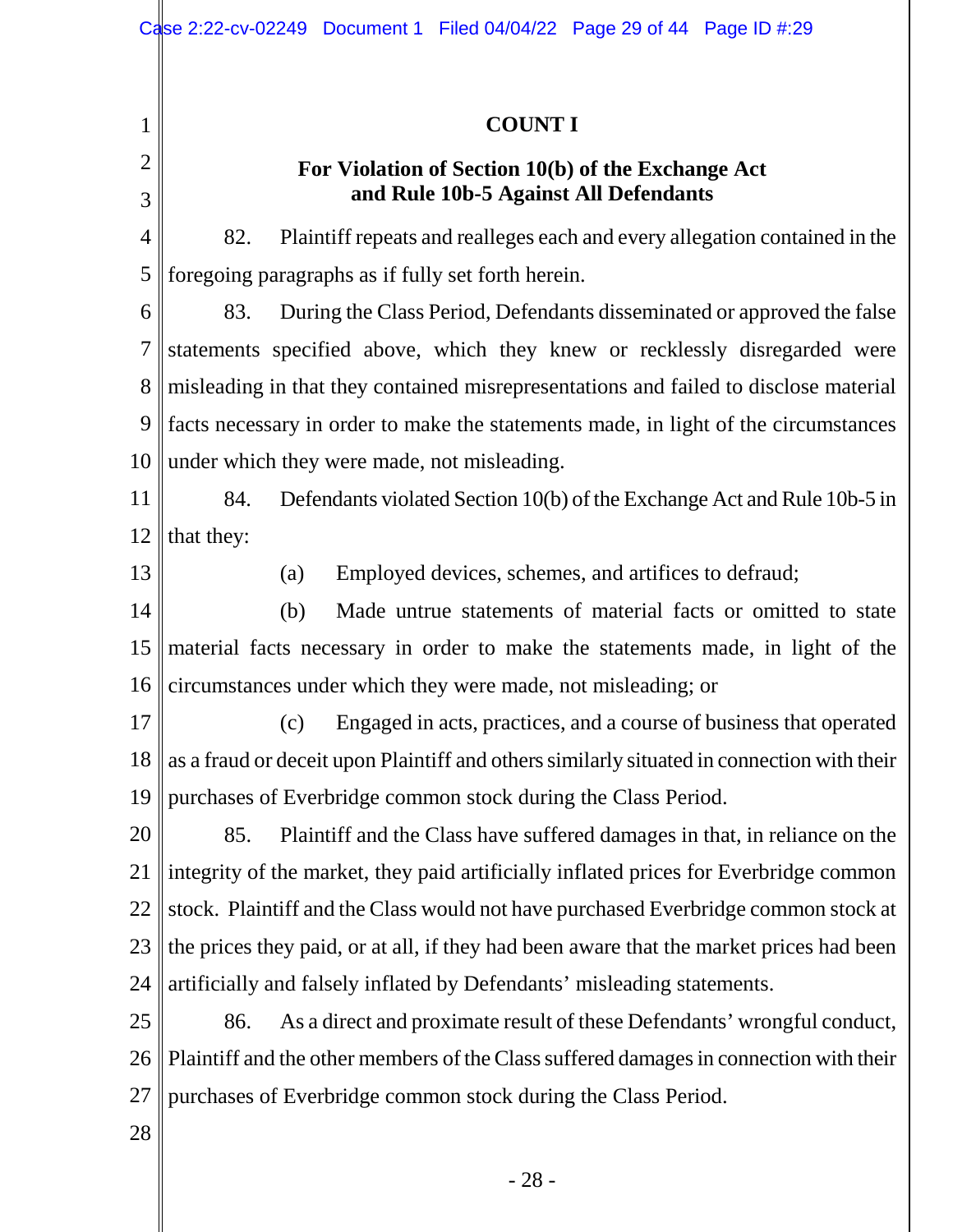| 1              |                                                                                  | <b>COUNT II</b>                                                                         |  |  |  |  |
|----------------|----------------------------------------------------------------------------------|-----------------------------------------------------------------------------------------|--|--|--|--|
| $\overline{2}$ |                                                                                  | For Violation of Section 20(a) of the Exchange Act                                      |  |  |  |  |
| 3              |                                                                                  | <b>Against the Individual Defendants</b>                                                |  |  |  |  |
| $\overline{4}$ | 87.                                                                              | Plaintiff repeats and realleges each and every allegation contained in the              |  |  |  |  |
| 5              |                                                                                  | foregoing paragraphs as if fully set forth herein.                                      |  |  |  |  |
| 6              | 88.                                                                              | The Individual Defendants acted as controlling persons of Everbridge                    |  |  |  |  |
| 7              |                                                                                  | within the meaning of Section $20(a)$ of the Exchange Act. By virtue of their positions |  |  |  |  |
| 8              |                                                                                  | and their power to control public statements about Everbridge, the Individual           |  |  |  |  |
| 9              |                                                                                  | Defendants had the power and ability to control the actions of Everbridge and its       |  |  |  |  |
| 10             | employees. By reason of such conduct, Defendants are liable pursuant to Section  |                                                                                         |  |  |  |  |
| 11             |                                                                                  | $20(a)$ of the Exchange Act.                                                            |  |  |  |  |
| 12             | <b>PRAYER FOR RELIEF</b>                                                         |                                                                                         |  |  |  |  |
| 13             | WHEREFORE, Plaintiff prays for judgment as follows:                              |                                                                                         |  |  |  |  |
| 14             | Declaring this action to be a proper class action pursuant to Federal Rule<br>A. |                                                                                         |  |  |  |  |
| 15             | of Civil Procedure 23;                                                           |                                                                                         |  |  |  |  |
| 16             | <b>B.</b>                                                                        | Awarding Plaintiff and the members of the Class damages and interest;                   |  |  |  |  |
| 17             | C.                                                                               | Awarding Plaintiff's reasonable costs, including attorneys' fees; and                   |  |  |  |  |
| 18             | D.                                                                               | Awarding such equitable/injunctive or other relief as the Court may deem                |  |  |  |  |
| 19             | just and proper.                                                                 |                                                                                         |  |  |  |  |
| 20             |                                                                                  | <b>JURY DEMAND</b>                                                                      |  |  |  |  |
| 21             |                                                                                  | Plaintiff demands a trial by jury.                                                      |  |  |  |  |
| 22             | DATED: April 4, 2022                                                             | <b>ROBBINS GELLER RUDMAN</b><br>& DOWD LLP                                              |  |  |  |  |
| 23             |                                                                                  | <b>RYAN A. LLORENS</b>                                                                  |  |  |  |  |
| 24             |                                                                                  |                                                                                         |  |  |  |  |
| 25             |                                                                                  | s/ Ryan A. Llorens<br><b>RYAN A. LLORENS</b>                                            |  |  |  |  |
| 26             |                                                                                  |                                                                                         |  |  |  |  |
| 27             |                                                                                  |                                                                                         |  |  |  |  |
| 28             |                                                                                  |                                                                                         |  |  |  |  |
|                |                                                                                  | $-29-$                                                                                  |  |  |  |  |

║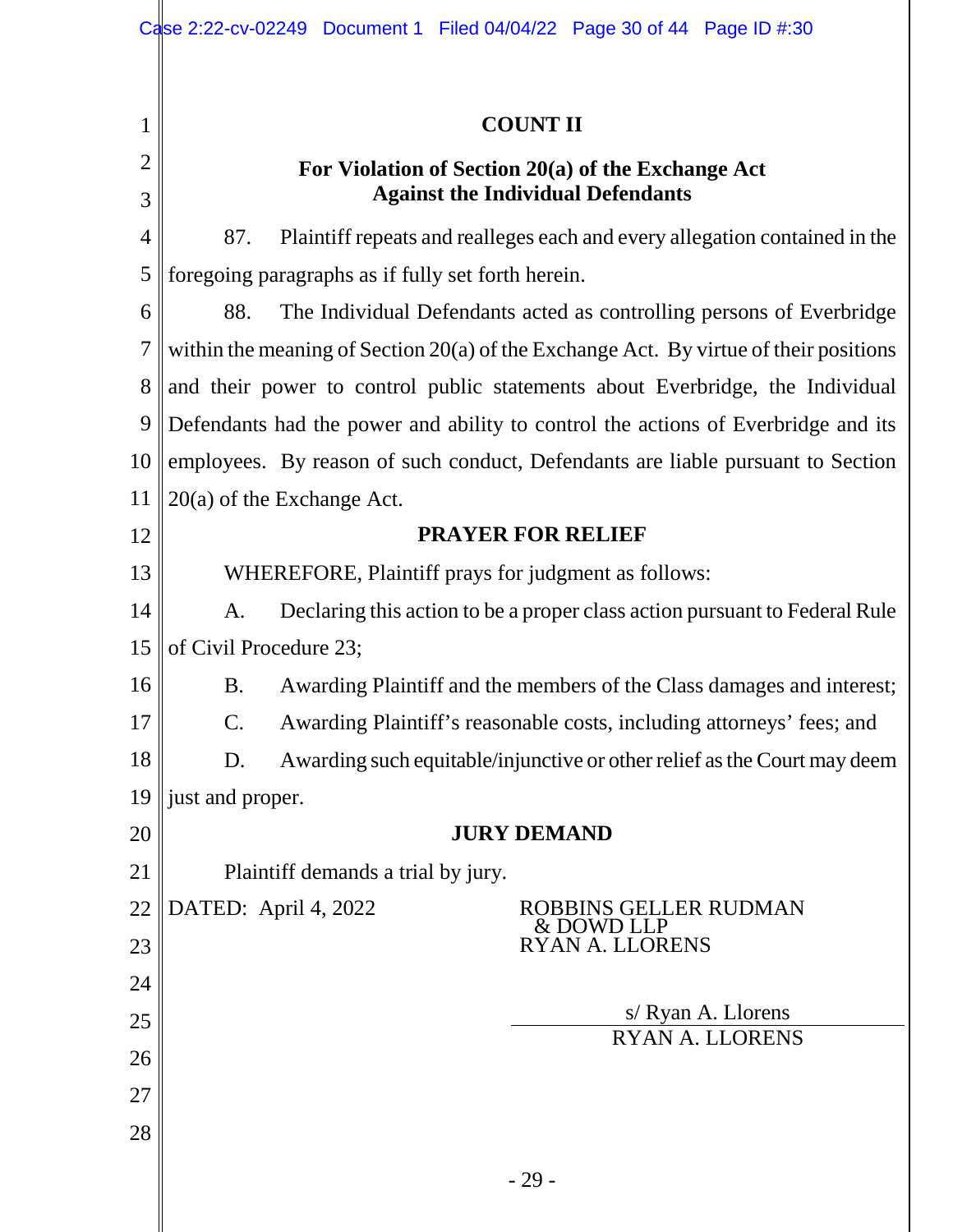| 1              |                                                                                                                                 |
|----------------|---------------------------------------------------------------------------------------------------------------------------------|
| $\overline{2}$ | 655 West Broadway, Suite 1900<br>San Diego, CA 92101-8498<br>Telephone: 619/231-1058<br>619/231-7423 (fax)<br>rvanl@rerdlaw.com |
| 3              |                                                                                                                                 |
| 4              | ROBBINS GELLER RUDMAN                                                                                                           |
| 5<br>6         | & DOWD LLP<br><b>SAMUEL H. RUDMAN</b><br>58 South Service Road, Suite 200                                                       |
| 7              | Melville, NY 11747<br>Telephone: 631/367-7100<br>631/367-1173 (fax)<br>srudman@rgrdlaw.com                                      |
| 8              |                                                                                                                                 |
| 9              | <b>Liaison Counsel for Plaintiffs</b>                                                                                           |
| 10             | <b>LABATON SUCHAROW LLP</b>                                                                                                     |
| 11             | <b>CHRISTOPHER J. KELLER</b><br><b>DAVID J. SCHWARTZ</b>                                                                        |
| 12             | <b>FRANCIS P. McCONVILLE</b>                                                                                                    |
| 13             | 140 Broadway<br>New York, NY 10005                                                                                              |
| 14             | Telephone: 212/907-0700                                                                                                         |
| 15             | 212/818-0477 (fax)<br>ckeller@labaton.com                                                                                       |
| 16             | dschwartz@labaton.com                                                                                                           |
| 17             | fmcconville@labaton.com                                                                                                         |
| 18             | <b>Counsel for Plaintiffs</b>                                                                                                   |
| 19             |                                                                                                                                 |
| 20             |                                                                                                                                 |
| 21             |                                                                                                                                 |
| 22             |                                                                                                                                 |
| 23             |                                                                                                                                 |
| 24             |                                                                                                                                 |
| 25             |                                                                                                                                 |
| 26             |                                                                                                                                 |
| 27<br>28       |                                                                                                                                 |
|                |                                                                                                                                 |
|                | $-30-$                                                                                                                          |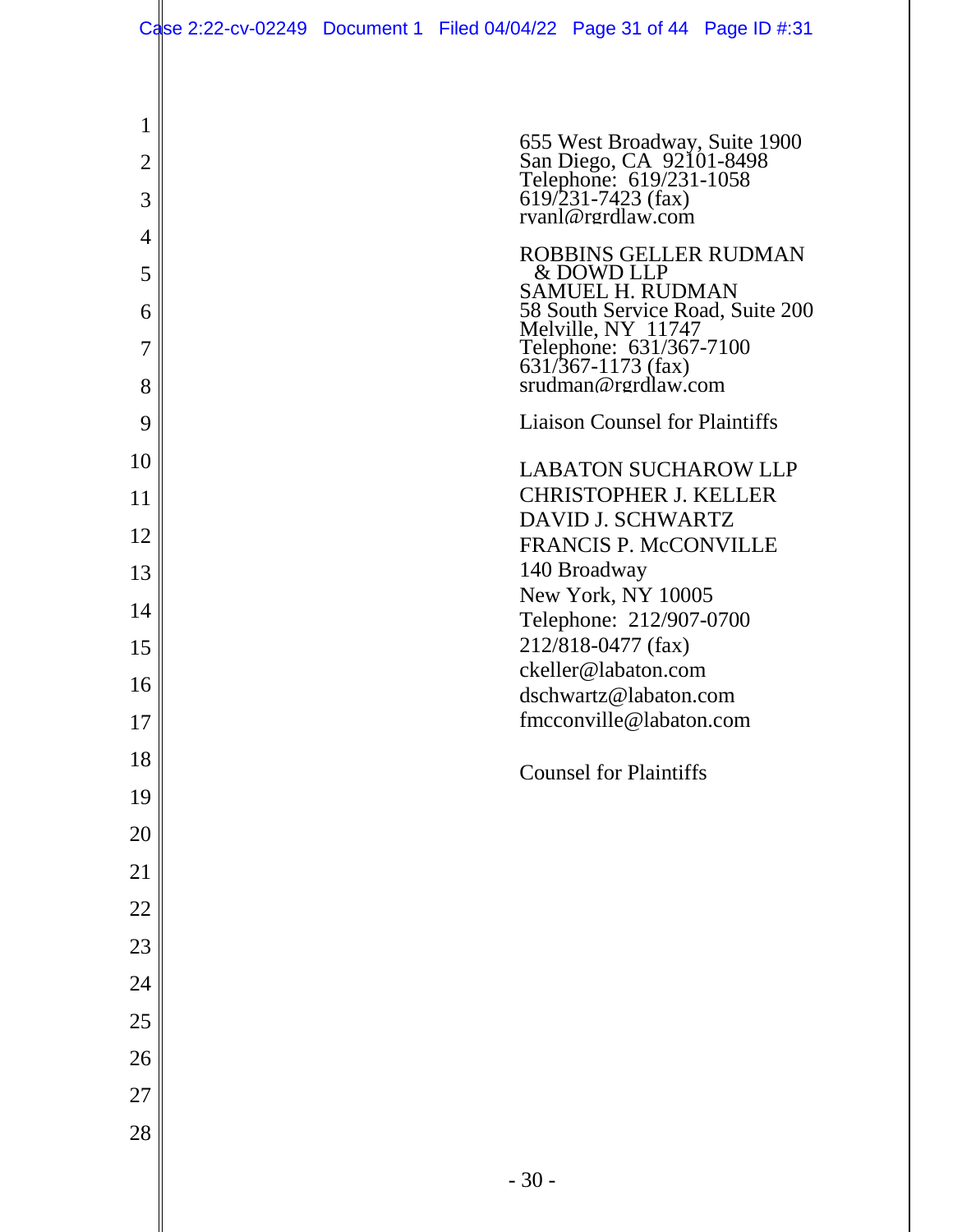#### **CERTIFICATION**

I, Daniel Gibson, Chief Investment Officer of Sylebra Capital Ltd ("Sylebra Capital"), hereby certify as follows:

1. In my capacity as Chief Investment Officer of Sylebra Capital Limited, I am fully authorized to enter into and execute this Certification on behalf of Sylebra Capital Partners Master Fund Ltd, Sylebra Capital Parc Master Fund, and Sylebra Capital Menlo Master Fund (together the "Sylebra Funds"). I have reviewed a complaint prepared against Everbridge, Inc. ("Everbridge"), alleging violations of the federal securities laws, and authorize the filing of this pleading;

2. The Sylebra Funds did not purchase securities of Everbridge at the direction of counsel or in order to participate in any private action under the federal securities laws;

3. The Sylebra Funds are willing to serve as a lead plaintiff and representative party in this matter, including providing testimony at deposition and trial, if necessary. The Sylebra Funds fully understand the duties and responsibilities of the lead plaintiff under the Private Securities Litigation Reform Act, including the selection and retention of counsel and overseeing the prosecution of the action for the Class;

4. The Sylebra Funds' transactions in Everbridge securities during the Class Period are reflected in Exhibit A, attached hereto;

5. The Sylebra Funds have not sought to serve as a lead plaintiff or representative party in any class action under the federal securities laws filed during the last three years;

6. Beyond the pro rata share of any recovery, the Sylebra Funds will not accept payment for serving as a lead plaintiff and representative party on behalf of the Class, except the reimbursement of such reasonable costs and expenses (including lost wages) as ordered or approved by the Court.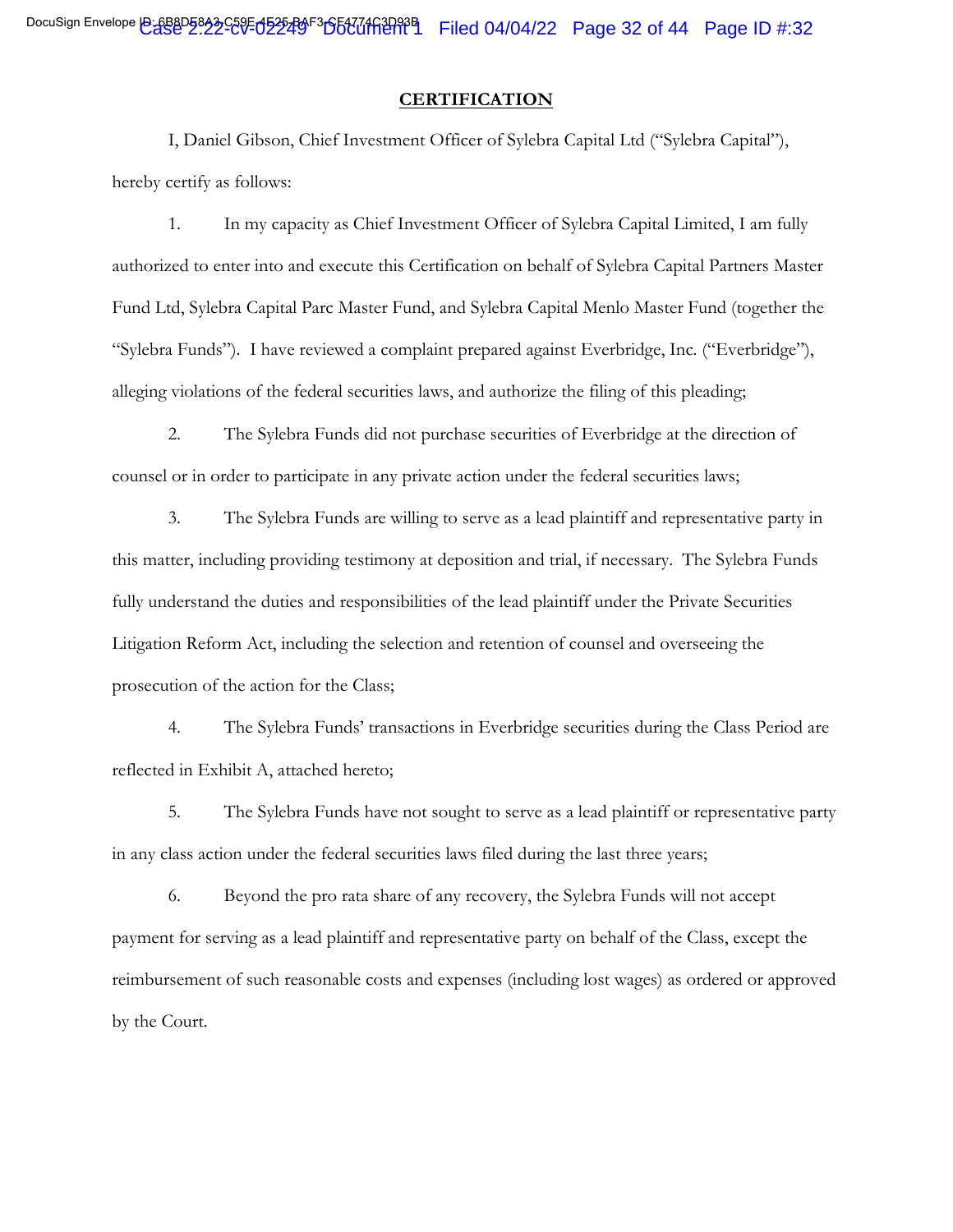I declare under penalty of perjury, under the laws of the United States, that the foregoing is

true and correct this  $\frac{3/31/2022}{\text{day of March, 2022}}$ .

DocuSigned by:  $\frac{1}{\sqrt{1-\frac{1}{2}}\sqrt{1-\frac{1}{2}}\sqrt{1-\frac{1}{2}}\sqrt{1-\frac{1}{2}}\sqrt{1-\frac{1}{2}}\sqrt{1-\frac{1}{2}}\sqrt{1-\frac{1}{2}}\sqrt{1-\frac{1}{2}}\sqrt{1-\frac{1}{2}}\sqrt{1-\frac{1}{2}}\sqrt{1-\frac{1}{2}}\sqrt{1-\frac{1}{2}}\sqrt{1-\frac{1}{2}}\sqrt{1-\frac{1}{2}}\sqrt{1-\frac{1}{2}}\sqrt{1-\frac{1}{2}}\sqrt{1-\frac{1}{2}}\sqrt{1-\frac{1}{2}}\sqrt{1-\frac{1}{2}}\sqrt{1-\frac$ 

Daniel Gibson Chief Investment Officer of Sylebra Capital Ltd, authorized signatory for *Sylebra Capital Partners Master Fund Ltd, Sylebra Capital Parc Master Fund, and Sylebra Capital Menlo Master Fund*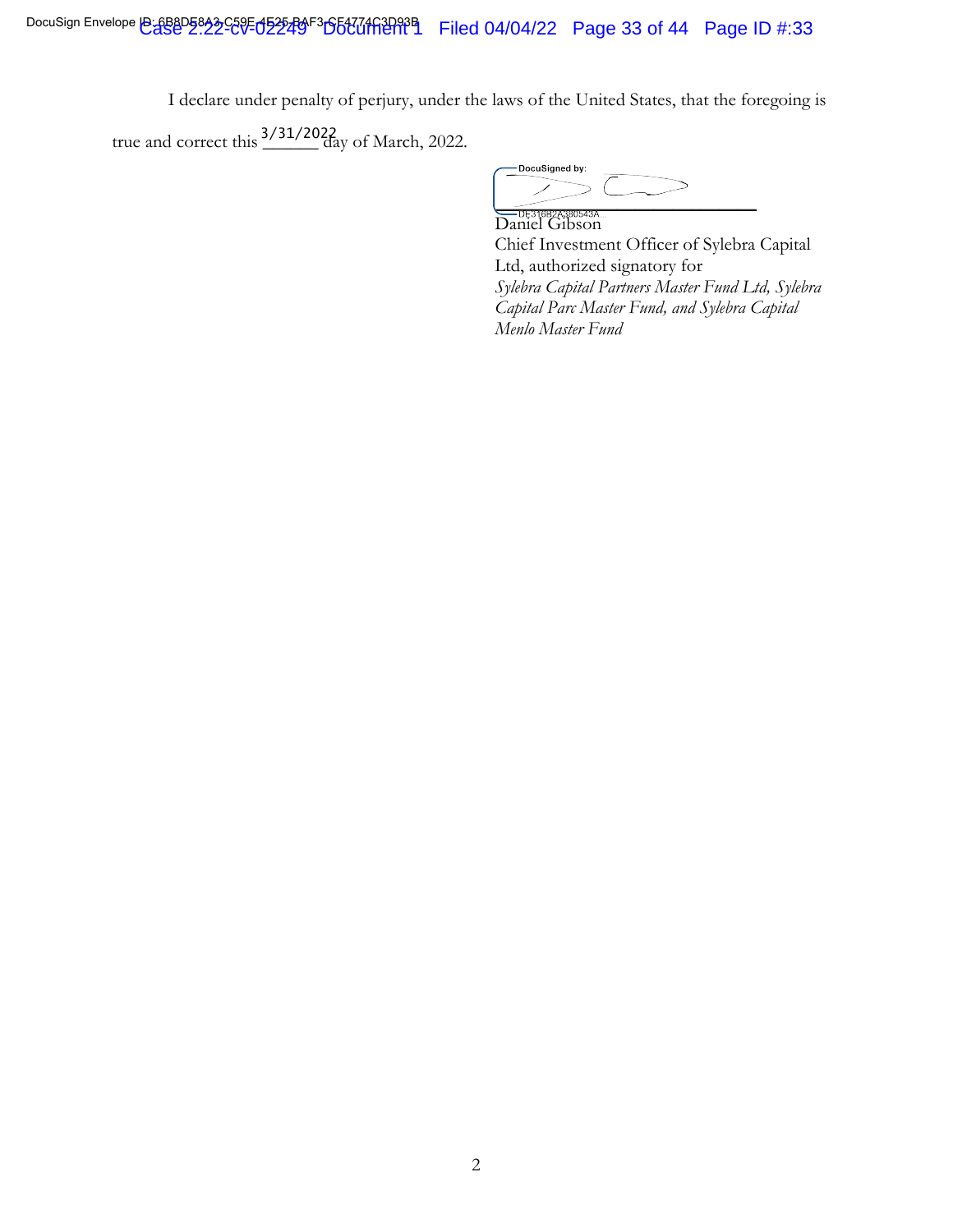#### **EXHIBIT A**

## **TRANSACTIONS IN EVERBRIDGE, INC.**

|                       | Transaction |                   |               | <b>Price Per</b> |                     |
|-----------------------|-------------|-------------------|---------------|------------------|---------------------|
| <b>Fund Name</b>      | Type        | <b>Trade Date</b> | <b>Shares</b> | Share            | Cost/Proceeds       |
| Sylebra Capital Menlo |             |                   |               |                  |                     |
| Master Fund           | Purchase    | 11/1/2021         | 65,413        | \$159.31         | $(\$10,420,945.03)$ |
| Sylebra Capital Menlo |             |                   |               |                  |                     |
| Master Fund           | Purchase    | 11/15/2021        | 5,011         | \$131.32         | $(\$658,020.18)$    |
| Sylebra Capital Menlo |             |                   |               |                  |                     |
| Master Fund           | Purchase    | 11/30/2021        | 3,561         | \$114.07         | $(\$406,191.65)$    |
| Sylebra Capital Menlo |             |                   |               |                  |                     |
| Master Fund           | Purchase    | 12/1/2021         | 2,213         | \$111.37         | $(\$246,470.76)$    |
| Sylebra Capital Menlo |             |                   |               |                  |                     |
| Master Fund           | Purchase    | 12/2/2021         | 1,559         | \$106.42         | $(\$165,905.05)$    |
| Sylebra Capital Menlo |             |                   |               |                  |                     |
| Master Fund           | Purchase    | 12/3/2021         | 2,184         | \$108.38         | $(\$236,707.69)$    |
| Sylebra Capital Menlo |             |                   |               |                  |                     |
| Master Fund           | Purchase    | 12/6/2021         | 1,978         | \$110.98         | $(\$219,512.92)$    |
| Sylebra Capital Menlo |             |                   |               |                  |                     |
| Master Fund           | Purchase    | 12/7/2021         | 1,481         | \$115.94         | $(\$171,702.39)$    |
| Sylebra Capital Menlo |             |                   |               |                  |                     |
| Master Fund           | Purchase    | 12/8/2021         | 801           | \$116.29         | $(\$93,146.90)$     |
| Sylebra Capital Menlo |             |                   |               |                  |                     |
| Master Fund           | Sell        | 12/13/2021        | $-3,654$      | \$70.58          | \$257,896.81        |
| Sylebra Capital Menlo |             |                   |               |                  |                     |
| Master Fund           | Sell        | 12/14/2021        | $-3,976$      | \$67.17          | \$267,067.75        |
| Sylebra Capital Menlo |             |                   |               |                  |                     |
| Master Fund           | Sell        | 12/15/2021        | $-6,084$      | \$65.53          | \$398,695.35        |
| Sylebra Capital Menlo |             |                   |               |                  |                     |
| Master Fund           | Sell        | 12/16/2021        | $-2,169$      | \$64.85          | \$140,667.31        |
| Sylebra Capital Menlo |             |                   |               |                  |                     |
| Master Fund           | Sell        | 12/17/2021        | $-3,346$      | \$67.97          | \$227,426.99        |
| Sylebra Capital Menlo |             |                   |               |                  |                     |
| Master Fund           | Sell        | 12/20/2021        | $-1,954$      | \$67.62          | \$132,134.79        |
| Sylebra Capital Menlo |             |                   |               |                  |                     |
| Master Fund           | Sell        | 12/21/2021        | $-2,848$      | \$70.38          | \$200,452.49        |
| Sylebra Capital Menlo |             |                   |               |                  |                     |
| Master Fund           | Sell        | 12/22/2021        | $-1,713$      | \$69.42          | \$118,915.42        |
| Sylebra Capital Menlo |             |                   |               |                  |                     |
| Master Fund           | Sell        | 12/23/2021        | $-1,491$      | \$69.08          | \$102,994.70        |
| Sylebra Capital Menlo |             |                   |               |                  |                     |
| Master Fund           | Sell        | 12/27/2021        | $-1,427$      | \$68.16          | \$97,265.71         |
| Sylebra Capital Menlo |             |                   |               |                  |                     |
| Master Fund           | Sell        | 12/28/2021        | $-2,971$      | \$66.70          | \$198,156.08        |
| Sylebra Capital Menlo |             |                   |               |                  |                     |
| Master Fund           | Sell        | 12/29/2021        | $-1,687$      | \$66.01          | \$111,362.15        |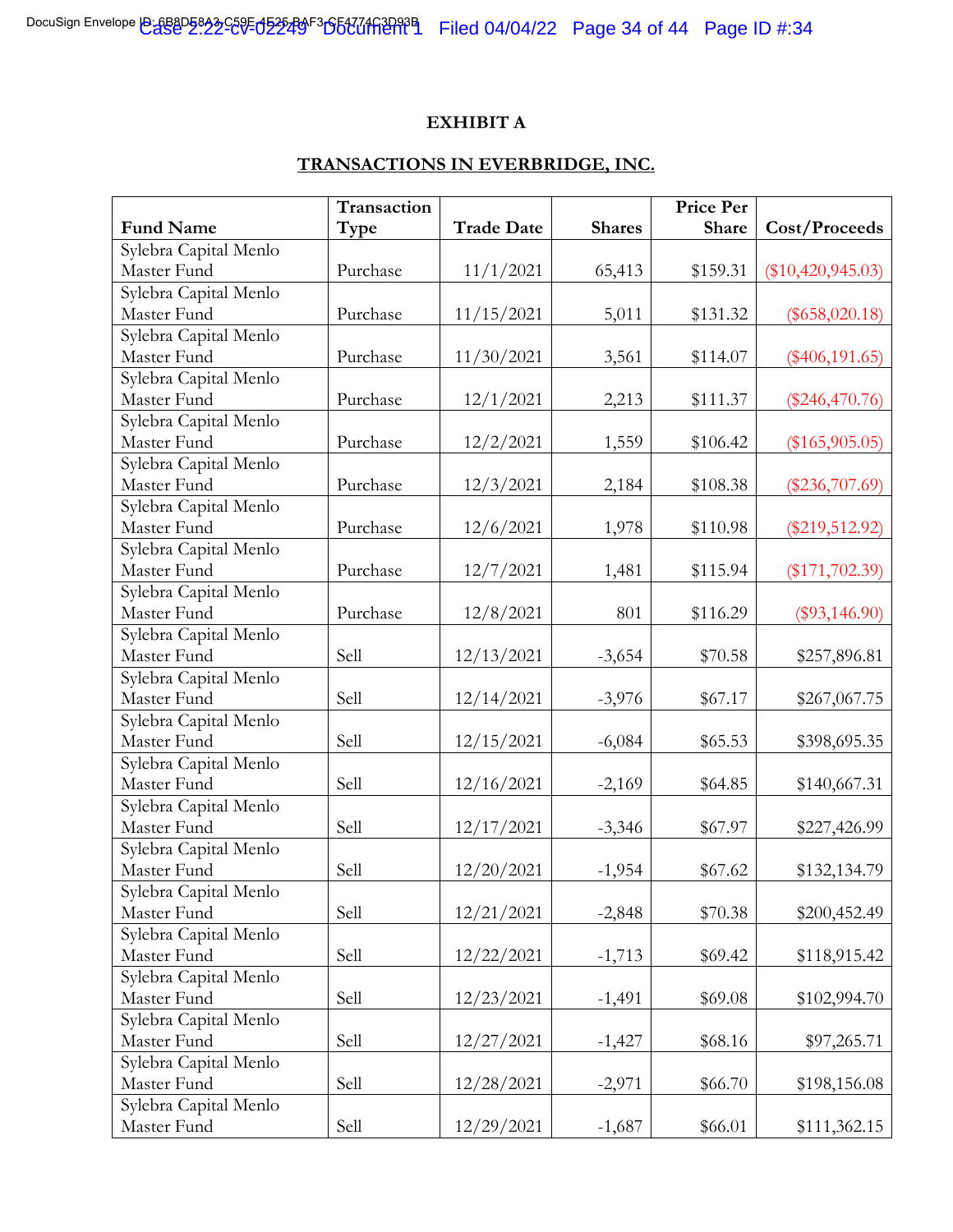| <b>Trade Date</b><br><b>Share</b><br>Cost/Proceeds<br><b>Fund Name</b><br>Type<br><b>Shares</b><br>Sylebra Capital Menlo<br>Master Fund<br>Sell<br>12/30/2021<br>$-1,376$<br>\$67.94<br>\$93,482.70<br>Sylebra Capital Menlo<br>Master Fund<br>Sell<br>12/31/2021<br>\$67.22<br>\$95,919.53<br>$-1,427$<br>Sylebra Capital Menlo<br>Master Fund<br>Sell<br>1/3/2022<br>\$66.99<br>$-1,476$<br>\$98,874.54<br>Sylebra Capital Menlo<br>Master Fund<br>1/4/2022<br>Sell<br>\$66.02<br>$-179$<br>\$11,817.85<br>Sylebra Capital Menlo<br>Master Fund<br>Sell<br>1/5/2022<br>$-1,647$<br>\$61.89<br>\$101,929.49<br>Sylebra Capital Menlo<br>Master Fund<br>Sell<br>1/6/2022<br>$-2,691$<br>\$61.13<br>\$164,491.74<br>Sylebra Capital Menlo<br>Master Fund<br>Sell<br>1/7/2022<br>$-1,388$<br>\$60.60<br>\$84,109.07<br>Sylebra Capital Menlo<br>Sell<br>Master Fund<br>1/10/2022<br>$-1,378$<br>\$81,130.58<br>\$58.88<br>Sylebra Capital Menlo<br>Master Fund<br>Sell<br>1/11/2022<br>$-2,027$<br>\$61.68<br>\$125,028.31<br>Sylebra Capital Menlo<br>Master Fund<br>Sell<br>1/12/2022<br>$-2,591$<br>\$59.77<br>\$154,873.10<br>Sylebra Capital Menlo<br>Master Fund<br>Sell<br>1/13/2022<br>$-59$<br>\$58.77<br>\$3,467.61<br>Sylebra Capital Menlo<br>Master Fund<br>Sell<br>1/18/2022<br>$-3,401$<br>\$53.10<br>\$180,591.23<br>Sylebra Capital Menlo<br>Sell<br>1/19/2022<br>Master Fund<br>\$52.41<br>\$137,480.35<br>$-2,623$<br>Sylebra Capital Menlo<br>Master Fund<br>Sell<br>1/20/2022<br>$-2,985$<br>\$53.39<br>\$159,365.07<br>Sylebra Capital Menlo<br>Sell<br>Master Fund<br>1/21/2022<br>\$50.69<br>$-3,758$<br>\$190,509.21<br>Sylebra Capital Menlo<br>Master Fund<br>Sell<br>1/24/2022<br>$-2,444$<br>\$48.96<br>\$119,649.70<br>Sylebra Capital Parc Master<br>Fund<br>Purchase<br>1/2/2020<br>24,693<br>\$78.91<br>$(\$1,948,433.12)$<br>Sylebra Capital Parc Master<br>Purchase<br>1/3/2020<br>10,000<br>Fund<br>\$79.57<br>$(\$795,737.84)$<br>Sylebra Capital Parc Master<br>Purchase<br>Fund<br>1/7/2020<br>7,216<br>\$81.66<br>$(\$589,260.14)$<br>Sylebra Capital Parc Master<br>Purchase<br>Fund<br>1/9/2020<br>\$83.25<br>6,990<br>$(\$581,890.53)$<br>Sylebra Capital Parc Master<br>Purchase<br>1/13/2020<br>\$83.67<br>Fund<br>980<br>$(\$81,999.20)$<br>Sylebra Capital Parc Master |      | Transaction |          |     | <b>Price Per</b> |                 |
|---------------------------------------------------------------------------------------------------------------------------------------------------------------------------------------------------------------------------------------------------------------------------------------------------------------------------------------------------------------------------------------------------------------------------------------------------------------------------------------------------------------------------------------------------------------------------------------------------------------------------------------------------------------------------------------------------------------------------------------------------------------------------------------------------------------------------------------------------------------------------------------------------------------------------------------------------------------------------------------------------------------------------------------------------------------------------------------------------------------------------------------------------------------------------------------------------------------------------------------------------------------------------------------------------------------------------------------------------------------------------------------------------------------------------------------------------------------------------------------------------------------------------------------------------------------------------------------------------------------------------------------------------------------------------------------------------------------------------------------------------------------------------------------------------------------------------------------------------------------------------------------------------------------------------------------------------------------------------------------------------------------------------------------------------------------------------------------------------------------------------------------------------------------------------------------------------------------------------------------------------------------------------------------------------------------------|------|-------------|----------|-----|------------------|-----------------|
|                                                                                                                                                                                                                                                                                                                                                                                                                                                                                                                                                                                                                                                                                                                                                                                                                                                                                                                                                                                                                                                                                                                                                                                                                                                                                                                                                                                                                                                                                                                                                                                                                                                                                                                                                                                                                                                                                                                                                                                                                                                                                                                                                                                                                                                                                                                     |      |             |          |     |                  |                 |
|                                                                                                                                                                                                                                                                                                                                                                                                                                                                                                                                                                                                                                                                                                                                                                                                                                                                                                                                                                                                                                                                                                                                                                                                                                                                                                                                                                                                                                                                                                                                                                                                                                                                                                                                                                                                                                                                                                                                                                                                                                                                                                                                                                                                                                                                                                                     |      |             |          |     |                  |                 |
|                                                                                                                                                                                                                                                                                                                                                                                                                                                                                                                                                                                                                                                                                                                                                                                                                                                                                                                                                                                                                                                                                                                                                                                                                                                                                                                                                                                                                                                                                                                                                                                                                                                                                                                                                                                                                                                                                                                                                                                                                                                                                                                                                                                                                                                                                                                     |      |             |          |     |                  |                 |
|                                                                                                                                                                                                                                                                                                                                                                                                                                                                                                                                                                                                                                                                                                                                                                                                                                                                                                                                                                                                                                                                                                                                                                                                                                                                                                                                                                                                                                                                                                                                                                                                                                                                                                                                                                                                                                                                                                                                                                                                                                                                                                                                                                                                                                                                                                                     |      |             |          |     |                  |                 |
|                                                                                                                                                                                                                                                                                                                                                                                                                                                                                                                                                                                                                                                                                                                                                                                                                                                                                                                                                                                                                                                                                                                                                                                                                                                                                                                                                                                                                                                                                                                                                                                                                                                                                                                                                                                                                                                                                                                                                                                                                                                                                                                                                                                                                                                                                                                     |      |             |          |     |                  |                 |
|                                                                                                                                                                                                                                                                                                                                                                                                                                                                                                                                                                                                                                                                                                                                                                                                                                                                                                                                                                                                                                                                                                                                                                                                                                                                                                                                                                                                                                                                                                                                                                                                                                                                                                                                                                                                                                                                                                                                                                                                                                                                                                                                                                                                                                                                                                                     |      |             |          |     |                  |                 |
|                                                                                                                                                                                                                                                                                                                                                                                                                                                                                                                                                                                                                                                                                                                                                                                                                                                                                                                                                                                                                                                                                                                                                                                                                                                                                                                                                                                                                                                                                                                                                                                                                                                                                                                                                                                                                                                                                                                                                                                                                                                                                                                                                                                                                                                                                                                     |      |             |          |     |                  |                 |
|                                                                                                                                                                                                                                                                                                                                                                                                                                                                                                                                                                                                                                                                                                                                                                                                                                                                                                                                                                                                                                                                                                                                                                                                                                                                                                                                                                                                                                                                                                                                                                                                                                                                                                                                                                                                                                                                                                                                                                                                                                                                                                                                                                                                                                                                                                                     |      |             |          |     |                  |                 |
|                                                                                                                                                                                                                                                                                                                                                                                                                                                                                                                                                                                                                                                                                                                                                                                                                                                                                                                                                                                                                                                                                                                                                                                                                                                                                                                                                                                                                                                                                                                                                                                                                                                                                                                                                                                                                                                                                                                                                                                                                                                                                                                                                                                                                                                                                                                     |      |             |          |     |                  |                 |
|                                                                                                                                                                                                                                                                                                                                                                                                                                                                                                                                                                                                                                                                                                                                                                                                                                                                                                                                                                                                                                                                                                                                                                                                                                                                                                                                                                                                                                                                                                                                                                                                                                                                                                                                                                                                                                                                                                                                                                                                                                                                                                                                                                                                                                                                                                                     |      |             |          |     |                  |                 |
|                                                                                                                                                                                                                                                                                                                                                                                                                                                                                                                                                                                                                                                                                                                                                                                                                                                                                                                                                                                                                                                                                                                                                                                                                                                                                                                                                                                                                                                                                                                                                                                                                                                                                                                                                                                                                                                                                                                                                                                                                                                                                                                                                                                                                                                                                                                     |      |             |          |     |                  |                 |
|                                                                                                                                                                                                                                                                                                                                                                                                                                                                                                                                                                                                                                                                                                                                                                                                                                                                                                                                                                                                                                                                                                                                                                                                                                                                                                                                                                                                                                                                                                                                                                                                                                                                                                                                                                                                                                                                                                                                                                                                                                                                                                                                                                                                                                                                                                                     |      |             |          |     |                  |                 |
|                                                                                                                                                                                                                                                                                                                                                                                                                                                                                                                                                                                                                                                                                                                                                                                                                                                                                                                                                                                                                                                                                                                                                                                                                                                                                                                                                                                                                                                                                                                                                                                                                                                                                                                                                                                                                                                                                                                                                                                                                                                                                                                                                                                                                                                                                                                     |      |             |          |     |                  |                 |
|                                                                                                                                                                                                                                                                                                                                                                                                                                                                                                                                                                                                                                                                                                                                                                                                                                                                                                                                                                                                                                                                                                                                                                                                                                                                                                                                                                                                                                                                                                                                                                                                                                                                                                                                                                                                                                                                                                                                                                                                                                                                                                                                                                                                                                                                                                                     |      |             |          |     |                  |                 |
|                                                                                                                                                                                                                                                                                                                                                                                                                                                                                                                                                                                                                                                                                                                                                                                                                                                                                                                                                                                                                                                                                                                                                                                                                                                                                                                                                                                                                                                                                                                                                                                                                                                                                                                                                                                                                                                                                                                                                                                                                                                                                                                                                                                                                                                                                                                     |      |             |          |     |                  |                 |
|                                                                                                                                                                                                                                                                                                                                                                                                                                                                                                                                                                                                                                                                                                                                                                                                                                                                                                                                                                                                                                                                                                                                                                                                                                                                                                                                                                                                                                                                                                                                                                                                                                                                                                                                                                                                                                                                                                                                                                                                                                                                                                                                                                                                                                                                                                                     |      |             |          |     |                  |                 |
|                                                                                                                                                                                                                                                                                                                                                                                                                                                                                                                                                                                                                                                                                                                                                                                                                                                                                                                                                                                                                                                                                                                                                                                                                                                                                                                                                                                                                                                                                                                                                                                                                                                                                                                                                                                                                                                                                                                                                                                                                                                                                                                                                                                                                                                                                                                     |      |             |          |     |                  |                 |
|                                                                                                                                                                                                                                                                                                                                                                                                                                                                                                                                                                                                                                                                                                                                                                                                                                                                                                                                                                                                                                                                                                                                                                                                                                                                                                                                                                                                                                                                                                                                                                                                                                                                                                                                                                                                                                                                                                                                                                                                                                                                                                                                                                                                                                                                                                                     |      |             |          |     |                  |                 |
|                                                                                                                                                                                                                                                                                                                                                                                                                                                                                                                                                                                                                                                                                                                                                                                                                                                                                                                                                                                                                                                                                                                                                                                                                                                                                                                                                                                                                                                                                                                                                                                                                                                                                                                                                                                                                                                                                                                                                                                                                                                                                                                                                                                                                                                                                                                     |      |             |          |     |                  |                 |
|                                                                                                                                                                                                                                                                                                                                                                                                                                                                                                                                                                                                                                                                                                                                                                                                                                                                                                                                                                                                                                                                                                                                                                                                                                                                                                                                                                                                                                                                                                                                                                                                                                                                                                                                                                                                                                                                                                                                                                                                                                                                                                                                                                                                                                                                                                                     |      |             |          |     |                  |                 |
|                                                                                                                                                                                                                                                                                                                                                                                                                                                                                                                                                                                                                                                                                                                                                                                                                                                                                                                                                                                                                                                                                                                                                                                                                                                                                                                                                                                                                                                                                                                                                                                                                                                                                                                                                                                                                                                                                                                                                                                                                                                                                                                                                                                                                                                                                                                     |      |             |          |     |                  |                 |
|                                                                                                                                                                                                                                                                                                                                                                                                                                                                                                                                                                                                                                                                                                                                                                                                                                                                                                                                                                                                                                                                                                                                                                                                                                                                                                                                                                                                                                                                                                                                                                                                                                                                                                                                                                                                                                                                                                                                                                                                                                                                                                                                                                                                                                                                                                                     |      |             |          |     |                  |                 |
|                                                                                                                                                                                                                                                                                                                                                                                                                                                                                                                                                                                                                                                                                                                                                                                                                                                                                                                                                                                                                                                                                                                                                                                                                                                                                                                                                                                                                                                                                                                                                                                                                                                                                                                                                                                                                                                                                                                                                                                                                                                                                                                                                                                                                                                                                                                     |      |             |          |     |                  |                 |
|                                                                                                                                                                                                                                                                                                                                                                                                                                                                                                                                                                                                                                                                                                                                                                                                                                                                                                                                                                                                                                                                                                                                                                                                                                                                                                                                                                                                                                                                                                                                                                                                                                                                                                                                                                                                                                                                                                                                                                                                                                                                                                                                                                                                                                                                                                                     |      |             |          |     |                  |                 |
|                                                                                                                                                                                                                                                                                                                                                                                                                                                                                                                                                                                                                                                                                                                                                                                                                                                                                                                                                                                                                                                                                                                                                                                                                                                                                                                                                                                                                                                                                                                                                                                                                                                                                                                                                                                                                                                                                                                                                                                                                                                                                                                                                                                                                                                                                                                     |      |             |          |     |                  |                 |
|                                                                                                                                                                                                                                                                                                                                                                                                                                                                                                                                                                                                                                                                                                                                                                                                                                                                                                                                                                                                                                                                                                                                                                                                                                                                                                                                                                                                                                                                                                                                                                                                                                                                                                                                                                                                                                                                                                                                                                                                                                                                                                                                                                                                                                                                                                                     |      |             |          |     |                  |                 |
|                                                                                                                                                                                                                                                                                                                                                                                                                                                                                                                                                                                                                                                                                                                                                                                                                                                                                                                                                                                                                                                                                                                                                                                                                                                                                                                                                                                                                                                                                                                                                                                                                                                                                                                                                                                                                                                                                                                                                                                                                                                                                                                                                                                                                                                                                                                     |      |             |          |     |                  |                 |
|                                                                                                                                                                                                                                                                                                                                                                                                                                                                                                                                                                                                                                                                                                                                                                                                                                                                                                                                                                                                                                                                                                                                                                                                                                                                                                                                                                                                                                                                                                                                                                                                                                                                                                                                                                                                                                                                                                                                                                                                                                                                                                                                                                                                                                                                                                                     |      |             |          |     |                  |                 |
|                                                                                                                                                                                                                                                                                                                                                                                                                                                                                                                                                                                                                                                                                                                                                                                                                                                                                                                                                                                                                                                                                                                                                                                                                                                                                                                                                                                                                                                                                                                                                                                                                                                                                                                                                                                                                                                                                                                                                                                                                                                                                                                                                                                                                                                                                                                     |      |             |          |     |                  |                 |
|                                                                                                                                                                                                                                                                                                                                                                                                                                                                                                                                                                                                                                                                                                                                                                                                                                                                                                                                                                                                                                                                                                                                                                                                                                                                                                                                                                                                                                                                                                                                                                                                                                                                                                                                                                                                                                                                                                                                                                                                                                                                                                                                                                                                                                                                                                                     |      |             |          |     |                  |                 |
|                                                                                                                                                                                                                                                                                                                                                                                                                                                                                                                                                                                                                                                                                                                                                                                                                                                                                                                                                                                                                                                                                                                                                                                                                                                                                                                                                                                                                                                                                                                                                                                                                                                                                                                                                                                                                                                                                                                                                                                                                                                                                                                                                                                                                                                                                                                     |      |             |          |     |                  |                 |
|                                                                                                                                                                                                                                                                                                                                                                                                                                                                                                                                                                                                                                                                                                                                                                                                                                                                                                                                                                                                                                                                                                                                                                                                                                                                                                                                                                                                                                                                                                                                                                                                                                                                                                                                                                                                                                                                                                                                                                                                                                                                                                                                                                                                                                                                                                                     |      |             |          |     |                  |                 |
|                                                                                                                                                                                                                                                                                                                                                                                                                                                                                                                                                                                                                                                                                                                                                                                                                                                                                                                                                                                                                                                                                                                                                                                                                                                                                                                                                                                                                                                                                                                                                                                                                                                                                                                                                                                                                                                                                                                                                                                                                                                                                                                                                                                                                                                                                                                     |      |             |          |     |                  |                 |
|                                                                                                                                                                                                                                                                                                                                                                                                                                                                                                                                                                                                                                                                                                                                                                                                                                                                                                                                                                                                                                                                                                                                                                                                                                                                                                                                                                                                                                                                                                                                                                                                                                                                                                                                                                                                                                                                                                                                                                                                                                                                                                                                                                                                                                                                                                                     |      |             |          |     |                  |                 |
|                                                                                                                                                                                                                                                                                                                                                                                                                                                                                                                                                                                                                                                                                                                                                                                                                                                                                                                                                                                                                                                                                                                                                                                                                                                                                                                                                                                                                                                                                                                                                                                                                                                                                                                                                                                                                                                                                                                                                                                                                                                                                                                                                                                                                                                                                                                     |      |             |          |     |                  |                 |
|                                                                                                                                                                                                                                                                                                                                                                                                                                                                                                                                                                                                                                                                                                                                                                                                                                                                                                                                                                                                                                                                                                                                                                                                                                                                                                                                                                                                                                                                                                                                                                                                                                                                                                                                                                                                                                                                                                                                                                                                                                                                                                                                                                                                                                                                                                                     |      |             |          |     |                  |                 |
|                                                                                                                                                                                                                                                                                                                                                                                                                                                                                                                                                                                                                                                                                                                                                                                                                                                                                                                                                                                                                                                                                                                                                                                                                                                                                                                                                                                                                                                                                                                                                                                                                                                                                                                                                                                                                                                                                                                                                                                                                                                                                                                                                                                                                                                                                                                     |      |             |          |     |                  |                 |
|                                                                                                                                                                                                                                                                                                                                                                                                                                                                                                                                                                                                                                                                                                                                                                                                                                                                                                                                                                                                                                                                                                                                                                                                                                                                                                                                                                                                                                                                                                                                                                                                                                                                                                                                                                                                                                                                                                                                                                                                                                                                                                                                                                                                                                                                                                                     |      |             |          |     |                  |                 |
|                                                                                                                                                                                                                                                                                                                                                                                                                                                                                                                                                                                                                                                                                                                                                                                                                                                                                                                                                                                                                                                                                                                                                                                                                                                                                                                                                                                                                                                                                                                                                                                                                                                                                                                                                                                                                                                                                                                                                                                                                                                                                                                                                                                                                                                                                                                     |      |             |          |     |                  |                 |
|                                                                                                                                                                                                                                                                                                                                                                                                                                                                                                                                                                                                                                                                                                                                                                                                                                                                                                                                                                                                                                                                                                                                                                                                                                                                                                                                                                                                                                                                                                                                                                                                                                                                                                                                                                                                                                                                                                                                                                                                                                                                                                                                                                                                                                                                                                                     |      |             |          |     |                  |                 |
|                                                                                                                                                                                                                                                                                                                                                                                                                                                                                                                                                                                                                                                                                                                                                                                                                                                                                                                                                                                                                                                                                                                                                                                                                                                                                                                                                                                                                                                                                                                                                                                                                                                                                                                                                                                                                                                                                                                                                                                                                                                                                                                                                                                                                                                                                                                     |      |             |          |     |                  |                 |
|                                                                                                                                                                                                                                                                                                                                                                                                                                                                                                                                                                                                                                                                                                                                                                                                                                                                                                                                                                                                                                                                                                                                                                                                                                                                                                                                                                                                                                                                                                                                                                                                                                                                                                                                                                                                                                                                                                                                                                                                                                                                                                                                                                                                                                                                                                                     |      |             |          |     |                  |                 |
|                                                                                                                                                                                                                                                                                                                                                                                                                                                                                                                                                                                                                                                                                                                                                                                                                                                                                                                                                                                                                                                                                                                                                                                                                                                                                                                                                                                                                                                                                                                                                                                                                                                                                                                                                                                                                                                                                                                                                                                                                                                                                                                                                                                                                                                                                                                     |      |             |          |     |                  |                 |
|                                                                                                                                                                                                                                                                                                                                                                                                                                                                                                                                                                                                                                                                                                                                                                                                                                                                                                                                                                                                                                                                                                                                                                                                                                                                                                                                                                                                                                                                                                                                                                                                                                                                                                                                                                                                                                                                                                                                                                                                                                                                                                                                                                                                                                                                                                                     |      |             |          |     |                  |                 |
|                                                                                                                                                                                                                                                                                                                                                                                                                                                                                                                                                                                                                                                                                                                                                                                                                                                                                                                                                                                                                                                                                                                                                                                                                                                                                                                                                                                                                                                                                                                                                                                                                                                                                                                                                                                                                                                                                                                                                                                                                                                                                                                                                                                                                                                                                                                     |      |             |          |     |                  |                 |
|                                                                                                                                                                                                                                                                                                                                                                                                                                                                                                                                                                                                                                                                                                                                                                                                                                                                                                                                                                                                                                                                                                                                                                                                                                                                                                                                                                                                                                                                                                                                                                                                                                                                                                                                                                                                                                                                                                                                                                                                                                                                                                                                                                                                                                                                                                                     | Fund | Purchase    | 2/3/2020 | 911 | \$90.90          | $(\$82,811.42)$ |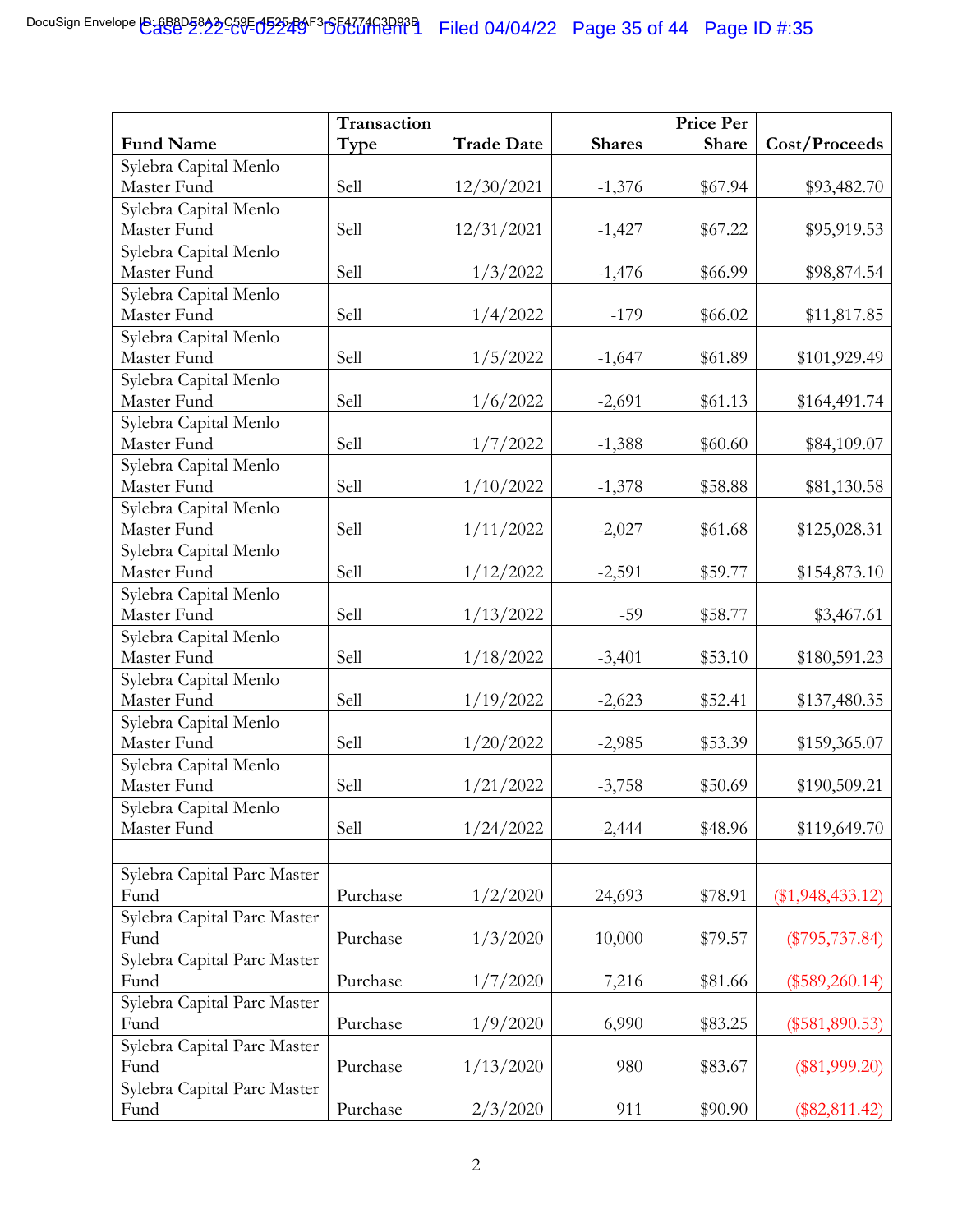| <b>Fund Name</b><br><b>Trade Date</b><br><b>Shares</b><br>Share<br>Cost/Proceeds<br>Type<br>Sylebra Capital Parc Master<br>Purchase<br>Fund<br>2/4/2020<br>930<br>\$92.59<br>$(\$86,104.91)$<br>Sylebra Capital Parc Master<br>Purchase<br>Fund<br>2/18/2020<br>4,781<br>\$91.41<br>$(\$437,038.56)$<br>Sylebra Capital Parc Master<br>Purchase<br>Fund<br>3/2/2020<br>\$106.27<br>3,000<br>$(\$318,811.64)$<br>Sylebra Capital Parc Master<br>Fund<br>Purchase<br>3/3/2020<br>\$112.48<br>4,000<br>$(\$449,902.68)$<br>Sylebra Capital Parc Master<br>Fund<br>Purchase<br>3/10/2020<br>994<br>\$108.17<br>$(\$107,521.49)$<br>Sylebra Capital Parc Master<br>Purchase<br>3/12/2020<br>387<br>\$102.16<br>Fund<br>$(\$39,537.73)$<br>Sylebra Capital Parc Master<br>Purchase<br>Fund<br>3/13/2020<br>\$102.63<br>2,262<br>$(\$232,144.40)$<br>Sylebra Capital Parc Master<br>Purchase<br>Fund<br>3/16/2020<br>322<br>\$99.70<br>$(\$32,104.89)$<br>Sylebra Capital Parc Master<br>Purchase<br>4/1/2020<br>Fund<br>3,550<br>\$105.09<br>$(\$373,070.98)$<br>Sylebra Capital Parc Master<br>Purchase<br>Fund<br>4/2/2020<br>5,391<br>\$103.00<br>$(\$555,297.79)$<br>Sylebra Capital Parc Master<br>Fund<br>Purchase<br>4/3/2020<br>\$103.97<br>$(\$428,559.10)$<br>4,122<br>Sylebra Capital Parc Master<br>Sell<br>Fund<br>4/27/2020<br>\$121.59<br>$-1,600$<br>\$194,537.78<br>Sylebra Capital Parc Master<br>Sell<br>4/27/2020<br>\$121.59<br>\$361,232.34<br>Fund<br>$-2,971$<br>Sylebra Capital Parc Master<br>Sell<br>Fund<br>4/28/2020<br>\$117.61<br>$-5,709$<br>\$671,408.27<br>Sylebra Capital Parc Master<br>Sell<br>4/29/2020<br>\$116.60<br>\$419,985.81<br>Fund<br>$-3,602$<br>Sylebra Capital Parc Master<br>5/4/2020<br>5,033<br>Fund<br>Purchase<br>\$109.60<br>$(\$551,610.77)$<br>Sylebra Capital Parc Master<br>Sell<br>Fund<br>5/11/2020<br>\$155.62<br>\$849,827.18<br>$-5,461$<br>Sylebra Capital Parc Master<br>Sell<br>5/12/2020<br>Fund<br>\$156.90<br>$-16$<br>\$2,510.40<br>Sylebra Capital Parc Master<br>6/1/2020<br>Fund<br>Purchase<br>\$150.82<br>$(\$323,062.63)$<br>2,142<br>Sylebra Capital Parc Master<br>Fund<br>Purchase<br>7/1/2020<br>3,495<br>\$144.65<br>$(\$505,560.32)$<br>Sylebra Capital Parc Master<br>Purchase<br>Fund<br>8/3/2020<br>\$145.04<br>16,194<br>$(\$2,348,779.88)$<br>Sylebra Capital Parc Master<br>Fund<br>Purchase<br>10/1/2020<br>29,036<br>\$127.75<br>$(\$3,709,221.62)$<br>Sylebra Capital Parc Master |      | Transaction |           |       | <b>Price Per</b> |                  |
|--------------------------------------------------------------------------------------------------------------------------------------------------------------------------------------------------------------------------------------------------------------------------------------------------------------------------------------------------------------------------------------------------------------------------------------------------------------------------------------------------------------------------------------------------------------------------------------------------------------------------------------------------------------------------------------------------------------------------------------------------------------------------------------------------------------------------------------------------------------------------------------------------------------------------------------------------------------------------------------------------------------------------------------------------------------------------------------------------------------------------------------------------------------------------------------------------------------------------------------------------------------------------------------------------------------------------------------------------------------------------------------------------------------------------------------------------------------------------------------------------------------------------------------------------------------------------------------------------------------------------------------------------------------------------------------------------------------------------------------------------------------------------------------------------------------------------------------------------------------------------------------------------------------------------------------------------------------------------------------------------------------------------------------------------------------------------------------------------------------------------------------------------------------------------------------------------------------------------------------------------------------------------------------------------------------------------------------------------------------------------------------------------------------------------------------------------------------------------|------|-------------|-----------|-------|------------------|------------------|
|                                                                                                                                                                                                                                                                                                                                                                                                                                                                                                                                                                                                                                                                                                                                                                                                                                                                                                                                                                                                                                                                                                                                                                                                                                                                                                                                                                                                                                                                                                                                                                                                                                                                                                                                                                                                                                                                                                                                                                                                                                                                                                                                                                                                                                                                                                                                                                                                                                                                          |      |             |           |       |                  |                  |
|                                                                                                                                                                                                                                                                                                                                                                                                                                                                                                                                                                                                                                                                                                                                                                                                                                                                                                                                                                                                                                                                                                                                                                                                                                                                                                                                                                                                                                                                                                                                                                                                                                                                                                                                                                                                                                                                                                                                                                                                                                                                                                                                                                                                                                                                                                                                                                                                                                                                          |      |             |           |       |                  |                  |
|                                                                                                                                                                                                                                                                                                                                                                                                                                                                                                                                                                                                                                                                                                                                                                                                                                                                                                                                                                                                                                                                                                                                                                                                                                                                                                                                                                                                                                                                                                                                                                                                                                                                                                                                                                                                                                                                                                                                                                                                                                                                                                                                                                                                                                                                                                                                                                                                                                                                          |      |             |           |       |                  |                  |
|                                                                                                                                                                                                                                                                                                                                                                                                                                                                                                                                                                                                                                                                                                                                                                                                                                                                                                                                                                                                                                                                                                                                                                                                                                                                                                                                                                                                                                                                                                                                                                                                                                                                                                                                                                                                                                                                                                                                                                                                                                                                                                                                                                                                                                                                                                                                                                                                                                                                          |      |             |           |       |                  |                  |
|                                                                                                                                                                                                                                                                                                                                                                                                                                                                                                                                                                                                                                                                                                                                                                                                                                                                                                                                                                                                                                                                                                                                                                                                                                                                                                                                                                                                                                                                                                                                                                                                                                                                                                                                                                                                                                                                                                                                                                                                                                                                                                                                                                                                                                                                                                                                                                                                                                                                          |      |             |           |       |                  |                  |
|                                                                                                                                                                                                                                                                                                                                                                                                                                                                                                                                                                                                                                                                                                                                                                                                                                                                                                                                                                                                                                                                                                                                                                                                                                                                                                                                                                                                                                                                                                                                                                                                                                                                                                                                                                                                                                                                                                                                                                                                                                                                                                                                                                                                                                                                                                                                                                                                                                                                          |      |             |           |       |                  |                  |
|                                                                                                                                                                                                                                                                                                                                                                                                                                                                                                                                                                                                                                                                                                                                                                                                                                                                                                                                                                                                                                                                                                                                                                                                                                                                                                                                                                                                                                                                                                                                                                                                                                                                                                                                                                                                                                                                                                                                                                                                                                                                                                                                                                                                                                                                                                                                                                                                                                                                          |      |             |           |       |                  |                  |
|                                                                                                                                                                                                                                                                                                                                                                                                                                                                                                                                                                                                                                                                                                                                                                                                                                                                                                                                                                                                                                                                                                                                                                                                                                                                                                                                                                                                                                                                                                                                                                                                                                                                                                                                                                                                                                                                                                                                                                                                                                                                                                                                                                                                                                                                                                                                                                                                                                                                          |      |             |           |       |                  |                  |
|                                                                                                                                                                                                                                                                                                                                                                                                                                                                                                                                                                                                                                                                                                                                                                                                                                                                                                                                                                                                                                                                                                                                                                                                                                                                                                                                                                                                                                                                                                                                                                                                                                                                                                                                                                                                                                                                                                                                                                                                                                                                                                                                                                                                                                                                                                                                                                                                                                                                          |      |             |           |       |                  |                  |
|                                                                                                                                                                                                                                                                                                                                                                                                                                                                                                                                                                                                                                                                                                                                                                                                                                                                                                                                                                                                                                                                                                                                                                                                                                                                                                                                                                                                                                                                                                                                                                                                                                                                                                                                                                                                                                                                                                                                                                                                                                                                                                                                                                                                                                                                                                                                                                                                                                                                          |      |             |           |       |                  |                  |
|                                                                                                                                                                                                                                                                                                                                                                                                                                                                                                                                                                                                                                                                                                                                                                                                                                                                                                                                                                                                                                                                                                                                                                                                                                                                                                                                                                                                                                                                                                                                                                                                                                                                                                                                                                                                                                                                                                                                                                                                                                                                                                                                                                                                                                                                                                                                                                                                                                                                          |      |             |           |       |                  |                  |
|                                                                                                                                                                                                                                                                                                                                                                                                                                                                                                                                                                                                                                                                                                                                                                                                                                                                                                                                                                                                                                                                                                                                                                                                                                                                                                                                                                                                                                                                                                                                                                                                                                                                                                                                                                                                                                                                                                                                                                                                                                                                                                                                                                                                                                                                                                                                                                                                                                                                          |      |             |           |       |                  |                  |
|                                                                                                                                                                                                                                                                                                                                                                                                                                                                                                                                                                                                                                                                                                                                                                                                                                                                                                                                                                                                                                                                                                                                                                                                                                                                                                                                                                                                                                                                                                                                                                                                                                                                                                                                                                                                                                                                                                                                                                                                                                                                                                                                                                                                                                                                                                                                                                                                                                                                          |      |             |           |       |                  |                  |
|                                                                                                                                                                                                                                                                                                                                                                                                                                                                                                                                                                                                                                                                                                                                                                                                                                                                                                                                                                                                                                                                                                                                                                                                                                                                                                                                                                                                                                                                                                                                                                                                                                                                                                                                                                                                                                                                                                                                                                                                                                                                                                                                                                                                                                                                                                                                                                                                                                                                          |      |             |           |       |                  |                  |
|                                                                                                                                                                                                                                                                                                                                                                                                                                                                                                                                                                                                                                                                                                                                                                                                                                                                                                                                                                                                                                                                                                                                                                                                                                                                                                                                                                                                                                                                                                                                                                                                                                                                                                                                                                                                                                                                                                                                                                                                                                                                                                                                                                                                                                                                                                                                                                                                                                                                          |      |             |           |       |                  |                  |
|                                                                                                                                                                                                                                                                                                                                                                                                                                                                                                                                                                                                                                                                                                                                                                                                                                                                                                                                                                                                                                                                                                                                                                                                                                                                                                                                                                                                                                                                                                                                                                                                                                                                                                                                                                                                                                                                                                                                                                                                                                                                                                                                                                                                                                                                                                                                                                                                                                                                          |      |             |           |       |                  |                  |
|                                                                                                                                                                                                                                                                                                                                                                                                                                                                                                                                                                                                                                                                                                                                                                                                                                                                                                                                                                                                                                                                                                                                                                                                                                                                                                                                                                                                                                                                                                                                                                                                                                                                                                                                                                                                                                                                                                                                                                                                                                                                                                                                                                                                                                                                                                                                                                                                                                                                          |      |             |           |       |                  |                  |
|                                                                                                                                                                                                                                                                                                                                                                                                                                                                                                                                                                                                                                                                                                                                                                                                                                                                                                                                                                                                                                                                                                                                                                                                                                                                                                                                                                                                                                                                                                                                                                                                                                                                                                                                                                                                                                                                                                                                                                                                                                                                                                                                                                                                                                                                                                                                                                                                                                                                          |      |             |           |       |                  |                  |
|                                                                                                                                                                                                                                                                                                                                                                                                                                                                                                                                                                                                                                                                                                                                                                                                                                                                                                                                                                                                                                                                                                                                                                                                                                                                                                                                                                                                                                                                                                                                                                                                                                                                                                                                                                                                                                                                                                                                                                                                                                                                                                                                                                                                                                                                                                                                                                                                                                                                          |      |             |           |       |                  |                  |
|                                                                                                                                                                                                                                                                                                                                                                                                                                                                                                                                                                                                                                                                                                                                                                                                                                                                                                                                                                                                                                                                                                                                                                                                                                                                                                                                                                                                                                                                                                                                                                                                                                                                                                                                                                                                                                                                                                                                                                                                                                                                                                                                                                                                                                                                                                                                                                                                                                                                          |      |             |           |       |                  |                  |
|                                                                                                                                                                                                                                                                                                                                                                                                                                                                                                                                                                                                                                                                                                                                                                                                                                                                                                                                                                                                                                                                                                                                                                                                                                                                                                                                                                                                                                                                                                                                                                                                                                                                                                                                                                                                                                                                                                                                                                                                                                                                                                                                                                                                                                                                                                                                                                                                                                                                          |      |             |           |       |                  |                  |
|                                                                                                                                                                                                                                                                                                                                                                                                                                                                                                                                                                                                                                                                                                                                                                                                                                                                                                                                                                                                                                                                                                                                                                                                                                                                                                                                                                                                                                                                                                                                                                                                                                                                                                                                                                                                                                                                                                                                                                                                                                                                                                                                                                                                                                                                                                                                                                                                                                                                          |      |             |           |       |                  |                  |
|                                                                                                                                                                                                                                                                                                                                                                                                                                                                                                                                                                                                                                                                                                                                                                                                                                                                                                                                                                                                                                                                                                                                                                                                                                                                                                                                                                                                                                                                                                                                                                                                                                                                                                                                                                                                                                                                                                                                                                                                                                                                                                                                                                                                                                                                                                                                                                                                                                                                          |      |             |           |       |                  |                  |
|                                                                                                                                                                                                                                                                                                                                                                                                                                                                                                                                                                                                                                                                                                                                                                                                                                                                                                                                                                                                                                                                                                                                                                                                                                                                                                                                                                                                                                                                                                                                                                                                                                                                                                                                                                                                                                                                                                                                                                                                                                                                                                                                                                                                                                                                                                                                                                                                                                                                          |      |             |           |       |                  |                  |
|                                                                                                                                                                                                                                                                                                                                                                                                                                                                                                                                                                                                                                                                                                                                                                                                                                                                                                                                                                                                                                                                                                                                                                                                                                                                                                                                                                                                                                                                                                                                                                                                                                                                                                                                                                                                                                                                                                                                                                                                                                                                                                                                                                                                                                                                                                                                                                                                                                                                          |      |             |           |       |                  |                  |
|                                                                                                                                                                                                                                                                                                                                                                                                                                                                                                                                                                                                                                                                                                                                                                                                                                                                                                                                                                                                                                                                                                                                                                                                                                                                                                                                                                                                                                                                                                                                                                                                                                                                                                                                                                                                                                                                                                                                                                                                                                                                                                                                                                                                                                                                                                                                                                                                                                                                          |      |             |           |       |                  |                  |
|                                                                                                                                                                                                                                                                                                                                                                                                                                                                                                                                                                                                                                                                                                                                                                                                                                                                                                                                                                                                                                                                                                                                                                                                                                                                                                                                                                                                                                                                                                                                                                                                                                                                                                                                                                                                                                                                                                                                                                                                                                                                                                                                                                                                                                                                                                                                                                                                                                                                          |      |             |           |       |                  |                  |
|                                                                                                                                                                                                                                                                                                                                                                                                                                                                                                                                                                                                                                                                                                                                                                                                                                                                                                                                                                                                                                                                                                                                                                                                                                                                                                                                                                                                                                                                                                                                                                                                                                                                                                                                                                                                                                                                                                                                                                                                                                                                                                                                                                                                                                                                                                                                                                                                                                                                          |      |             |           |       |                  |                  |
|                                                                                                                                                                                                                                                                                                                                                                                                                                                                                                                                                                                                                                                                                                                                                                                                                                                                                                                                                                                                                                                                                                                                                                                                                                                                                                                                                                                                                                                                                                                                                                                                                                                                                                                                                                                                                                                                                                                                                                                                                                                                                                                                                                                                                                                                                                                                                                                                                                                                          |      |             |           |       |                  |                  |
|                                                                                                                                                                                                                                                                                                                                                                                                                                                                                                                                                                                                                                                                                                                                                                                                                                                                                                                                                                                                                                                                                                                                                                                                                                                                                                                                                                                                                                                                                                                                                                                                                                                                                                                                                                                                                                                                                                                                                                                                                                                                                                                                                                                                                                                                                                                                                                                                                                                                          |      |             |           |       |                  |                  |
|                                                                                                                                                                                                                                                                                                                                                                                                                                                                                                                                                                                                                                                                                                                                                                                                                                                                                                                                                                                                                                                                                                                                                                                                                                                                                                                                                                                                                                                                                                                                                                                                                                                                                                                                                                                                                                                                                                                                                                                                                                                                                                                                                                                                                                                                                                                                                                                                                                                                          |      |             |           |       |                  |                  |
|                                                                                                                                                                                                                                                                                                                                                                                                                                                                                                                                                                                                                                                                                                                                                                                                                                                                                                                                                                                                                                                                                                                                                                                                                                                                                                                                                                                                                                                                                                                                                                                                                                                                                                                                                                                                                                                                                                                                                                                                                                                                                                                                                                                                                                                                                                                                                                                                                                                                          |      |             |           |       |                  |                  |
|                                                                                                                                                                                                                                                                                                                                                                                                                                                                                                                                                                                                                                                                                                                                                                                                                                                                                                                                                                                                                                                                                                                                                                                                                                                                                                                                                                                                                                                                                                                                                                                                                                                                                                                                                                                                                                                                                                                                                                                                                                                                                                                                                                                                                                                                                                                                                                                                                                                                          |      |             |           |       |                  |                  |
|                                                                                                                                                                                                                                                                                                                                                                                                                                                                                                                                                                                                                                                                                                                                                                                                                                                                                                                                                                                                                                                                                                                                                                                                                                                                                                                                                                                                                                                                                                                                                                                                                                                                                                                                                                                                                                                                                                                                                                                                                                                                                                                                                                                                                                                                                                                                                                                                                                                                          |      |             |           |       |                  |                  |
|                                                                                                                                                                                                                                                                                                                                                                                                                                                                                                                                                                                                                                                                                                                                                                                                                                                                                                                                                                                                                                                                                                                                                                                                                                                                                                                                                                                                                                                                                                                                                                                                                                                                                                                                                                                                                                                                                                                                                                                                                                                                                                                                                                                                                                                                                                                                                                                                                                                                          |      |             |           |       |                  |                  |
|                                                                                                                                                                                                                                                                                                                                                                                                                                                                                                                                                                                                                                                                                                                                                                                                                                                                                                                                                                                                                                                                                                                                                                                                                                                                                                                                                                                                                                                                                                                                                                                                                                                                                                                                                                                                                                                                                                                                                                                                                                                                                                                                                                                                                                                                                                                                                                                                                                                                          |      |             |           |       |                  |                  |
|                                                                                                                                                                                                                                                                                                                                                                                                                                                                                                                                                                                                                                                                                                                                                                                                                                                                                                                                                                                                                                                                                                                                                                                                                                                                                                                                                                                                                                                                                                                                                                                                                                                                                                                                                                                                                                                                                                                                                                                                                                                                                                                                                                                                                                                                                                                                                                                                                                                                          |      |             |           |       |                  |                  |
|                                                                                                                                                                                                                                                                                                                                                                                                                                                                                                                                                                                                                                                                                                                                                                                                                                                                                                                                                                                                                                                                                                                                                                                                                                                                                                                                                                                                                                                                                                                                                                                                                                                                                                                                                                                                                                                                                                                                                                                                                                                                                                                                                                                                                                                                                                                                                                                                                                                                          |      |             |           |       |                  |                  |
|                                                                                                                                                                                                                                                                                                                                                                                                                                                                                                                                                                                                                                                                                                                                                                                                                                                                                                                                                                                                                                                                                                                                                                                                                                                                                                                                                                                                                                                                                                                                                                                                                                                                                                                                                                                                                                                                                                                                                                                                                                                                                                                                                                                                                                                                                                                                                                                                                                                                          |      |             |           |       |                  |                  |
|                                                                                                                                                                                                                                                                                                                                                                                                                                                                                                                                                                                                                                                                                                                                                                                                                                                                                                                                                                                                                                                                                                                                                                                                                                                                                                                                                                                                                                                                                                                                                                                                                                                                                                                                                                                                                                                                                                                                                                                                                                                                                                                                                                                                                                                                                                                                                                                                                                                                          |      |             |           |       |                  |                  |
|                                                                                                                                                                                                                                                                                                                                                                                                                                                                                                                                                                                                                                                                                                                                                                                                                                                                                                                                                                                                                                                                                                                                                                                                                                                                                                                                                                                                                                                                                                                                                                                                                                                                                                                                                                                                                                                                                                                                                                                                                                                                                                                                                                                                                                                                                                                                                                                                                                                                          |      |             |           |       |                  |                  |
|                                                                                                                                                                                                                                                                                                                                                                                                                                                                                                                                                                                                                                                                                                                                                                                                                                                                                                                                                                                                                                                                                                                                                                                                                                                                                                                                                                                                                                                                                                                                                                                                                                                                                                                                                                                                                                                                                                                                                                                                                                                                                                                                                                                                                                                                                                                                                                                                                                                                          |      |             |           |       |                  |                  |
|                                                                                                                                                                                                                                                                                                                                                                                                                                                                                                                                                                                                                                                                                                                                                                                                                                                                                                                                                                                                                                                                                                                                                                                                                                                                                                                                                                                                                                                                                                                                                                                                                                                                                                                                                                                                                                                                                                                                                                                                                                                                                                                                                                                                                                                                                                                                                                                                                                                                          |      |             |           |       |                  |                  |
|                                                                                                                                                                                                                                                                                                                                                                                                                                                                                                                                                                                                                                                                                                                                                                                                                                                                                                                                                                                                                                                                                                                                                                                                                                                                                                                                                                                                                                                                                                                                                                                                                                                                                                                                                                                                                                                                                                                                                                                                                                                                                                                                                                                                                                                                                                                                                                                                                                                                          | Fund | Purchase    | 11/2/2020 | 2,598 | \$102.49         | $(\$266,272.57)$ |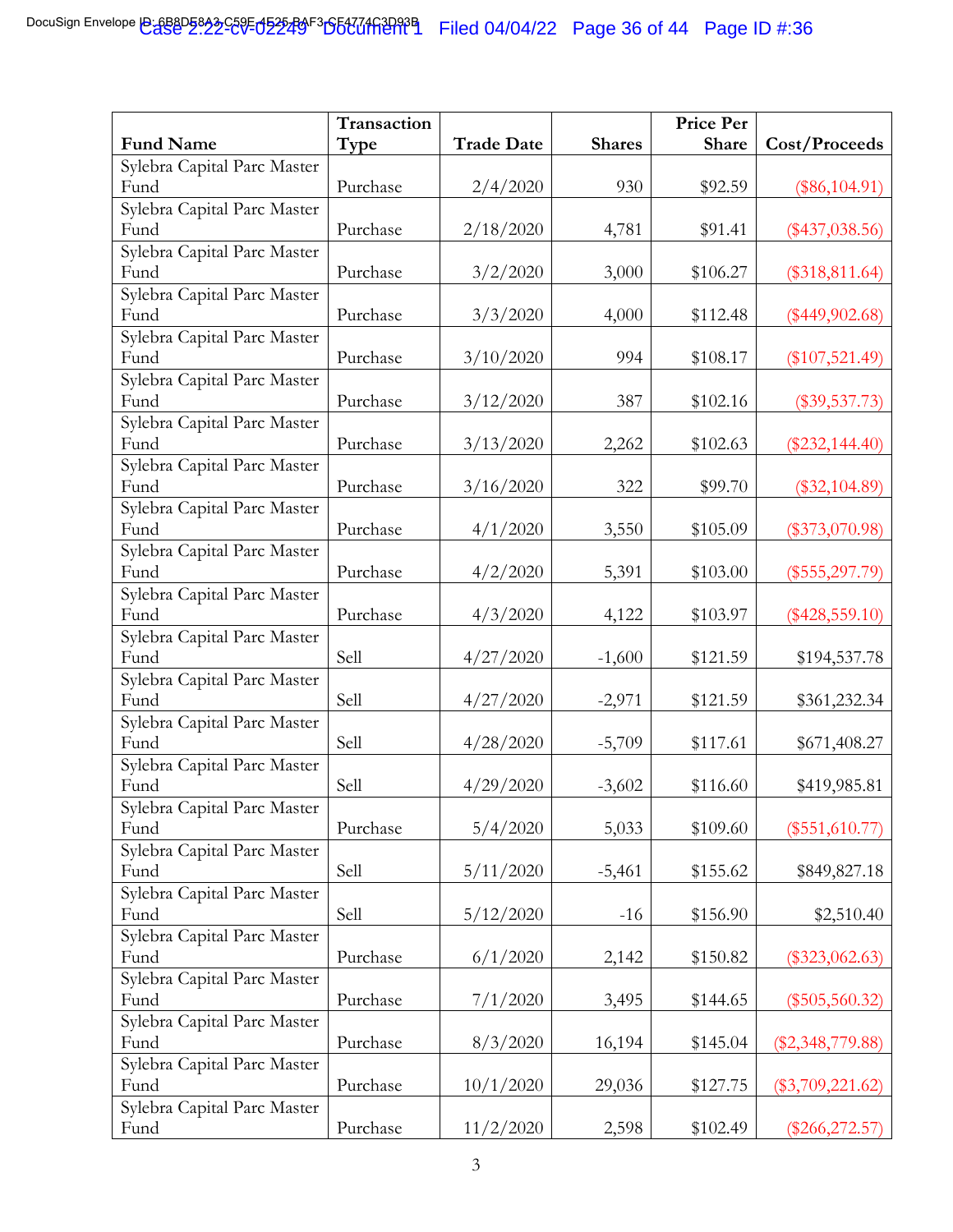|                                     | Transaction |                   |               | <b>Price Per</b> |                    |
|-------------------------------------|-------------|-------------------|---------------|------------------|--------------------|
| <b>Fund Name</b>                    | Type        | <b>Trade Date</b> | <b>Shares</b> | Share            | Cost/Proceeds      |
| Sylebra Capital Parc Master         |             |                   |               |                  |                    |
| Fund                                | Purchase    | 11/3/2020         | 3,076         | \$105.50         | $(\$324,514.74)$   |
| Sylebra Capital Parc Master         |             |                   |               |                  |                    |
| Fund                                | Purchase    | 11/3/2020         | 2,177         | \$105.09         | $(\$228,777.41)$   |
| Sylebra Capital Parc Master         |             |                   |               |                  |                    |
| Fund                                | Purchase    | 11/4/2020         | 307           | \$113.88         | $(\$34,962.09)$    |
| Sylebra Capital Parc Master         |             |                   |               |                  |                    |
| Fund                                | Purchase    | 11/5/2020         | 3,200         | \$118.16         | $(\$378,114.04)$   |
| Sylebra Capital Parc Master<br>Fund |             |                   |               |                  |                    |
| Sylebra Capital Parc Master         | Purchase    | 11/25/2020        | 2,042         | \$123.36         | $(\$251,895.79)$   |
| Fund                                | Purchase    | 1/4/2021          | 27,272        | \$146.32         | $(\$3,990,485.98)$ |
| Sylebra Capital Parc Master         |             |                   |               |                  |                    |
| Fund                                | Purchase    | 1/5/2021          | 12,091        | \$149.38         | $(\$1,806,182.05)$ |
| Sylebra Capital Parc Master         |             |                   |               |                  |                    |
| Fund                                | Purchase    | 1/6/2021          | 50,956        | \$144.95         | $(\$7,386,269.60)$ |
| Sylebra Capital Parc Master         |             |                   |               |                  |                    |
| Fund                                | Purchase    | 2/2/2021          | 2,958         | \$134.83         | $(\$398,838.37)$   |
| Sylebra Capital Parc Master         |             |                   |               |                  |                    |
| Fund                                | Purchase    | 2/3/2021          | 17,663        | \$135.34         | $(\$2,390,566.36)$ |
| Sylebra Capital Parc Master         |             |                   |               |                  |                    |
| Fund                                | Purchase    | 3/26/2021         | 15,713        | \$122.50         | $(\$1,924,814.91)$ |
| Sylebra Capital Parc Master         |             |                   |               |                  |                    |
| Fund                                | Purchase    | 3/30/2021         | 9,508         | \$117.05         | $(\$1,112,882.73)$ |
| Sylebra Capital Parc Master         |             |                   |               |                  |                    |
| Fund                                | Purchase    | 5/3/2021          | 22,305        | \$127.62         | $(\$2,846,651.74)$ |
| Sylebra Capital Parc Master<br>Fund | Sell        |                   |               |                  |                    |
| Sylebra Capital Parc Master         |             | 5/4/2021          | $-6,065$      | \$121.01         | \$733,899.56       |
| Fund                                | Sell        | 5/5/2021          | $-7,888$      | \$121.77         | \$960,525.34       |
| Sylebra Capital Parc Master         |             |                   |               |                  |                    |
| Fund                                | Sell        | 5/6/2021          | $-7,156$      | \$113.59         | \$812,877.98       |
| Sylebra Capital Parc Master         |             |                   |               |                  |                    |
| Fund                                | Sell        | 5/7/2021          | $-12,231$     | \$115.69         | \$1,415,007.56     |
| Sylebra Capital Parc Master         |             |                   |               |                  |                    |
| Fund                                | Sell        | 5/10/2021         | $-13,489$     | \$110.68         | \$1,493,011.65     |
| Sylebra Capital Parc Master         |             |                   |               |                  |                    |
| Fund                                | Sell        | 5/11/2021         | $-20,485$     | \$117.62         | \$2,409,533.93     |
| Sylebra Capital Parc Master         |             |                   |               |                  |                    |
| Fund                                | Purchase    | 5/21/2021         | 18,066        | \$117.61         | $(\$2,124,748.94)$ |
| Sylebra Capital Parc Master         |             |                   |               |                  |                    |
| Fund                                | Purchase    | 5/24/2021         | 46,344        | \$117.19         | $(\$5,431,253.94)$ |
| Sylebra Capital Parc Master         |             |                   |               |                  |                    |
| Fund                                | Purchase    | 6/1/2021          | 2,161         | \$115.06         | $(\$248,640.51)$   |
| Sylebra Capital Parc Master         |             |                   |               |                  |                    |
| Fund                                | Purchase    | 6/16/2021         | 59,008        | \$120.62         | $(\$7,117,536.70)$ |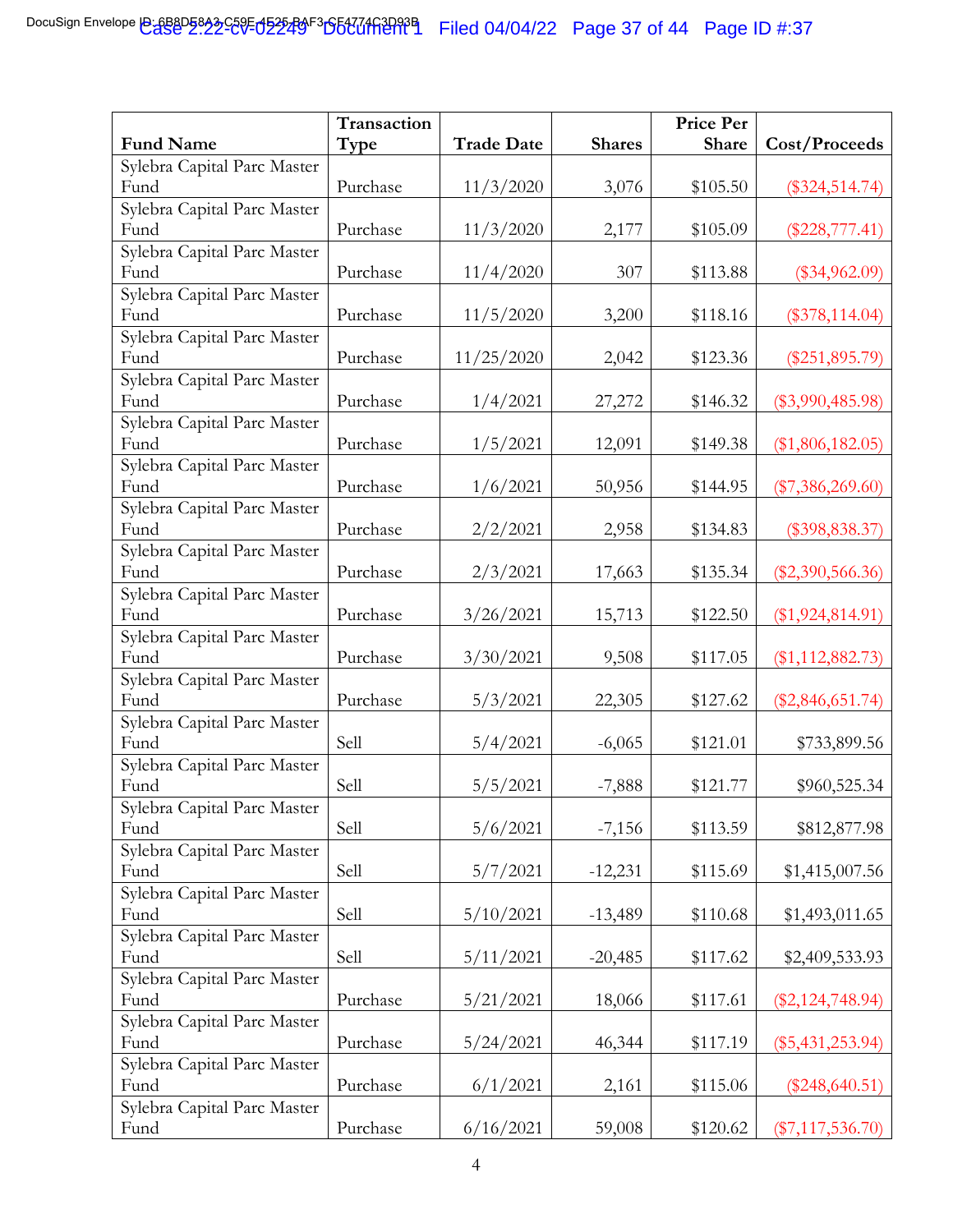|                                     | Transaction |                   |               | <b>Price Per</b> |                    |
|-------------------------------------|-------------|-------------------|---------------|------------------|--------------------|
| <b>Fund Name</b>                    | Type        | <b>Trade Date</b> | <b>Shares</b> | Share            | Cost/Proceeds      |
| Sylebra Capital Parc Master         |             |                   |               |                  |                    |
| Fund                                | Purchase    | 7/1/2021          | 9,927         | \$135.95         | $(\$1,349,614.88)$ |
| Sylebra Capital Parc Master         |             |                   |               |                  |                    |
| Fund                                | Purchase    | 8/9/2021          | 14,185        | \$143.58         | $(\$2,036,657.12)$ |
| Sylebra Capital Parc Master         |             |                   |               |                  |                    |
| Fund                                | Purchase    | 8/9/2021          | 4,682         | \$143.50         | $(\$671,853.98)$   |
| Sylebra Capital Parc Master         |             |                   |               |                  |                    |
| Fund                                | Purchase    | 8/9/2021          | 1,064         | \$143.85         | $(\$153,058.74)$   |
| Sylebra Capital Parc Master         |             |                   |               |                  |                    |
| Fund                                | Purchase    | 8/13/2021         | 4,645         | \$144.08         | $(\$669,242.43)$   |
| Sylebra Capital Parc Master<br>Fund | Purchase    | 8/16/2021         | 6,337         | \$142.38         | $(\$902,266.06)$   |
| Sylebra Capital Parc Master         |             |                   |               |                  |                    |
| Fund                                | Purchase    | 8/20/2021         | 14,587        | \$145.45         | $(\$2,121,615.48)$ |
| Sylebra Capital Parc Master         |             |                   |               |                  |                    |
| Fund                                | Purchase    | 8/23/2021         | 8,914         | \$149.30         | $(\$1,330,890.22)$ |
| Sylebra Capital Parc Master         |             |                   |               |                  |                    |
| Fund                                | Purchase    | 9/1/2021          | 23,319        | \$160.37         | $(\$3,739,584.83)$ |
| Sylebra Capital Parc Master         |             |                   |               |                  |                    |
| Fund                                | Purchase    | 11/30/2021        | 20,733        | \$114.07         | $(\$2,364,945.68)$ |
| Sylebra Capital Parc Master         |             |                   |               |                  |                    |
| Fund                                | Purchase    | 12/1/2021         | 20,032        | \$113.42         | $(\$2,272,029.44)$ |
| Sylebra Capital Parc Master         |             |                   |               |                  |                    |
| Fund                                | Purchase    | 12/1/2021         | 15,840        | \$111.37         | $(\$1,764,164.84)$ |
| Sylebra Capital Parc Master         |             |                   |               |                  |                    |
| Fund                                | Purchase    | 12/2/2021         | 11,128        | \$106.42         | $(\$1,184,215.15)$ |
| Sylebra Capital Parc Master         |             |                   |               |                  |                    |
| Fund<br>Sylebra Capital Parc Master | Purchase    | 12/3/2021         | 15,162        | \$108.38         | $(\$1,643,297.62)$ |
| Fund                                | Purchase    | 12/6/2021         | 9,408         | \$110.98         | $(\$1,044,073.56)$ |
| Sylebra Capital Parc Master         |             |                   |               |                  |                    |
| Fund                                | Purchase    | 12/7/2021         | 6,246         | \$115.94         | $(\$724, 141.22)$  |
| Sylebra Capital Parc Master         |             |                   |               |                  |                    |
| Fund                                | Purchase    | 12/8/2021         | 3,371         | \$116.29         | $(\$392,007.74)$   |
| Sylebra Capital Parc Master         |             |                   |               |                  |                    |
| Fund                                | Sell        | 12/13/2021        | $-34,378$     | \$70.58          | \$2,426,375.66     |
| Sylebra Capital Parc Master         |             |                   |               |                  |                    |
| Fund                                | Sell        | 12/14/2021        | $-36,520$     | \$67.17          | \$2,453,046.83     |
| Sylebra Capital Parc Master         |             |                   |               |                  |                    |
| Fund                                | Sell        | 12/15/2021        | $-53,268$     | \$65.53          | \$3,490,746.86     |
| Sylebra Capital Parc Master         |             |                   |               |                  |                    |
| Fund                                | Sell        | 12/16/2021        | $-37,431$     | \$64.85          | \$2,427,532.56     |
| Sylebra Capital Parc Master         |             |                   |               |                  |                    |
| Fund                                | Sell        | 12/17/2021        | $-25,579$     | \$67.97          | \$1,738,599.82     |
| Sylebra Capital Parc Master         |             |                   |               |                  |                    |
| Fund                                | Sell        | 12/20/2021        | $-13,999$     | \$67.62          | \$946,650.39       |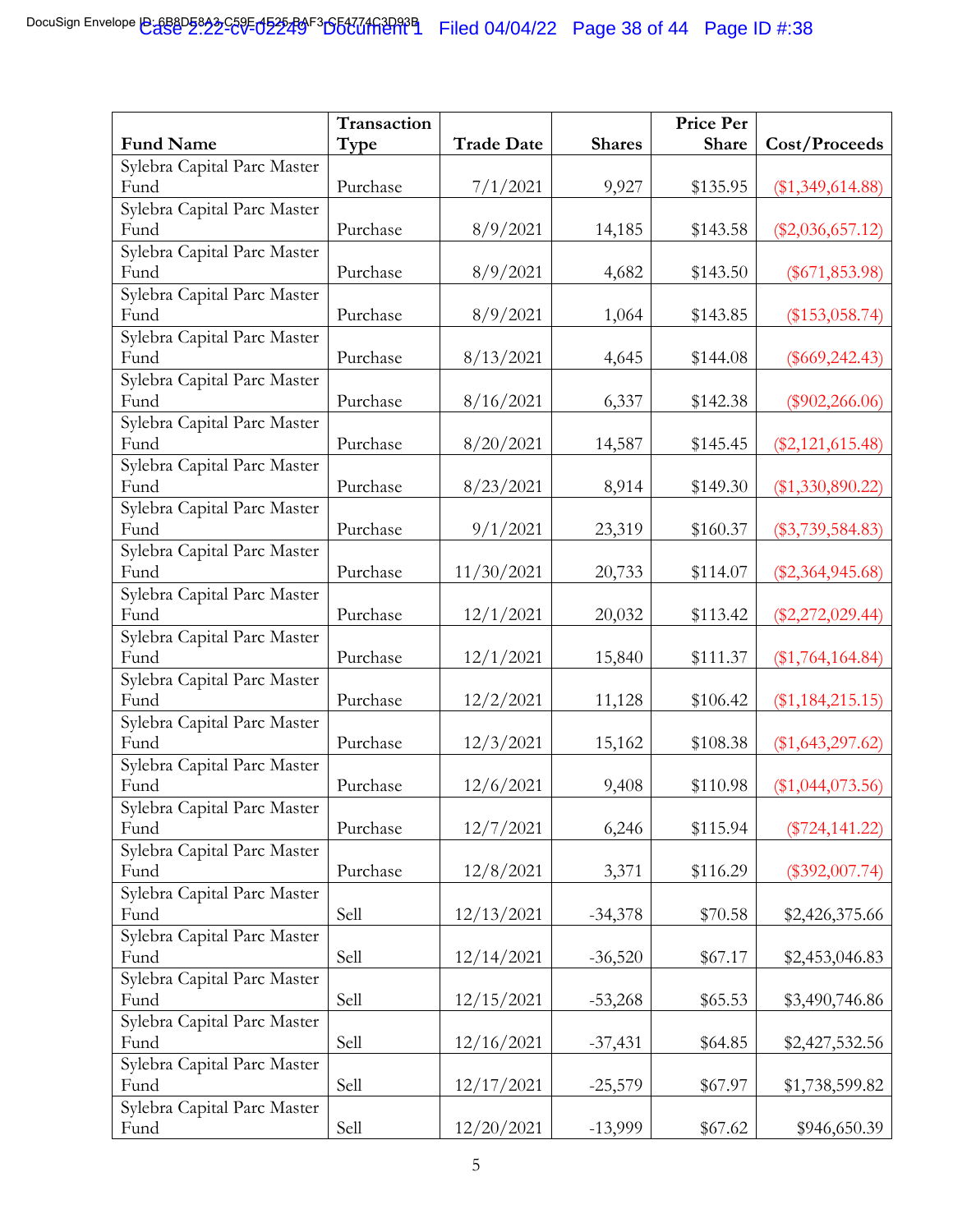|                                     | Transaction |                   |               | Price Per |                |
|-------------------------------------|-------------|-------------------|---------------|-----------|----------------|
| <b>Fund Name</b>                    | Type        | <b>Trade Date</b> | <b>Shares</b> | Share     | Cost/Proceeds  |
| Sylebra Capital Parc Master         |             |                   |               |           |                |
| Fund                                | Sell        | 12/21/2021        | $-20,887$     | \$70.38   | \$1,470,102.23 |
| Sylebra Capital Parc Master         |             |                   |               |           |                |
| Fund                                | Sell        | 12/22/2021        | $-11,932$     | \$69.42   | \$828,312.19   |
| Sylebra Capital Parc Master         |             |                   |               |           |                |
| Fund                                | Sell        | 12/23/2021        | $-10,055$     | \$69.08   | \$694,575.27   |
| Sylebra Capital Parc Master         |             |                   |               |           |                |
| Fund                                | Sell        | 12/27/2021        | $-8,785$      | \$68.16   | \$598,794.15   |
| Sylebra Capital Parc Master<br>Fund | Sell        |                   |               |           |                |
| Sylebra Capital Parc Master         |             | 12/28/2021        | $-18,746$     | \$66.70   | \$1,250,297.48 |
| Fund                                | Sell        | 12/29/2021        | $-11,734$     | \$66.01   | \$774,584.15   |
| Sylebra Capital Parc Master         |             |                   |               |           |                |
| Fund                                | Sell        | 12/30/2021        | $-10,317$     | \$67.94   | \$700,916.44   |
| Sylebra Capital Parc Master         |             |                   |               |           |                |
| Fund                                | Sell        | 12/31/2021        | $-10,562$     | \$67.22   | \$709,952.41   |
| Sylebra Capital Parc Master         |             |                   |               |           |                |
| Fund                                | Sell        | 1/3/2022          | $-11,206$     | \$66.99   | \$750,669.43   |
| Sylebra Capital Parc Master         |             |                   |               |           |                |
| Fund                                | Sell        | 1/4/2022          | $-1,362$      | \$66.02   | \$89,921.29    |
| Sylebra Capital Parc Master         |             |                   |               |           |                |
| Fund                                | Sell        | 1/5/2022          | $-12,809$     | \$61.89   | \$792,723.03   |
| Sylebra Capital Parc Master         |             |                   |               |           |                |
| Fund                                | Sell        | 1/6/2022          | $-21,678$     | \$61.13   | \$1,325,102.91 |
| Sylebra Capital Parc Master<br>Fund | Sell        |                   |               |           |                |
| Sylebra Capital Parc Master         |             | 1/7/2022          | $-10,938$     | \$60.60   | \$662,813.39   |
| Fund                                | Sell        | 1/10/2022         | $-10,311$     | \$58.88   | \$607,066.32   |
| Sylebra Capital Parc Master         |             |                   |               |           |                |
| Fund                                | Sell        | 1/11/2022         | $-16,794$     | \$61.68   | \$1,035,878.39 |
| Sylebra Capital Parc Master         |             |                   |               |           |                |
| Fund                                | Sell        | 1/12/2022         | $-21,099$     | \$59.77   | \$1,261,160.74 |
| Sylebra Capital Parc Master         |             |                   |               |           |                |
| Fund                                | Sell        | 1/12/2022         | $-141$        | \$59.77   | \$8,428.06     |
| Sylebra Capital Parc Master         |             |                   |               |           |                |
| Fund                                | Sell        | 1/13/2022         | $-548$        | \$58.77   | \$32,207.66    |
| Sylebra Capital Parc Master         |             |                   |               |           |                |
| Fund                                | Sell        | 1/18/2022         | $-22,184$     | \$53.10   | \$1,177,958.20 |
| Sylebra Capital Parc Master         |             |                   |               |           |                |
| Fund                                | Sell        | 1/19/2022         | $-17,173$     | \$52.41   | \$900,095.35   |
| Sylebra Capital Parc Master<br>Fund | Sell        |                   |               |           |                |
| Sylebra Capital Parc Master         |             | 1/20/2022         | $-19,535$     | \$53.39   | \$1,042,946.95 |
| Fund                                | Sell        | 1/21/2022         | $-7,515$      | \$50.69   | \$380,967.72   |
| Sylebra Capital Parc Master         |             |                   |               |           |                |
| Fund                                | Sell        | 1/21/2022         | $-17,231$     | \$50.69   | \$873,513.62   |
|                                     |             |                   |               |           |                |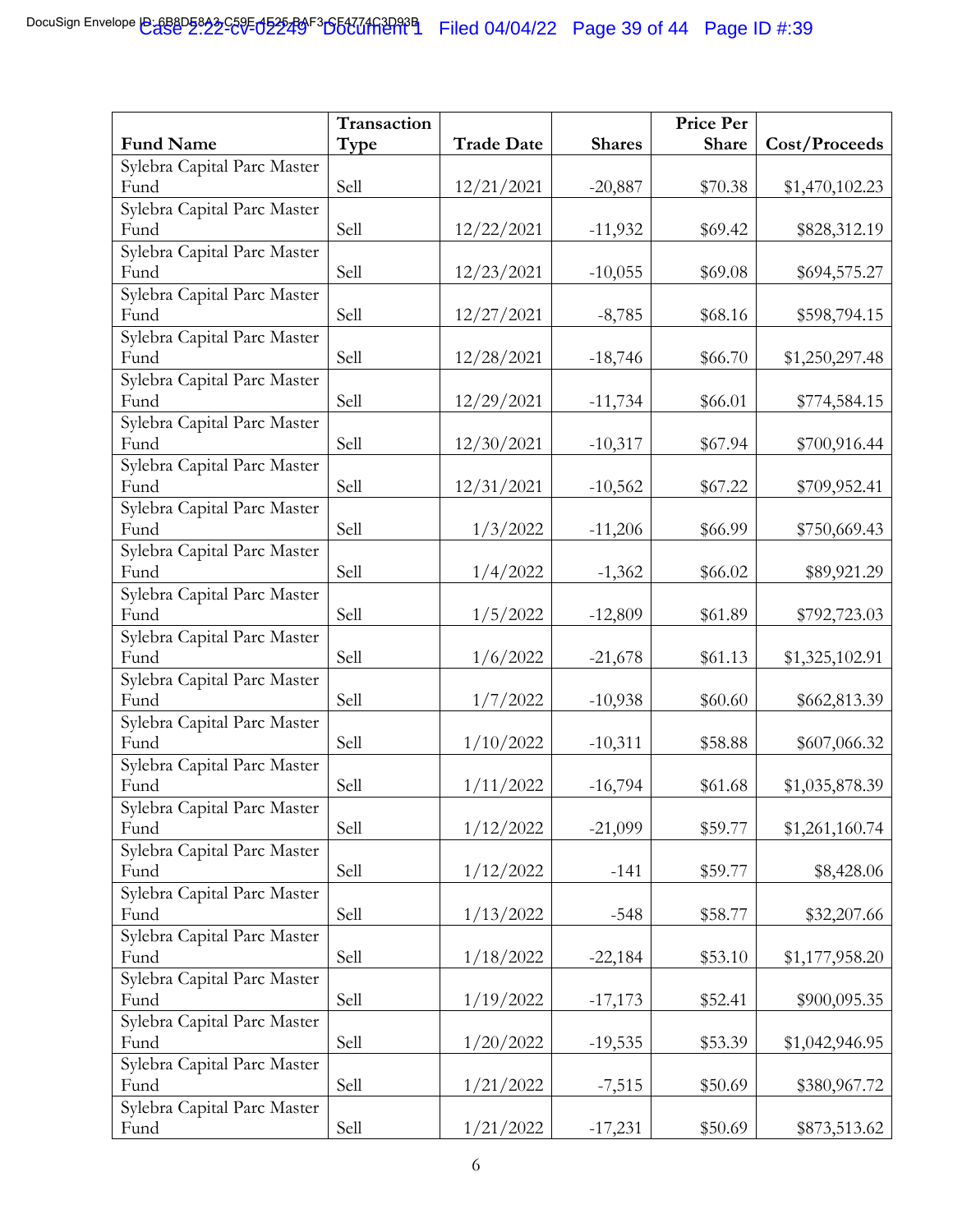|                                | Transaction |                   |               | <b>Price Per</b> |                    |
|--------------------------------|-------------|-------------------|---------------|------------------|--------------------|
| <b>Fund Name</b>               | Type        | <b>Trade Date</b> | <b>Shares</b> | <b>Share</b>     | Cost/Proceeds      |
| Sylebra Capital Parc Master    |             |                   |               |                  |                    |
| Fund                           | Sell        | 1/24/2022         | $-16,195$     | \$48.96          | \$792,850.58       |
|                                |             |                   |               |                  |                    |
|                                |             |                   |               |                  |                    |
| Sylebra Capital Master         |             |                   |               |                  |                    |
| Fund                           | Purchase    | 11/4/2019         | 42,269        | \$68.09          | $(\$2,878,157.42)$ |
| Sylebra Capital Master         |             |                   |               |                  |                    |
| Fund                           | Purchase    | 11/22/2019        | 659           | \$84.94          | $(\$55,978.62)$    |
| Sylebra Capital Master         |             |                   |               |                  |                    |
| Fund                           | Purchase    | 12/3/2019         | 760           | \$82.83          | $(\$62,952.07)$    |
| Sylebra Capital Master<br>Fund |             |                   |               |                  |                    |
| Sylebra Capital Master         | Purchase    | 12/4/2019         | 9,456         | \$83.81          | $(\$792,488.65)$   |
| Fund                           | Purchase    | 12/5/2019         | 26,726        | \$84.56          | $(\$2,260,033.28)$ |
| Sylebra Capital Master         |             |                   |               |                  |                    |
| Fund                           | Purchase    | 12/9/2019         | 7,506         | \$84.68          | $(\$635,591.96)$   |
| Sylebra Capital Master         |             |                   |               |                  |                    |
| Fund                           | Purchase    | 12/10/2019        | 20,943        | \$83.29          | $(\$1,744,324.65)$ |
| Sylebra Capital Master         |             |                   |               |                  |                    |
| Fund                           | Purchase    | 12/11/2019        | 57,086        | \$79.92          | $(\$4,562,101.16)$ |
| Sylebra Capital Master         |             |                   |               |                  |                    |
| Fund                           | Purchase    | 12/12/2019        | 27,723        | \$79.53          | $(\$2,204,818.78)$ |
| Sylebra Capital Master         |             |                   |               |                  |                    |
| Fund                           | Purchase    | 12/20/2019        | 4,423         | \$79.94          | $(\$353,561.29)$   |
| Sylebra Capital Master<br>Fund | Purchase    |                   | 14,223        | \$79.79          |                    |
| Sylebra Capital Master         |             | 12/23/2019        |               |                  | $(\$1,134,879.60)$ |
| Fund                           | Purchase    | 12/24/2019        | 3,577         | \$80.01          | $(\$286, 195.85)$  |
| Sylebra Capital Master         |             |                   |               |                  |                    |
| Fund                           | Purchase    | 12/26/2019        | 85            | \$80.00          | $(\$6,800.00)$     |
| Sylebra Capital Master         |             |                   |               |                  |                    |
| Fund                           | Purchase    | 12/27/2019        | 10,484        | \$79.43          | $(\$832,774.24)$   |
| Sylebra Capital Master         |             |                   |               |                  |                    |
| Fund                           | Purchase    | 1/7/2020          | 358           | \$82.32          | $(\$29,471.46)$    |
| Sylebra Capital Master         |             |                   |               |                  |                    |
| Fund                           | Purchase    | 1/10/2020         | 178           | \$82.98          | $(\$14,769.55)$    |
| Sylebra Capital Master<br>Fund | Purchase    | 2/18/2020         |               |                  |                    |
| Sylebra Capital Master         |             |                   | 20,175        | \$91.41          | $(\$1,844,227.76)$ |
| Fund                           | Purchase    | 3/10/2020         | 17,061        | \$108.17         | $(\$1,845,497.11)$ |
| Sylebra Capital Master         |             |                   |               |                  |                    |
| Fund                           | Purchase    | 3/12/2020         | 7,822         | \$102.16         | $(\$799, 132.20)$  |
| Sylebra Capital Master         |             |                   |               |                  |                    |
| Fund                           | Purchase    | 3/13/2020         | 43,096        | \$102.63         | $(\$4,422,853.62)$ |
| Sylebra Capital Master         |             |                   |               |                  |                    |
| Fund                           | Purchase    | 3/16/2020         | 5,537         | \$99.70          | $(\$552,064.55)$   |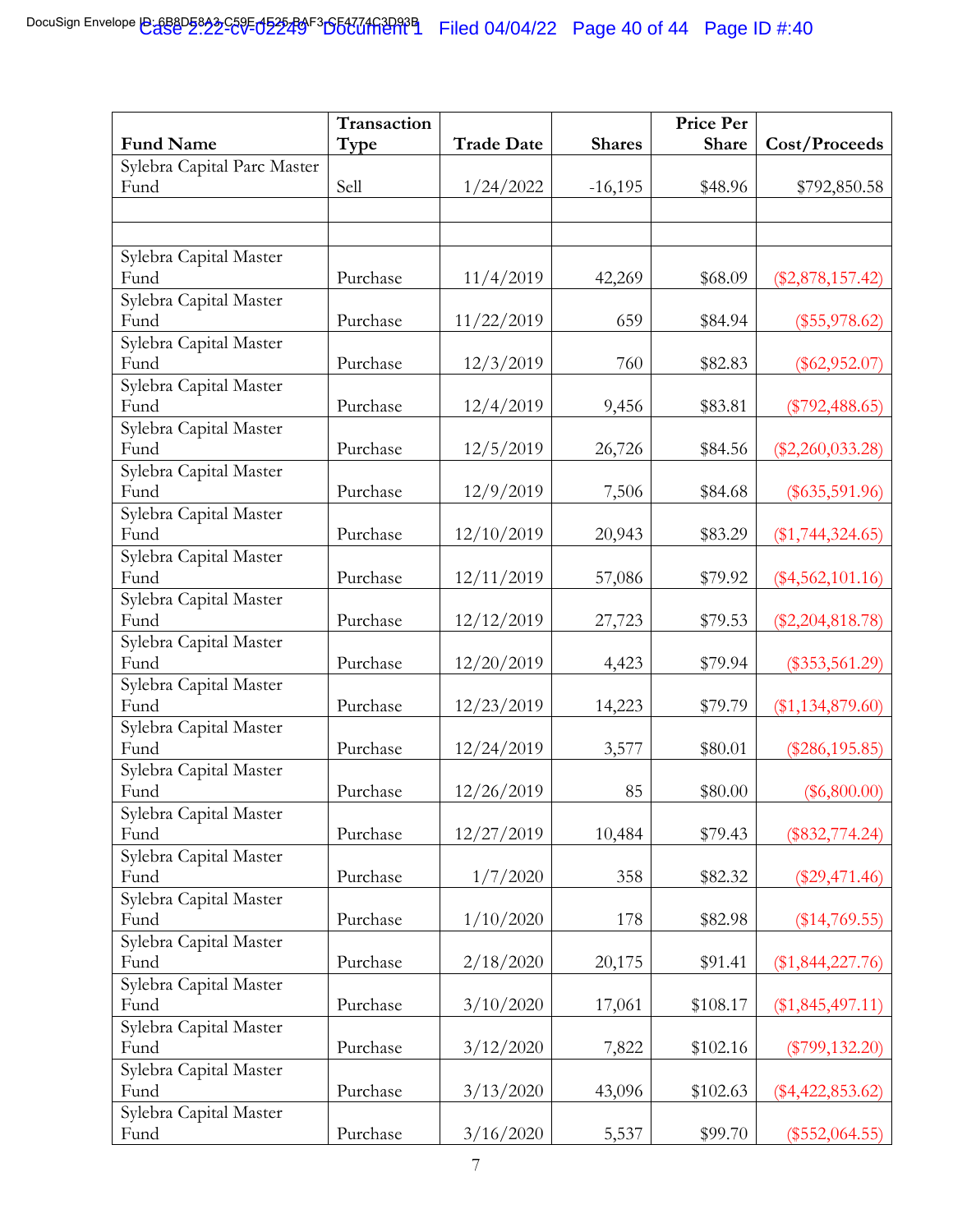|                                | Transaction |                   |               | Price Per |                    |
|--------------------------------|-------------|-------------------|---------------|-----------|--------------------|
| <b>Fund Name</b>               | Type        | <b>Trade Date</b> | <b>Shares</b> | Share     | Cost/Proceeds      |
| Sylebra Capital Master         |             |                   |               |           |                    |
| Fund                           | Purchase    | 4/1/2020          | 16,450        | \$105.09  | $(\$1,728,737.34)$ |
| Sylebra Capital Master         |             |                   |               |           |                    |
| Fund                           | Purchase    | 4/2/2020          | 24,831        | \$103.00  | $(\$2,557,707.20)$ |
| Sylebra Capital Master         |             |                   |               |           |                    |
| Fund                           | Purchase    | 4/3/2020          | 18,836        | \$103.97  | $(\$1,958,354.98)$ |
| Sylebra Capital Master         |             |                   |               |           |                    |
| Fund                           | Sell        | 4/27/2020         | $-10,962$     | \$121.59  | \$1,332,826.95     |
| Sylebra Capital Master<br>Fund |             |                   |               |           |                    |
| Sylebra Capital Master         | Sell        | 4/28/2020         | $-17,371$     | \$117.61  | \$2,042,920.49     |
| Fund                           | Sell        | 4/29/2020         | $-700$        | \$116.60  | \$81,618.56        |
| Sylebra Capital Master         |             |                   |               |           |                    |
| Fund                           | Sell        | 5/11/2020         | $-41,229$     | \$155.62  | \$6,415,954.03     |
| Sylebra Capital Master         |             |                   |               |           |                    |
| Fund                           | Sell        | 5/12/2020         | $-133$        | \$156.90  | \$20,867.70        |
| Sylebra Capital Master         |             |                   |               |           |                    |
| Fund                           | Purchase    | 7/2/2020          | 51,679        | \$148.46  | $(\$7,672,348.73)$ |
| Sylebra Capital Master         |             |                   |               |           |                    |
| Fund                           | Purchase    | 11/2/2020         | 23,435        | \$102.49  | $(\$2,401,885.19)$ |
| Sylebra Capital Master         |             |                   |               |           |                    |
| Fund                           | Purchase    | 11/3/2020         | 28,526        | \$105.50  | $(\$3,009,462.79)$ |
| Sylebra Capital Master         |             |                   |               |           |                    |
| Fund                           | Purchase    | 11/3/2020         | 20,192        | \$105.09  | $(\$2,121,944.65)$ |
| Sylebra Capital Master<br>Fund | Purchase    |                   |               |           |                    |
| Sylebra Capital Master         |             | 11/4/2020         | 2,918         | \$113.88  | $(\$332,310.64)$   |
| Fund                           | Purchase    | 11/5/2020         | 25,222        | \$118.16  | $(\$2,980,247.59)$ |
| Sylebra Capital Master         |             |                   |               |           |                    |
| Fund                           | Purchase    | 11/25/2020        | 9,879         | \$123.36  | $(\$1,218,647.65)$ |
| Sylebra Capital Master         |             |                   |               |           |                    |
| Fund                           | Sell        | 1/28/2021         | $-18,649$     | \$134.38  | \$2,506,020.43     |
| Sylebra Capital Master         |             |                   |               |           |                    |
| Fund                           | Sell        | 1/29/2021         | $-11,824$     | \$132.43  | \$1,565,808.33     |
| Sylebra Capital Master         |             |                   |               |           |                    |
| Fund                           | Sell        | 2/1/2021          | $-40,485$     | \$132.04  | \$5,345,784.86     |
| Sylebra Capital Master         |             |                   |               |           |                    |
| Fund                           | Sell        | 2/3/2021          | $-16,918$     | \$135.28  | \$2,288,694.79     |
| Sylebra Capital Master         |             |                   |               |           |                    |
| Fund                           | Purchase    | 3/1/2021          | 18,016        | \$158.01  | $(\$2,846,716.75)$ |
| Sylebra Capital Master<br>Fund | Purchase    | 3/26/2021         |               | \$122.50  |                    |
| Sylebra Capital Master         |             |                   | 42,351        |           | $(\$5,187,923.13)$ |
| Fund                           | Purchase    | 3/30/2021         | 54,982        | \$117.05  | $(\$6,435,477.33)$ |
| Sylebra Capital Master         |             |                   |               |           |                    |
| Fund                           | Sell        | 5/4/2021          | $-16,299$     | \$121.01  | \$1,972,271.89     |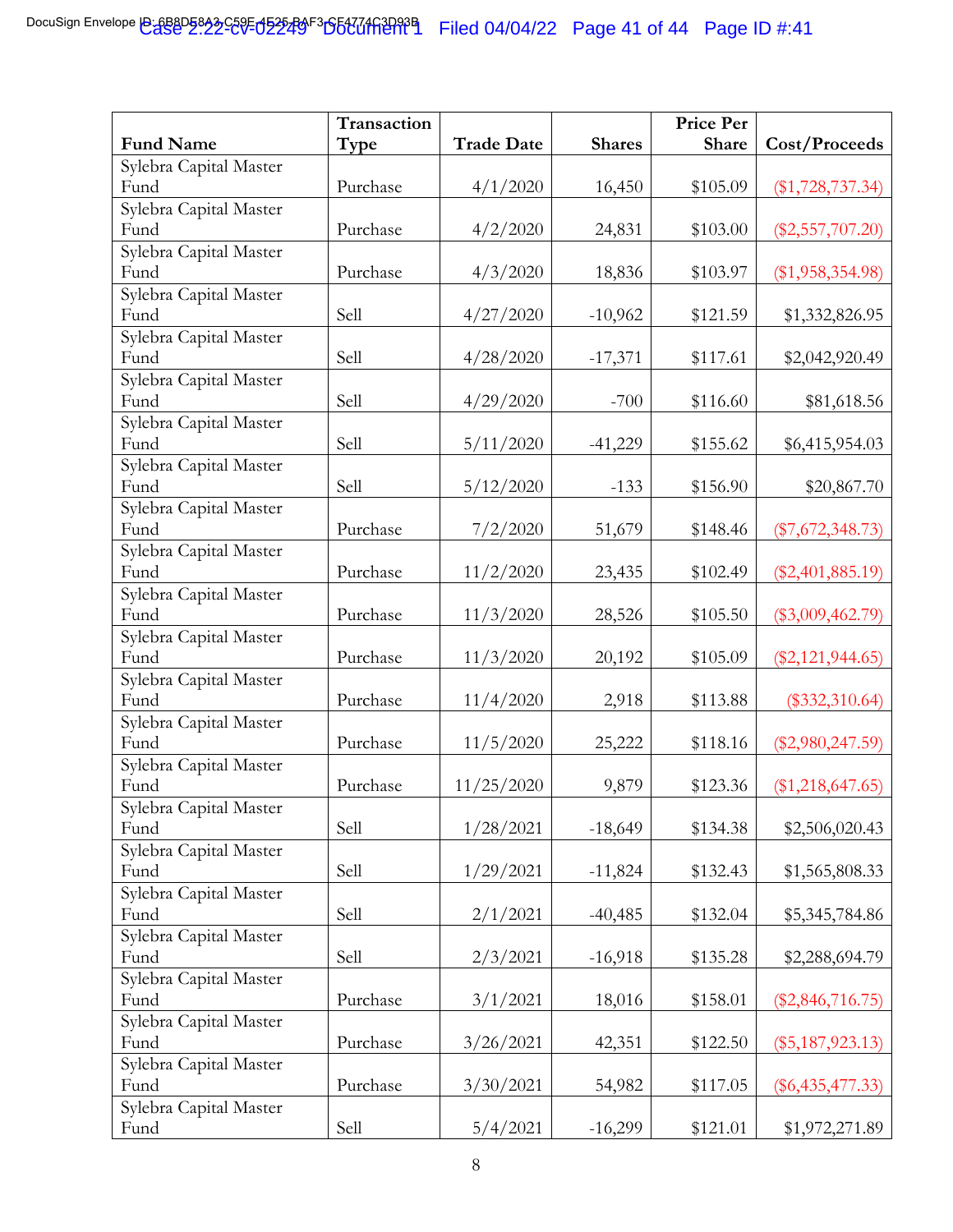|                                | Transaction |                   |               | Price Per |                    |
|--------------------------------|-------------|-------------------|---------------|-----------|--------------------|
| <b>Fund Name</b>               | Type        | <b>Trade Date</b> | <b>Shares</b> | Share     | Cost/Proceeds      |
| Sylebra Capital Master         |             |                   |               |           |                    |
| Fund                           | Sell        | 5/5/2021          | $-21,142$     | \$121.77  | \$2,574,470.94     |
| Sylebra Capital Master         |             |                   |               |           |                    |
| Fund                           | Sell        | 5/6/2021          | $-19,218$     | \$113.59  | \$2,183,047.65     |
| Sylebra Capital Master         |             |                   |               |           |                    |
| Fund                           | Sell        | 5/7/2021          | $-31,750$     | \$115.69  | \$3,673,165.72     |
| Sylebra Capital Master         |             |                   |               |           |                    |
| Fund                           | Sell        | 5/10/2021         | $-35,231$     | \$110.68  | \$3,899,495.39     |
| Sylebra Capital Master         |             |                   |               |           |                    |
| Fund<br>Sylebra Capital Master | Sell        | 5/11/2021         | $-52,560$     | \$117.62  | \$6,182,333.58     |
| Fund                           | Purchase    | 8/9/2021          | 35,425        | \$143.58  | $(\$5,086,258.62)$ |
| Sylebra Capital Master         |             |                   |               |           |                    |
| Fund                           | Purchase    | 8/9/2021          | 11,691        | \$143.50  | $(\$1,677,625.99)$ |
| Sylebra Capital Master         |             |                   |               |           |                    |
| Fund                           | Purchase    | 8/9/2021          | 2,656         | \$143.85  | $(\$382,071.45)$   |
| Sylebra Capital Master         |             |                   |               |           |                    |
| Fund                           | Purchase    | 8/13/2021         | 11,606        | \$144.08  | $(\$1,672,169.57)$ |
| Sylebra Capital Master         |             |                   |               |           |                    |
| Fund                           | Purchase    | 8/16/2021         | 15,849        | \$142.38  | $(\$2,256,590.62)$ |
| Sylebra Capital Master         |             |                   |               |           |                    |
| Fund                           | Purchase    | 8/20/2021         | 863           | \$145.45  | $(\$125,519.58)$   |
| Sylebra Capital Master         |             |                   |               |           |                    |
| Fund                           | Purchase    | 8/23/2021         | 9,374         | \$149.30  | $(\$1,399,569.77)$ |
| Sylebra Capital Master<br>Fund | Purchase    |                   |               |           |                    |
| Sylebra Capital Master         |             | 9/1/2021          | 11,057        | \$160.37  | $(\$1,773,171.64)$ |
| Fund                           | Sell        | 11/1/2021         | $-65,413$     | \$159.31  | \$10,420,945.03    |
| Sylebra Capital Master         |             |                   |               |           |                    |
| Fund                           | Purchase    | 11/30/2021        | 55,720        | \$114.07  | $(\$6,355,798.64)$ |
| Sylebra Capital Master         |             |                   |               |           |                    |
| Fund                           | Purchase    | 12/1/2021         | 36,917        | \$111.37  | $(\$4,111,595.55)$ |
| Sylebra Capital Master         |             |                   |               |           |                    |
| Fund                           | Sell        | 12/1/2021         | $-20,032$     | \$113.42  | \$2,272,029.44     |
| Sylebra Capital Master         |             |                   |               |           |                    |
| Fund                           | Purchase    | 12/2/2021         | 26,180        | \$106.42  | $(\$2,786,013.00)$ |
| Sylebra Capital Master         |             |                   |               |           |                    |
| Fund                           | Purchase    | 12/3/2021         | 36,796        | \$108.38  | $(\$3,988,047.70)$ |
| Sylebra Capital Master         |             |                   |               |           |                    |
| Fund                           | Purchase    | 12/6/2021         | 27,963        | \$110.98  | $(\$3,103,255.64)$ |
| Sylebra Capital Master<br>Fund | Purchase    | 12/7/2021         | 22,909        | \$115.94  | $(\$2,655,996.04)$ |
| Sylebra Capital Master         |             |                   |               |           |                    |
| Fund                           | Purchase    | 12/8/2021         | 14,809        | \$116.29  | $(\$1,722,112.92)$ |
| Sylebra Capital Master         |             |                   |               |           |                    |
| Fund                           | Purchase    | 12/9/2021         | 28,011        | \$116.70  | $(\$3,268,929.39)$ |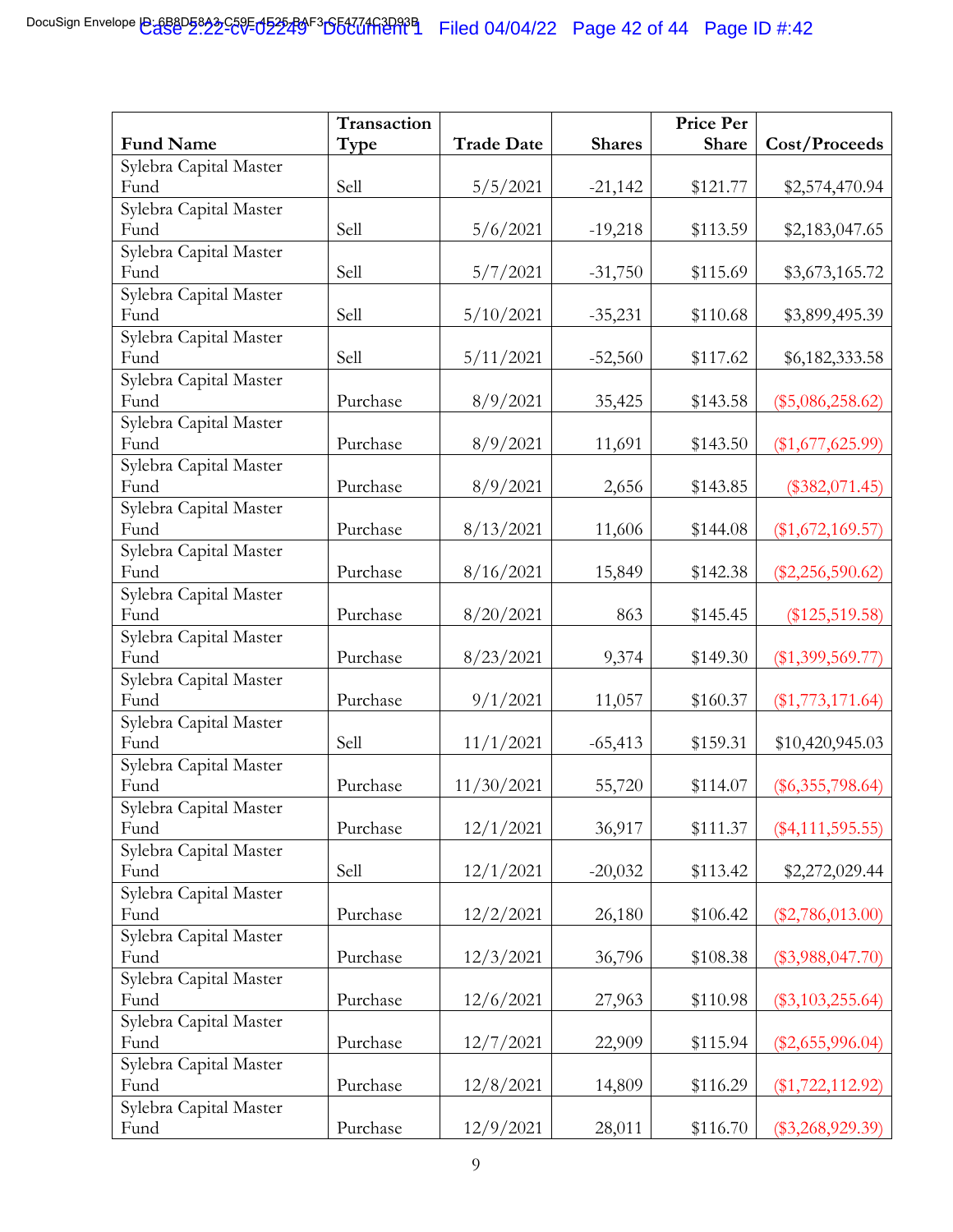|                                | Transaction |                   |               | Price Per |                |
|--------------------------------|-------------|-------------------|---------------|-----------|----------------|
| <b>Fund Name</b>               | Type        | <b>Trade Date</b> | <b>Shares</b> | Share     | Cost/Proceeds  |
| Sylebra Capital Master         |             |                   |               |           |                |
| Fund                           | Sell        | 12/13/2021        | $-73,423$     | \$70.58   | \$5,182,144.97 |
| Sylebra Capital Master         |             |                   |               |           |                |
| Fund                           | Sell        | 12/14/2021        | $-80,135$     | \$67.17   | \$5,382,664.50 |
| Sylebra Capital Master         |             |                   |               |           |                |
| Fund                           | Sell        | 12/15/2021        | $-83,939$     | \$65.53   | \$5,500,672.08 |
| Sylebra Capital Master         |             |                   |               |           |                |
| Fund                           | Sell        | 12/16/2021        | $-96,917$     | \$64.85   | \$6,285,409.76 |
| Sylebra Capital Master         |             |                   |               |           |                |
| Fund<br>Sylebra Capital Master | Sell        | 12/17/2021        | $-60,666$     | \$67.97   | \$4,123,456.61 |
| Fund                           | Sell        | 12/20/2021        | $-32,418$     | \$67.62   | \$2,192,193.17 |
| Sylebra Capital Master         |             |                   |               |           |                |
| Fund                           | Sell        | 12/21/2021        | $-49,214$     | \$70.38   | \$3,463,858.44 |
| Sylebra Capital Master         |             |                   |               |           |                |
| Fund                           | Sell        | 12/22/2021        | $-26,122$     | \$69.42   | \$1,813,373.36 |
| Sylebra Capital Master         |             |                   |               |           |                |
| Fund                           | Sell        | 12/23/2021        | $-20,576$     | \$69.08   | \$1,421,340.70 |
| Sylebra Capital Master         |             |                   |               |           |                |
| Fund                           | Sell        | 12/27/2021        | $-15,341$     | \$68.16   | \$1,045,657.49 |
| Sylebra Capital Master         |             |                   |               |           |                |
| Fund                           | Sell        | 12/28/2021        | $-43,799$     | \$66.70   | \$2,921,251.44 |
| Sylebra Capital Master         |             |                   |               |           |                |
| Fund                           | Sell        | 12/29/2021        | $-28,194$     | \$66.01   | \$1,861,140.75 |
| Sylebra Capital Master         |             |                   |               |           |                |
| Fund                           | Sell        | 12/30/2021        | $-24,693$     | \$67.94   | \$1,677,593.26 |
| Sylebra Capital Master<br>Fund | Sell        |                   |               |           |                |
| Sylebra Capital Master         |             | 12/31/2021        | $-25,501$     | \$67.22   | \$1,714,116.30 |
| Fund                           | Sell        | 1/3/2022          | $-27,098$     | \$66.99   | \$1,815,245.43 |
| Sylebra Capital Master         |             |                   |               |           |                |
| Fund                           | Sell        | 1/4/2022          | $-3,295$      | \$66.02   | \$217,540.85   |
| Sylebra Capital Master         |             |                   |               |           |                |
| Fund                           | Sell        | 1/5/2022          | $-30,842$     | \$61.89   | \$1,908,748.83 |
| Sylebra Capital Master         |             |                   |               |           |                |
| Fund                           | Sell        | 1/6/2022          | $-53,215$     | \$61.13   | \$3,252,853.19 |
| Sylebra Capital Master         |             |                   |               |           |                |
| Fund                           | Sell        | 1/7/2022          | $-26,495$     | \$60.60   | \$1,605,525.75 |
| Sylebra Capital Master         |             |                   |               |           |                |
| Fund                           | Sell        | 1/10/2022         | $-25,067$     | \$58.88   | \$1,475,834.69 |
| Sylebra Capital Master         |             |                   |               |           |                |
| Fund                           | Sell        | 1/11/2022         | $-41,592$     | \$61.68   | \$2,565,455.16 |
| Sylebra Capital Master<br>Fund | Sell        |                   |               |           |                |
|                                |             | 1/12/2022         | $-47,801$     | \$59.77   | \$2,857,232.31 |
| Sylebra Capital Master<br>Fund | Sell        | 1/12/2022         |               | \$59.77   |                |
|                                |             |                   | $-1,238$      |           | \$73,999.57    |